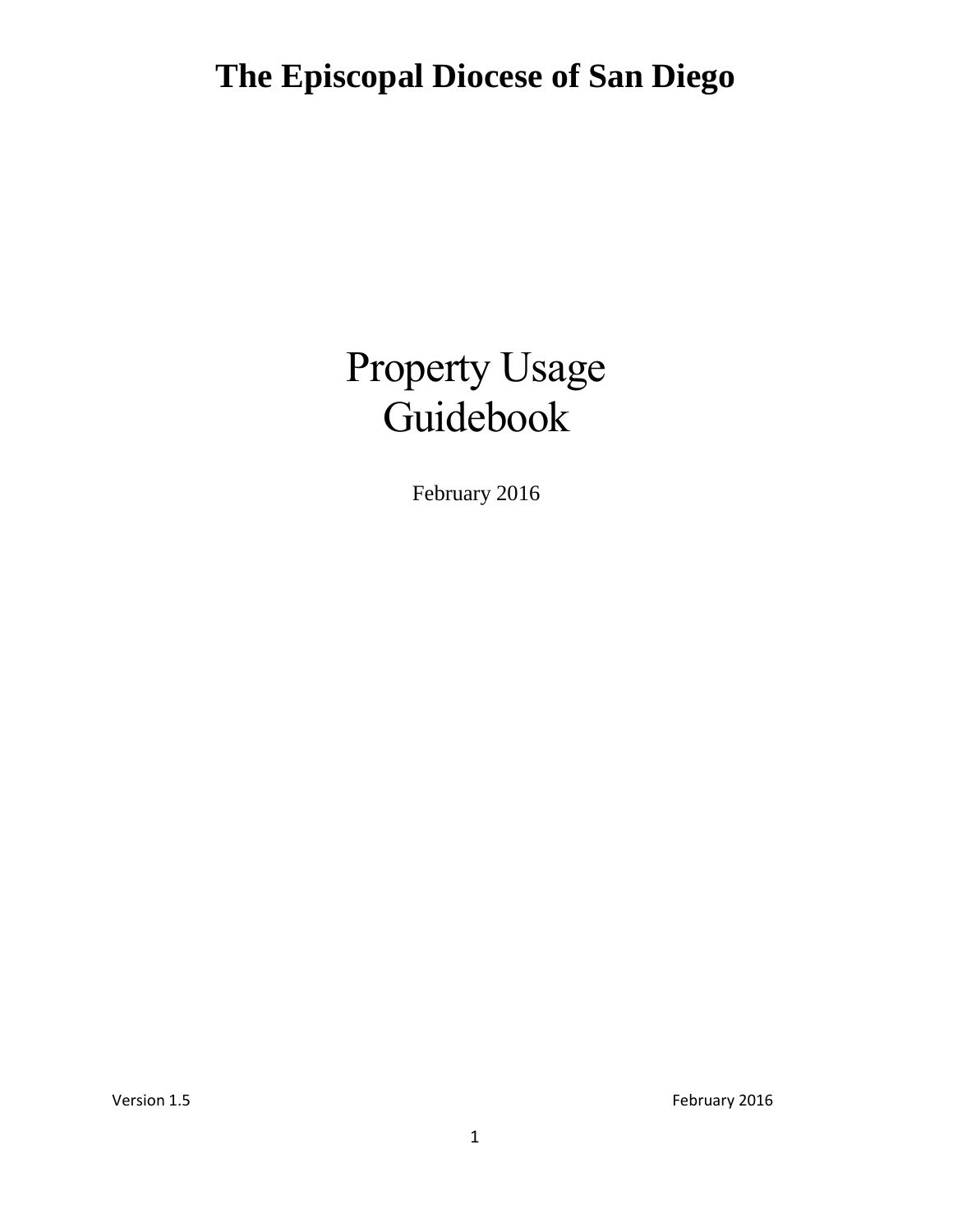### **Table of Contents**

### **SECTION PAGE**

| 1) |                     | Diocese Procedures for Receiving Bishop and Standing Committee<br>Approval to Dispose of or Encumber Property |  |  |  | 3              |
|----|---------------------|---------------------------------------------------------------------------------------------------------------|--|--|--|----------------|
| 2) |                     | Guidebook Guidelines (including Safeguarding God's People)                                                    |  |  |  | $\overline{4}$ |
|    | A.                  | <b>Facility Request-</b>                                                                                      |  |  |  | $\overline{4}$ |
|    | <b>B.</b>           | Interview                                                                                                     |  |  |  | 5              |
|    | C.                  | <b>Facility Use Policy</b>                                                                                    |  |  |  | 5              |
|    | D.                  | Compensation for Use of Church Facilities including suggested fees                                            |  |  |  | 6              |
| 3) |                     | Tax considerations                                                                                            |  |  |  | 8              |
| 4) | <b>Special Uses</b> |                                                                                                               |  |  |  |                |
|    | 4.1                 | <b>Shared Use</b>                                                                                             |  |  |  | 10             |
|    | 4.2                 | <b>Exclusive Use Lease</b>                                                                                    |  |  |  | 10             |
|    | 4.3                 | Non Profit Organizations                                                                                      |  |  |  | 10             |
|    |                     | Sample Policies & Procedures                                                                                  |  |  |  | 11             |
|    |                     | St. Michael's by the Sea-                                                                                     |  |  |  | 12             |
|    |                     | St. Peter's Del Mar Episcopal Church                                                                          |  |  |  | 16             |
|    |                     | St Paul's Yuma Episcopal Church                                                                               |  |  |  | 24             |
|    |                     | Diocese of Olympia – Joint Use Missions                                                                       |  |  |  | 32             |
|    |                     | Diocese of Olympia – Joint Use Parish -                                                                       |  |  |  | 36             |
|    |                     | Diocese of San Diego - Shared Use Lease Agreement                                                             |  |  |  | 40             |
|    |                     | Appendix A - Safeguarding God's People Form                                                                   |  |  |  |                |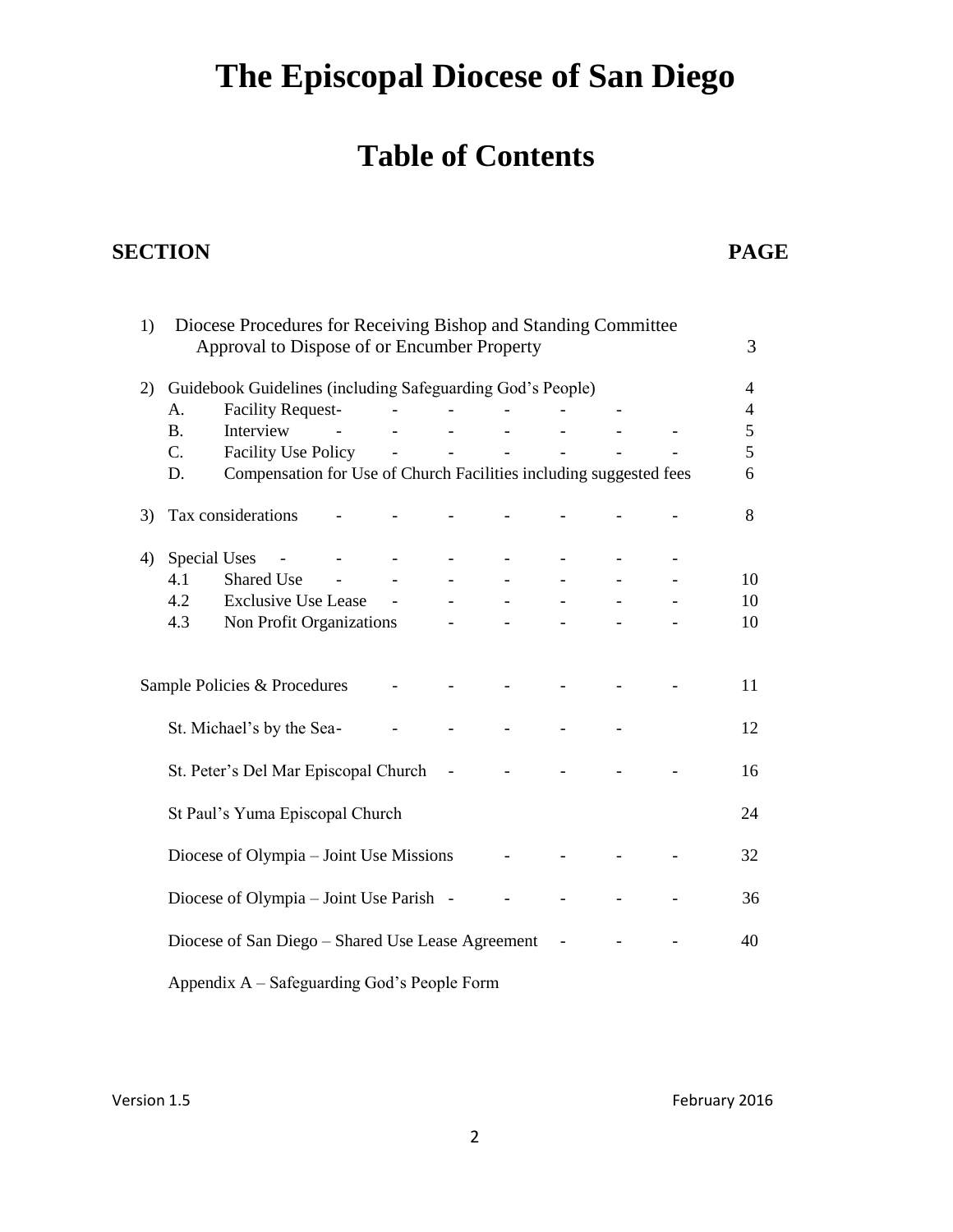### 1) **Procedures for Receiving Bishop and Standing Committee Approval to Dispose of or Encumber Property**

Per the Canons of The Episcopal Diocese of San Diego, a mission or parish cannot sell, lease, convey, exchange, transfer or otherwise dispose of, or encumber without written consent of the Bishop and the Standing Committee. (Canon 2.12 and 2.13)

To attain this approval, the following process is required:

1. The Bishop's approval is the first step in the process. The Bishop asks the Executive Council Finance Committee to conduct the due diligence on the project for him. They meet the fourth Tuesday of the month. For them to analyze the proposal and discuss at their meeting, it is necessary that the information requested below be provided to the Canon for Finance by the third Tuesday of the month. In addition, the Bishop will request the Diocesan Chancellor for a legal review of any documents needing to be signed.

If the Bishop approves the request, he will forward such request to Standing Committee for approval. Currently the Standing Committee meets the  $3<sup>rd</sup>$  Tuesday of the month.

- 2. The request to the Bishop should include the following:
	- A letter that includes the following information:
		- o What action the church is proposing
		- o Why it is needed
		- o How much does it cost/how much income will be produced
		- o What are the sources and uses of the funds
		- o What impact it will have on the ministry and the financials of the congregation
	- Relevant Documents (lease proposal, loan documents, listing agreement, etc.)
	- Financial statements for the prior year and year to date financials for the current year
	- Pro forma (projected) financials for the congregation that includes the proposed sale, lease or encumbrance.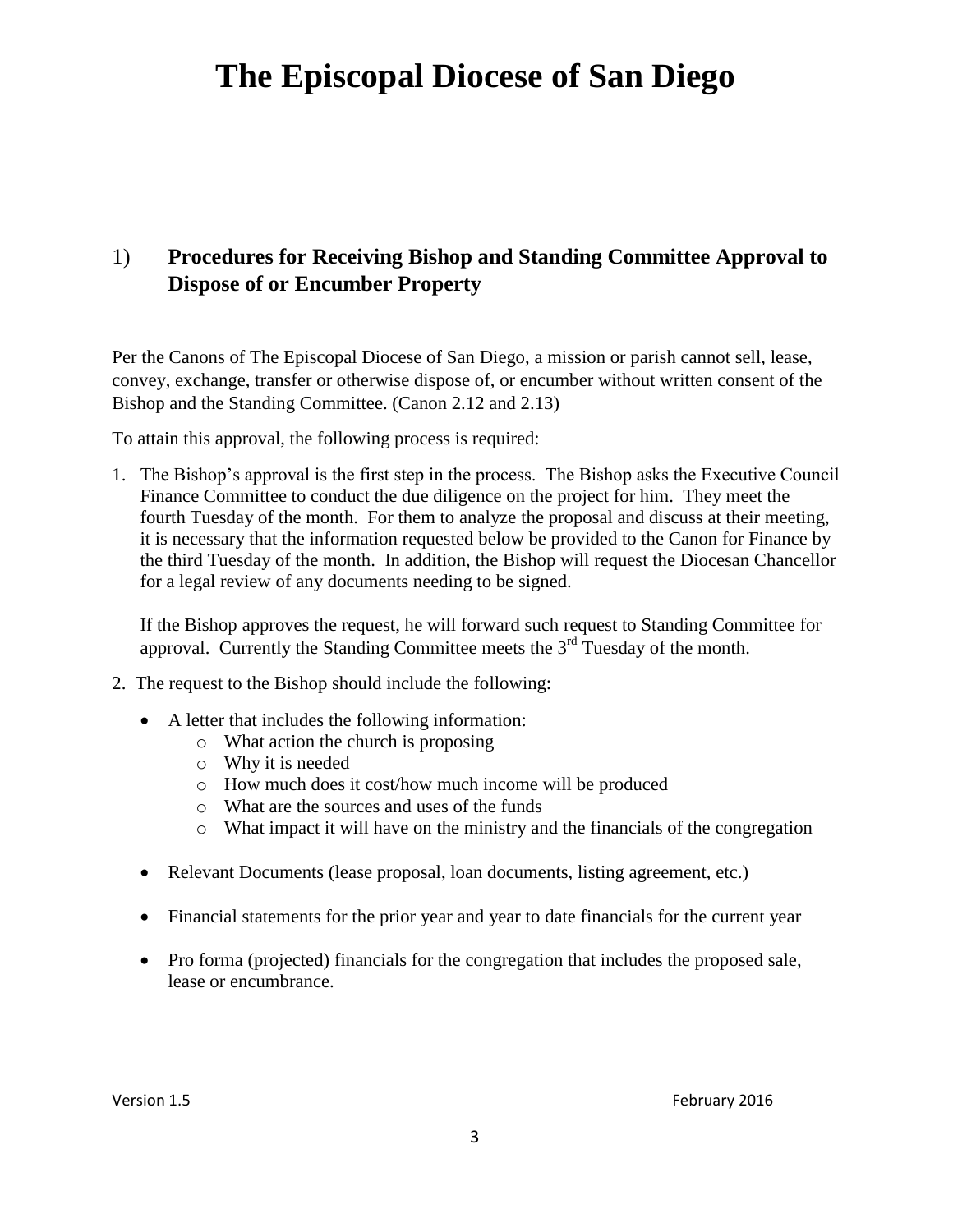### **2) Guidebook Guidelines**

The use of church facilities for the purpose of providing community organizations or other groups a place to hold their functions is encouraged by the diocese. This is an important function in order for the church to become more visible to the community they serve and to provide a meaningful outreach to the community. However, it is imperative that this ministry be performed under well-defined guidelines and that each church develop a set of policies and procedures to ensure that adequate protections are in place and expectations from potential users are clearly understood. To avoid any misunderstandings all agreements must be documented in writing before any occupancy is initiated, whether it be for a short term or long term situation.

It is the purpose of this manual to provide some guidelines to member parishes and missions in this area. The suggestions herein are set out in general format so that each church can adapt the terms of their facility use to their specific requirements. It is important to note that there are several basic requirements that cannot be left out and these will be highlighted for ease of reference.

Rather than reinvent the wheel we have assembled several existing documents from member churches that can be helpful in setting up your own policies and procedures. It should be emphasized that not doing so can leave one open to significant liabilities, both from the standpoint of personal and business considerations and potential impacts to the churches' tax exempt status.

#### **Safeguarding God's People**

It is a requirement of the Diocese that any organization or group using member church facilities for whatever purpose be informed and made aware that we operate under the guidelines contained in this document and that they will be required to do so. They should be provided with relevant sections of the document dealing with the conduct of individuals with each other and with minors.

This requirement is not negotiable and they must sign a statement indicating that they have received this information and understand its implications and requirements. This must be completed before signing any agreement for use of the facilities. A form is provided in Appendix A.

#### **A) Facilities Request**

Version 1.5 **February 2016** Any group wanting to use church facilities should be required to fill in an appropriate application form (examples of which are given in the samples provided in Section 2.3). This form should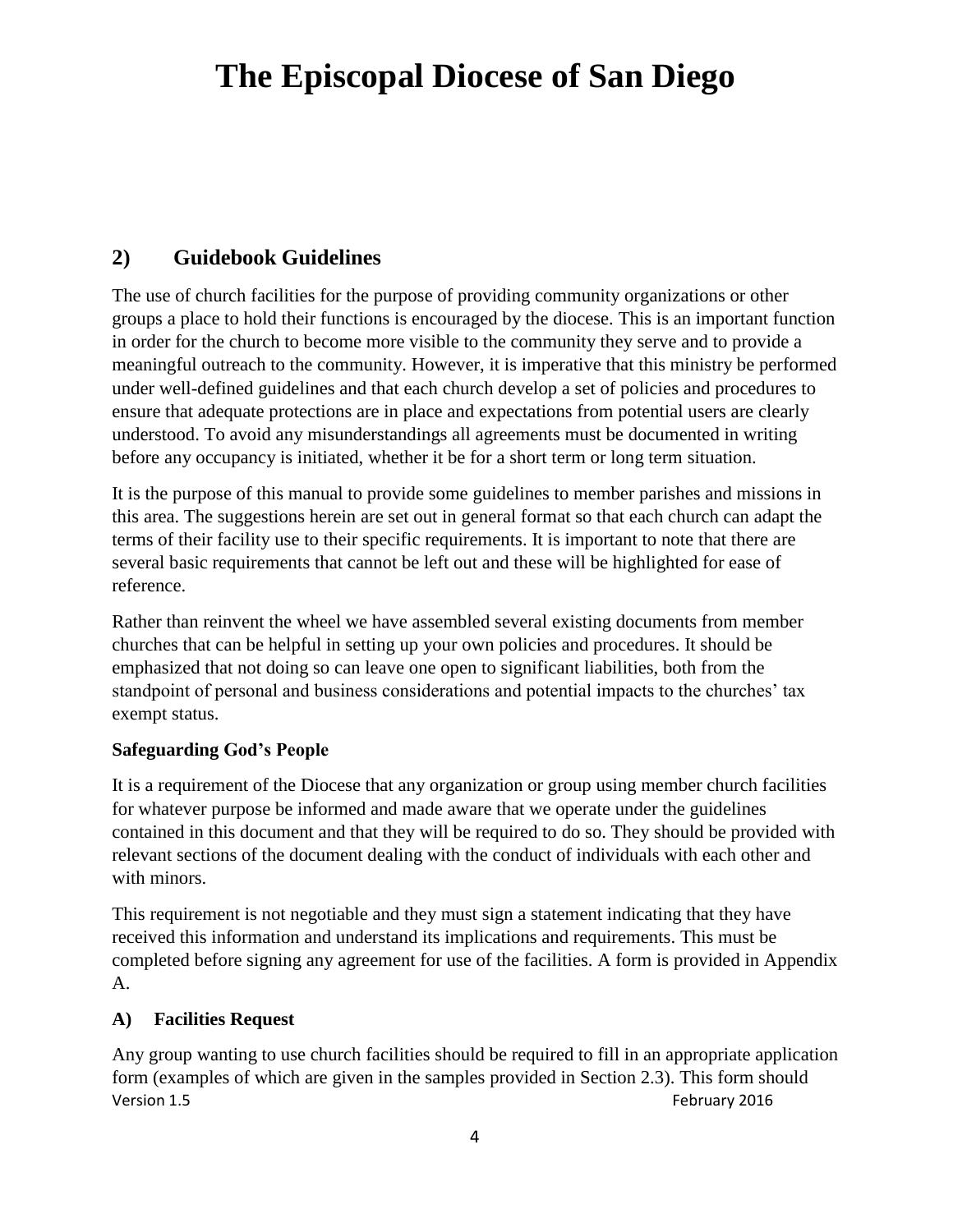provide all particulars about the user, place of business or home address, type of event for which the facilities are to be used, numbers of people to attend, specific days and times facilities are to whether kitchen facilities are required. In the case of catered events the name and contact person for any contractors should be provided. This requirement also applies to any music or bands that will be attending.

This information will be used to check out the credentials of the user and to determine whether any contractors to be used are reputable and have appropriate liability insurance and operational licenses for their particular work. It is the first piece of information to be used in the evaluation process before proceeding with an interview.

#### **B) Interview**

Before any decision is made as to the acceptance of an applicant an interview with the prospective organization/person should be conducted to evaluate the entity's credentials and purpose on a first hand basis. This interview is ideally conducted by the appropriate staff member, Vestry or Bishop's Committee or sub-committee appointed by these bodies. Once approval is reached on proceeding with the application, the applicant should be given a copy of the church's Facility Policy and asked to sign a document that states the applicant has read this document and abides by its requirements.

#### **C) Facility Use Policy**

The church or mission must have a facility use document defining requirements to be followed when using its facilities This document should be comprehensive and in sufficient detail to define all expectations regarding the use of the facilities and should deal, at a minimum, with the following items:

- Liability issues regarding damage to property and injury to individuals.
- Condition for using utensils, appliances, cutlery, musical instruments and any other equipment provided.
- Clean up of the facilities and items used and returned to their proper storage at the conclusion of the activities.
- Adherence to all security procedures.
- Lock up and turning off all pertinent utilities upon vacating the church.
- Prohibition of using the church for any activities other than defined in the contract for use.
- No use of alcohol unless specifically identified, but under no circumstances served to minors.
- All vendors, including decorators, equipment rental companies, caterers and security firms shall provide written proof of liability insurance, workers' compensation and current licenses to conduct business.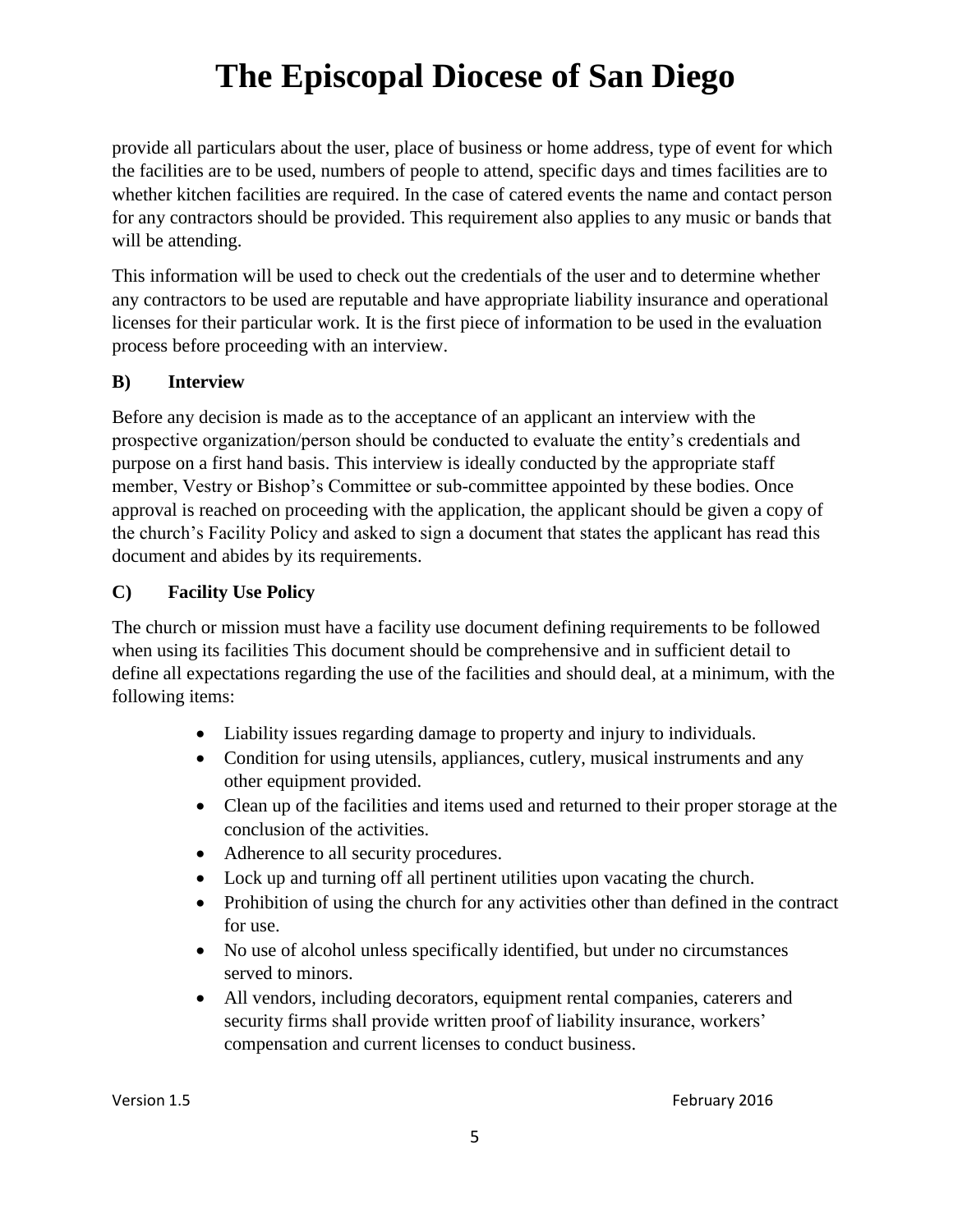Furthermore, it should be stated that the church reserves the right to limit use of the facilities to those compatible with the established purpose of the church.

It should be remembered that there is a distinction between Missions and Parishes when it comes to outside use of their facilities. Missions are not incorporated entities and operate under the

#### **D) Compensation for Use of Church Facilities**

It is customary that certain charges be required to cover the costs of usage (e.g. utilities, clean-up etc.). A suggested approach is to request a usage donation or fee for various types of usage per a written donation schedule. Extended use over months can be handled by a monthly contribution. For single events, such as a catered wedding or dinner function, an up-front payment may be necessary to cover the clean-up and estimated utilities. In any event, such charges must be linked to costs associated with those incurred by the church.

In the case of clergy functions or services such as baptisms, weddings, confirmations, deaths or commemorative services, members of the church in good standing are not expected to make any contribution. For non-members it is expected that a fee or donation be provided. This latter donation should be identified in the schedule of payments mentioned above. It is the policy of the Diocese that such donations be given to the Parish Needs Fund.

#### **Suggested Hourly Fees/Donations**

The following suggested fees/donations are provided as general guidelines only based on usage around the diocese. So many variables enter into a determination of this figure such as community locale, size of facilities, amenities, condition of premises and the type of organization renting the facilities. These considerations have to be assessed in reaching an agreement with any organization. It is reasonable to assume that any  $501(3)(C)$  or not for profit organizations may warrant a discounted rate for use of the facilities. In any event it will be the responsibility of the Vestry/ Bishop's Committee to determine any such waivers from any published rate schedule.

#### **Typical Hourly Rates by Space\***

| <b>Regular Meeting Room</b> | $$10 \text{ to } $20$ | W/O Kitchen |
|-----------------------------|-----------------------|-------------|
| $(>10$ ft x 12ft)           |                       |             |
| <b>Small Meeting Room</b>   | \$5 to \$10           | W/O Kitchen |
| $($ < 10ft x 12ft)          |                       |             |
| Hall                        | \$25 to \$50          | W/O Kitchen |
| Kitchen Privileges          | \$5 to \$10           | Additional  |

\*Rates include bathroom privileges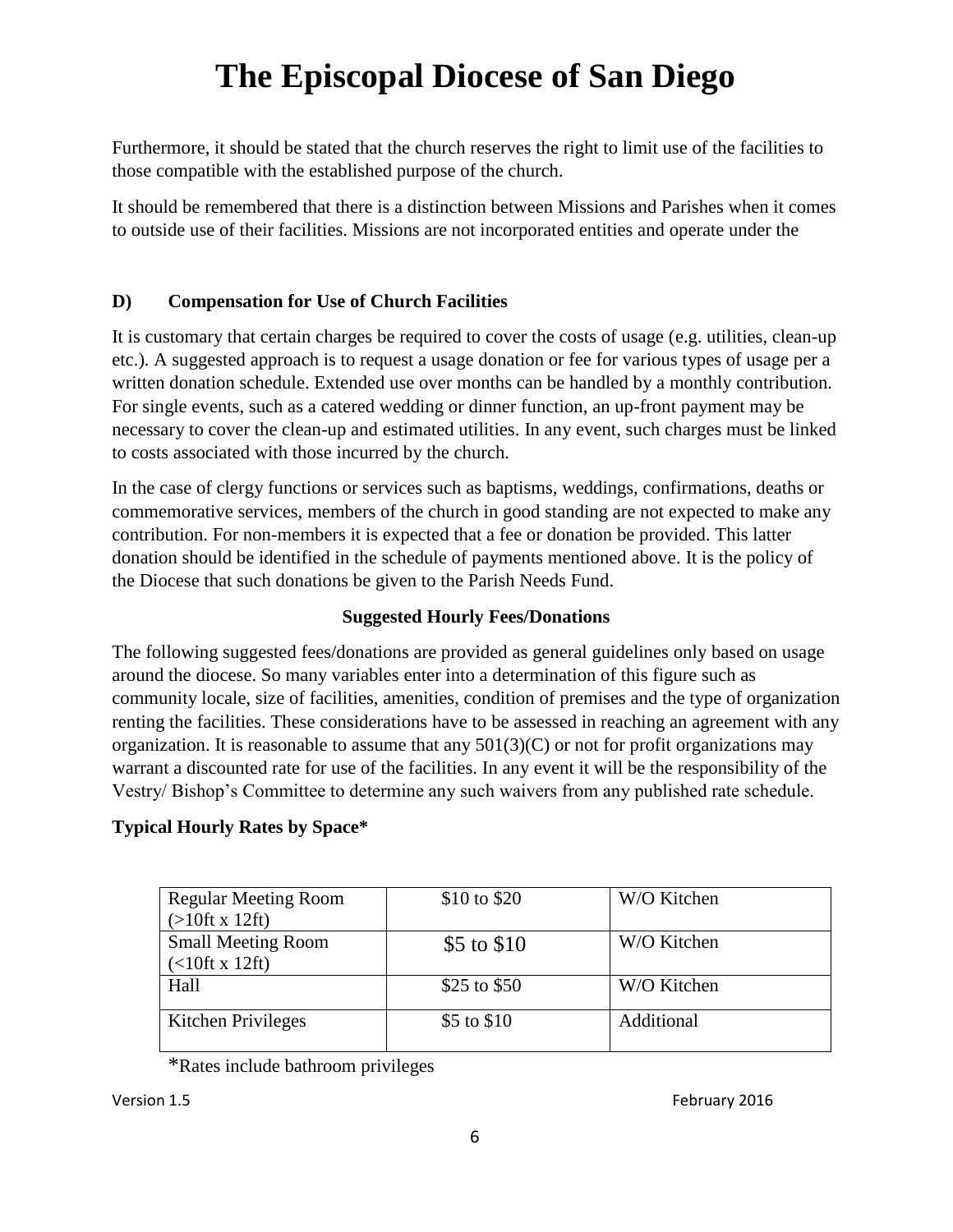#### **By organization/event**

12 Step Groups: \$25-50/month for weekly meetings. In general, the bigger groups pay more. A couple of very small Al Anon groups pay less.

Monthly Use of Parish Hall: \$70-100/meeting

Weekly Use of Parish Hall: \$\$60-\$150/meeting. Yearly discounts are often given depending on hours/days used.

One time groups such as piano or dance recitals range from \$75 to \$300 for half a day in the hall or meeting room depending on number of people and any special set up needed – easier to charge a flat rate rather than hourly for these events.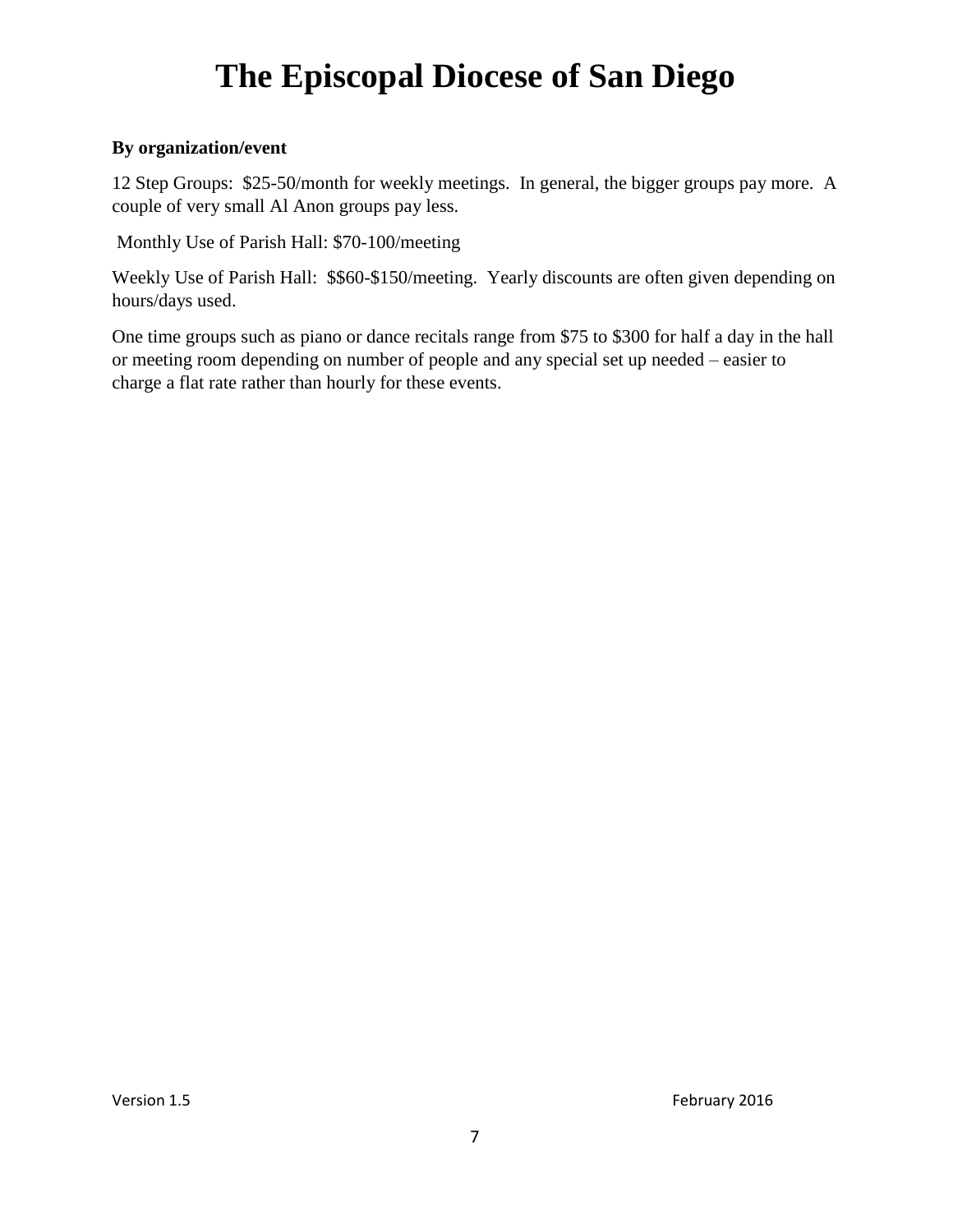#### **3) Tax Considerations**

All churches may be covered under the group tax exemption of the *Domestic & Foreign Missionary Society of the Protestant Episcopal Church in the United States of America*. Alternatively, they may apply for and hold their own individual or group exemption. Regardless of whether they are covered under a group or individual exemption, all dioceses, congregations, and institutions of the Episcopal Church must have their own Employer Identification Number (Use IRS Form SS-4 "Application for Employer Identification Number"). It should be noted that Federal tax exemption does not extend to exemption from state sales taxes.

#### **Unrelated Business Income Tax (UBIC)**

Income earned by churches from activities that are not related to its exempt purpose may be considered as taxable income. The following factors determine UBI:

- The organization must be engaged in a trade or business
- The trade or business must be regularly conducted
- The conduct of the trade or business must not be substantially related to the organization's exempt purpose or function.

Income derived from unrelated business activities used by a church for its operations is recognized as unrelated business income subject to tax and reporting, unless the income is derived from:

- An activity where substantially all work is performed without compensation (e.g. a church bookstore which sells other than religious books substantially run by volunteers);
- A trade or business carried on for the convenience of the students or members of another 501(c)(3) organization;
- The sale of merchandise as gifts or contributions;
- A trade or business that consists of conducting qualified bingo games;
- The exchange or rental of member lists between exempt organizations to which deductible contributions can be made;
- The distribution of low-cost articles incidental to the solicitation of charitable contributions for exempt organizations to which deductible contributions can be made.

Certain types of unrelated income, however, **are exempt** from Unrelated Business Income Tax:

- 1. Dividends, interest and annuities;
- 2. Payments with respect to securities loan;
- 3. Royalties;
- 4. **Rents from real property, unless more than 50 percent of the rent is attributable to personal property (i.e. furnishings and equipment leased with it); or where services are also provided (i.e. event coordination, catering, technical services);**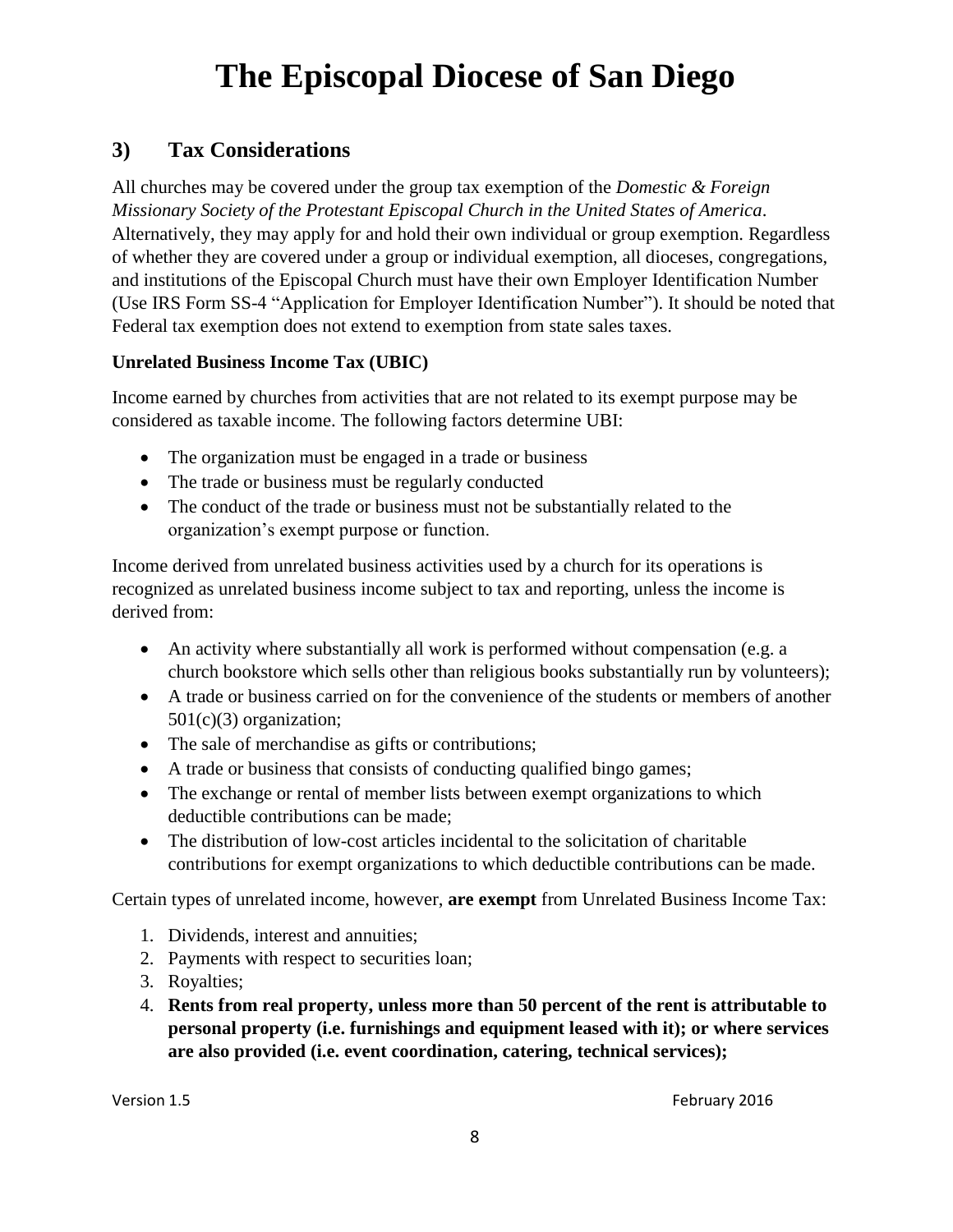- 5. Rents from personal property leased with real property if they are an incidental amount, but not exceeding 10 percent of the total rents from all property leased;
- 6. Gains or losses on sale or exchange of property
- 7. Dividends, interest and annuities;
- 8. Payments with respect to securities loan;
- 9. Royalties;
- 10. **Rents from real property, unless more than 50 percent of the rent is attributable to personal property (i.e. furnishings and equipment leased with it); or where services are also provided (i.e. event coordination, catering, technical services);**
- 11. Rents from personal property leased with real property if they are an incidental amount, but not exceeding 10 percent of the total rents from all property leased;
- 12. Gains or losses on sale or exchange of property

A church that has Unrelated Business Taxable Income must complete IRS Form 990-T. The state where the revenue is generated may also require a filing. It is also prudent to designate fees or rates as suggested donations to ensure that UBIC is indeed non-taxable.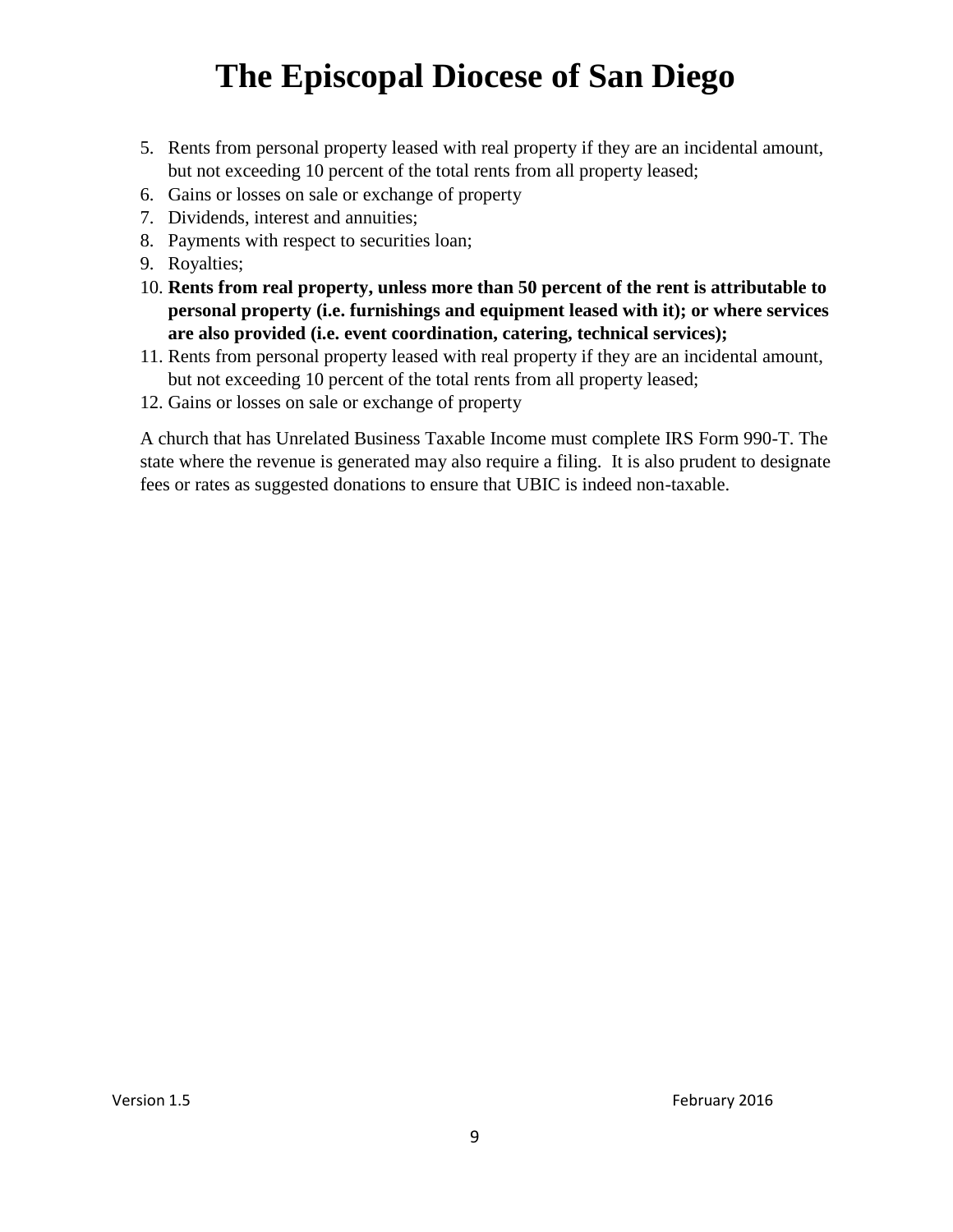### **4) Special Uses**

This section deals with specific uses that may involve circumstances where the normal documentation suggested above may have to be supplemented with additional agreements involving contractual issues, legal obligations and long-term lease issues. These requirements arise whenever church facilities are used under a "shared use" or "exclusive use" arrangement. In these circumstances the following recommendations are considered as obligatory.

#### 4.1 Shared Use

There are occasions when a church provides the use of its facilities to another religious or educational organization. Details of this shared use depend on the circumstances but need to be documented in a detailed contract defining the particular expectations of both parties, use of the facilities on a non-interference basis to the operation of the church, joint indemnification requirements, liability issues to name but a few. Consequently, details of the shared use should be referred to the Diocese, prior to any commitments, so that appropriate legal and contractual expertise can be involved. For guidance purposes an example of such a "Shared Use Lease Agreement", for use in our diocese, is provided in the Sample Policies & Procedures (page40). This should be filled in as appropriate before being sent to the diocese for review.

#### 4.2 Exclusive Use

In the event that a church wishes to lease the use of its facilities, or part thereof, to an independent entity on an exclusive basis it should first consult with the Diocese to ensure that the lease arrangement will not jeopardize the church's tax exempt status, that the lease is in the long term benefit of the goals of the church and in addition all contractual and legal ramifications are covered. An example of this would be:

A Teaching Institution such as a Pre-School/Day School, who would lease an entire section of the church (M-F,  $6:00am - 6:00pm$ ) on a long term basis.

#### 4.3 Non Profit Organizations

Many churches lease their facilities to non-profit 501(c) 3 organizations such as Alcoholics Anonymous. These usually long-term arrangements would be covered by the normal facility use terms and conditions discussed previously.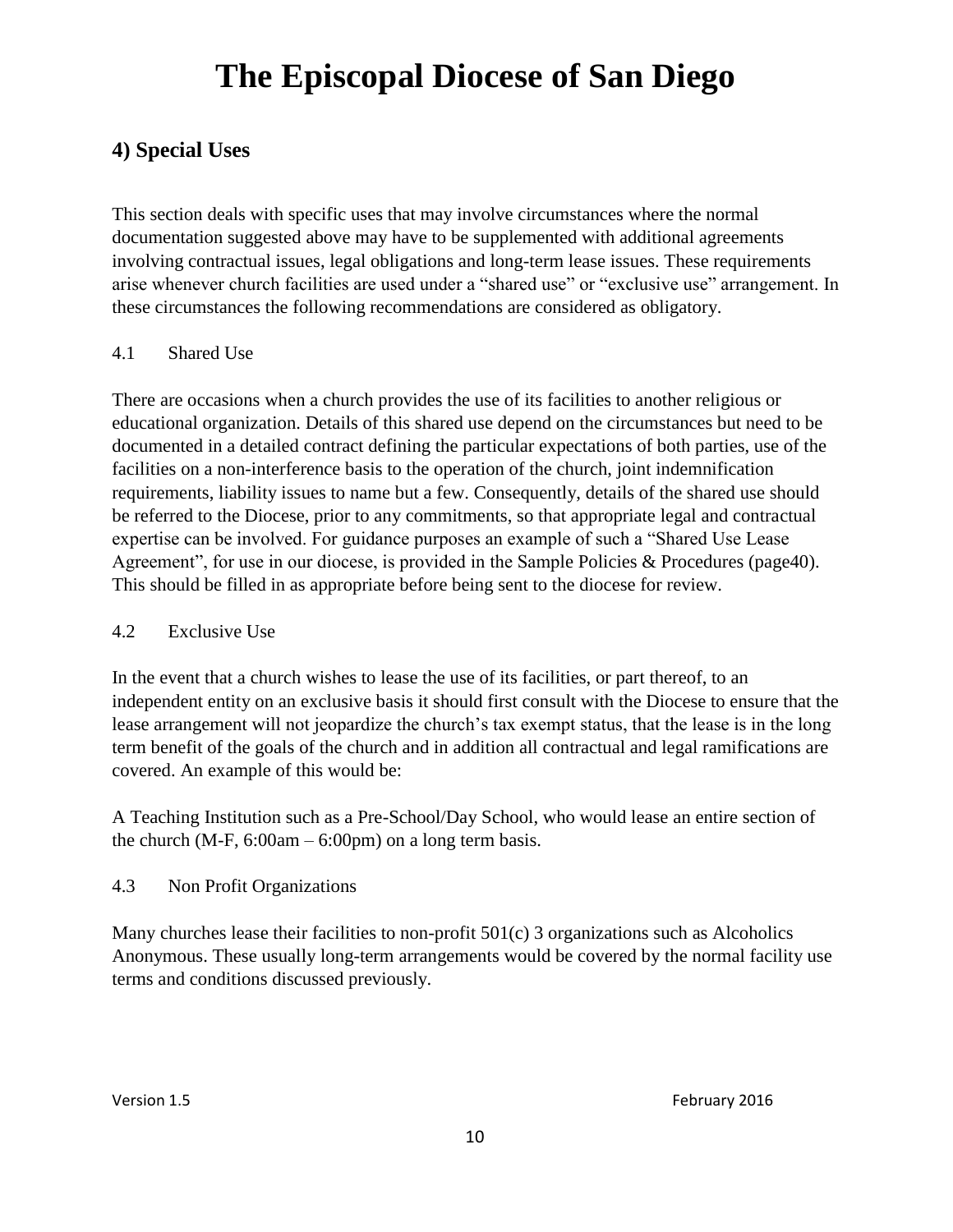## Policies & Procedures Samples

Included in the following pages are some typical examples of policies and procedures selected from some churches in our Diocese and from the Diocese of Olympia (WA).

Most churches have very specific requirements which they wish to emphasize in the use of their facilities.

The templates included are intended to provide a guideline as to layout, format and content. Included are examples for both Parishes and Mission Churches. It is not intended that these templates are unique in any respect but are guidelines for use.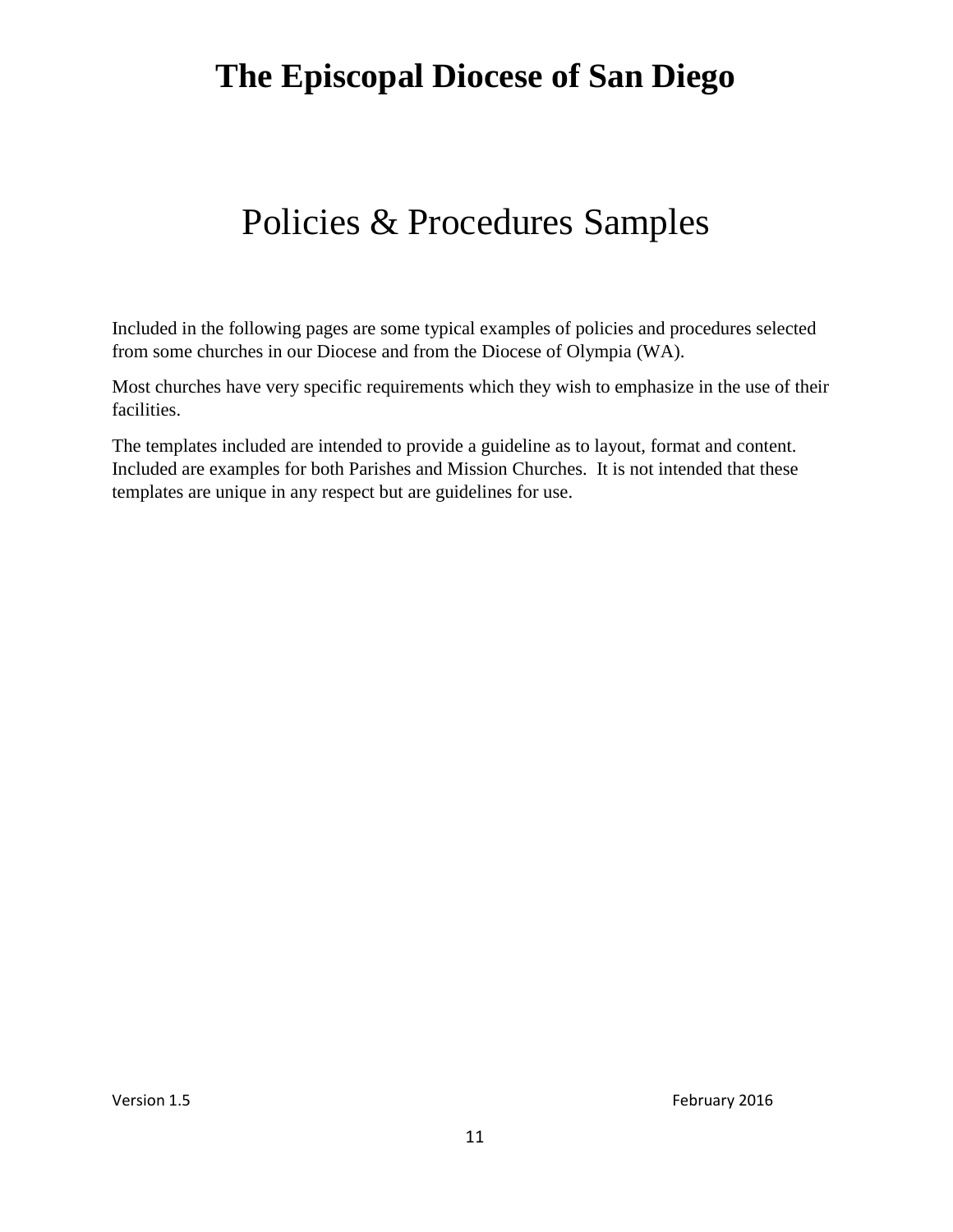

### ST. MICHAEL'S BY-THE-SEA

EPISCOPAL CHURCH

To the Leaders of Non-Parish Groups Using St. Michael's Facilities:

St. Michael's by-the-Sea is pleased to provide a regular meeting place for your group to support the education, emotional support and skill development your group offers to its members and to the community.

In order for St. Michael's by-the-Sea to continue hosting your group, **we must have up-to-date contact information** for your group's designated leader and the person in possession of the facility key, and have documentation that each new leader has full understanding of St. Michael's policy in regards to use of the church facilities. In addition, the Episcopal Diocese of San Diego also requires that leaders of non-church groups using church facilities familiarize themselves with the Diocese's policies regarding sexual abuse and misconduct prevention and response.

To this end, we have prepared this packet for your use. Each time your group designates a new leader, the resigning leader must give this packet to the new leader. There are materials enclosed to read, and forms to fill out and file with the parish office. Each new leader must read the enclosed materials, and complete and return the enclosed forms to the parish office.

To read:

- St. Michael's by-the-Sea Facility Use Policy
- Episcopal Diocese of San Diego Safeguarding God's People Policy Manual on Sexual Abuse and Misconduct Prevention and Response
- Leaders of Non-Church Groups Using Church Facilities: Requirements and Safe Practices/Warning Signs (Tab Q)
- How and where to report suspected child sexual abuse, Diocesan form for reporting allegations of child sexual abuse, and how and where to report suspected adult sexual misconduct (Tab S)
- Handouts from Diocesan workshop on prevention of child sexual abuse (Tab B-5)

To complete and return to the parish office:

- St. Michael's by-the-Sea Facility Use Policy signature form
- St. Michael's by-the-Sea Facility Use Reservation Form for Non-Parish-Sponsored Groups/Individuals
- St. Michael's by-the-Sea Facility Key Use Information Form
- Certification Regarding Reading of Diocese's Safeguarding God's Children Policy Manual for Non-Church Groups Using Church Facility (Tab B-3)

Thank you for your cooperation and for the service your group provides to the community. If you have any questions, please do not hesitate to contact me.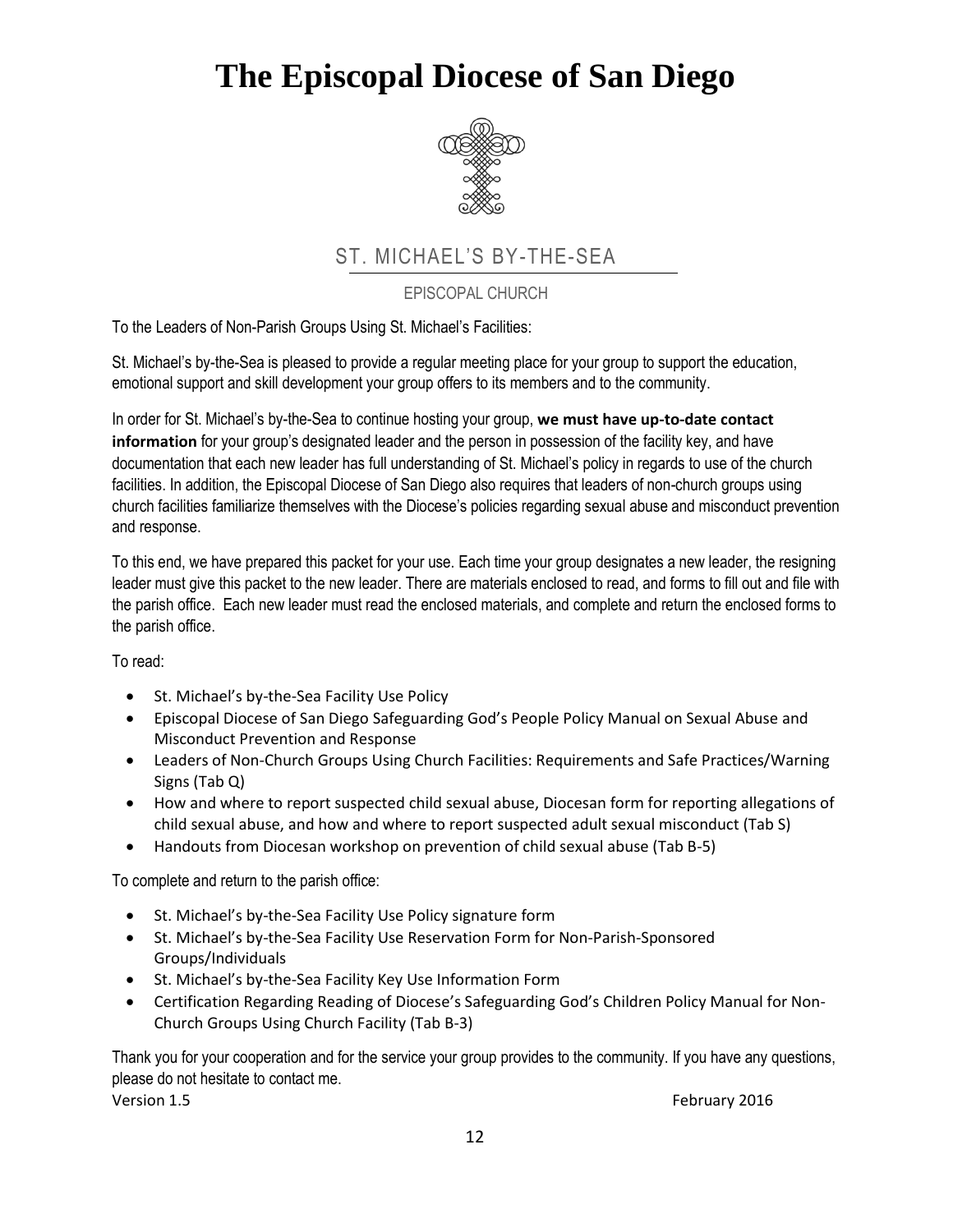### **St. Michael's by-the-Sea Episcopal Church Facility Use Policy**

The general policy is that any group or individual using St. Michael's Parish Facilities should respect the room and equipment and abide by the Parish policies and directions of the Parish Staff.

- Groups that use Parish Facility on a regular basis must inform Parish Staff of any changes in group leadership and/or person in possession of parish key(s), and keep the Parish Staff informed of each leader's and key holder's contact information.
- Upon assuming leadership of the group, each new group leader must read Parish Facility Users packet information and complete and turn in the Parish Office the packet's Parish and Diocese forms. Failure to do so will result in the group being prohibited from all future use of the facilities of the Parish.
- Users will not tape, staple, tack, nail, or otherwise attach anything to the buildings' walls or bulletin boards without the prior written approval of the Parish Staff.
- All exits will remain clear of tables, chairs, and other items.
- Users shall maintain order during the use of the Parish Facility and immediately following use of the Facility restore the Facility to its condition immediately prior to the use. This may include emptying trash cans into dumpster, and sweeping the floor if necessary.
- Users shall not use Parish Facility equipment, unless it has been approved in writing by the Parish Staff.
- Users cannot use the Facilities beyond the designated time. Activities must be terminated to allow sufficient time for the Facility to clear by the appointed hour.
- User cannot list the address or phone number of the Parish as its official address or phone number.
- User is only permitted in the portion of the Parish designated for the meeting. Users should not be in other areas of the Parish or its Facilities without the express written permission of the Parish Staff.
- User at all times must remember they are occupying a place of Christian worship and shall not undertake or permit any activity or conduct inconsistent therewith.
- No food or drinks are allowed in the church or chapel area.
- Food and drink must be consumed only in the areas reserved.
- Smoking is never permitted on any part of the St. Michael's Parish property.
- Music volume will be monitored by the Parish Staff. There will be no music audible outside the facility after 10 pm.

Kitchen Use:

Applicant's Name (please print) \_\_\_\_\_\_\_\_\_\_\_\_\_\_\_\_\_\_\_\_\_\_\_\_\_\_\_\_\_\_\_\_\_\_\_\_\_\_\_\_\_\_\_\_\_\_\_\_\_\_\_\_\_\_\_\_\_\_\_\_\_\_\_\_\_\_\_\_\_\_\_\_\_\_\_

 Kitchen supplies (pots, pans, etc.) are not available for non-parish sponsored groups or individuals. General kitchen use is limited to the sinks, counter tops and major appliances for all other organizations or users.

The applicant/user, on behalf of the organization or group using the facilities pursuant to this application, acknowledge receipt of a copy of the St. Michael's Facility Use Policy and agrees to abide by the terms and conditions of such policy and to comply with all local, state and federal laws, ordinances, regulations and rules applicable to the use of this facility, and the user agrees to pay all indemnities and taxes which may be incurred in connection with the use and occupancy of the facilities for the specified event. If at any time, the use of the facilities by the user violates any provisions of the Facility Use Policy, applicable ordinances, laws, or rules, the user shall be solely responsible for the consequences of such conduct, and shall be prohibited from all future use of the facilities of the Parish. The user further agrees to indemnify and hold the Parish, its officers, and employees harmless from any claim, suit or proceeding arising out of the use of the facilities and the user shall indemnify the parish, its officers, and employees from all expenses (including reasonable attorney fees) incurred in defending such claims.

The applicant ("user") below has read, understood and accepts the conditions set forth in this Policy.

| Typhoant's Frame (proase print) |       |               |
|---------------------------------|-------|---------------|
| Applicant's Signature:          | Date: |               |
| Version 1.5                     |       | February 2016 |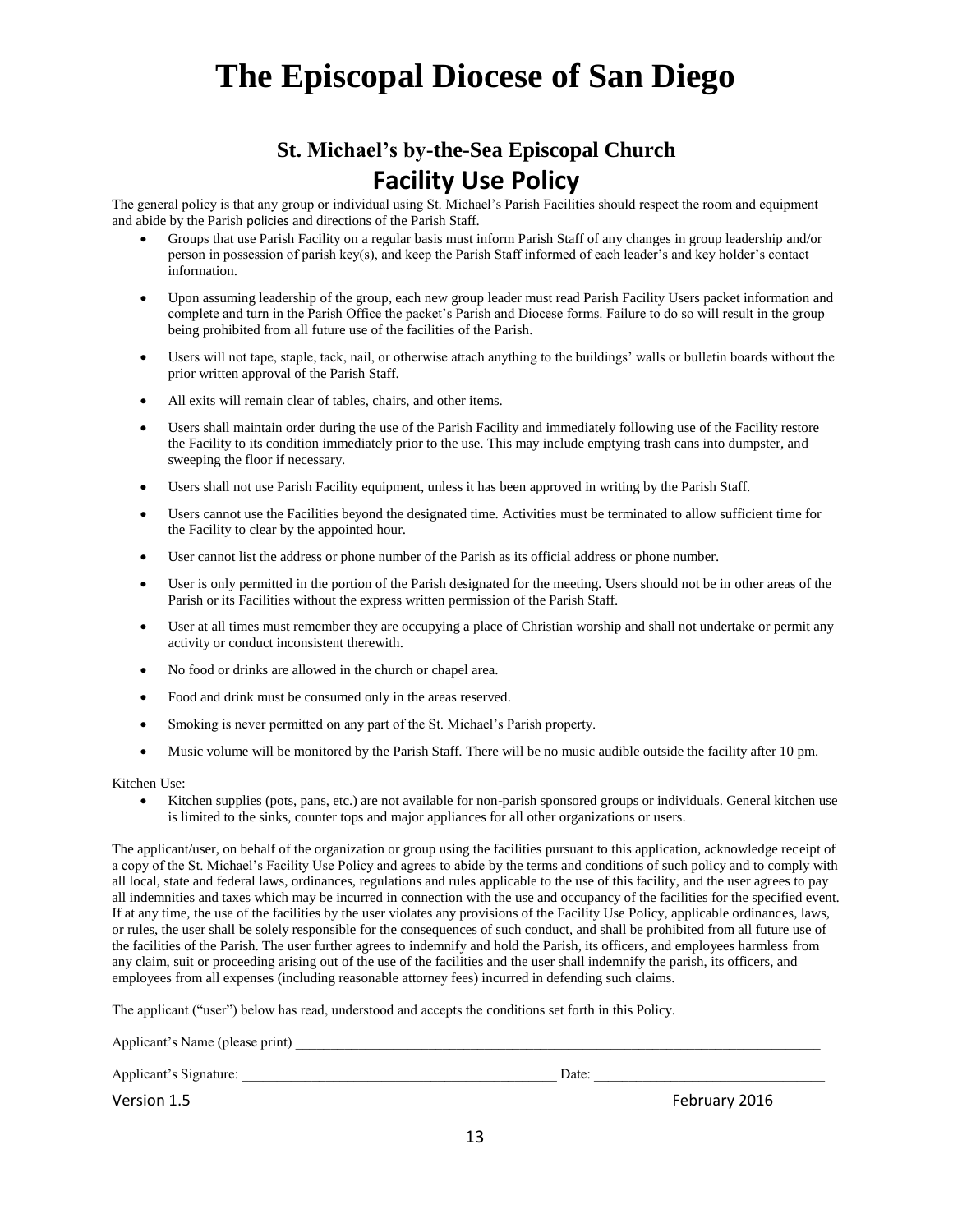### **Michael's by-the-Sea Episcopal Church Facility Use Reservation Form**

### **Non-Parish-Sponsored Groups/Individuals**

|                                                                                          | (Last)    | (First)                                                                                   | (Initial)          |                                |
|------------------------------------------------------------------------------------------|-----------|-------------------------------------------------------------------------------------------|--------------------|--------------------------------|
|                                                                                          |           |                                                                                           |                    |                                |
| Non-profit Status?                                                                       | Yes<br>No |                                                                                           |                    |                                |
|                                                                                          |           |                                                                                           |                    |                                |
|                                                                                          | (Street)  |                                                                                           | (City, State, Zip) |                                |
|                                                                                          |           | Phone: $(\_\_\_\_)$ $(\_\_\_)$ $(\_\_\_)$ $(\_\_\_)$ $(\_\_\_)$ $(\_\_\_$ $(\_\_$ $(\_\_$ |                    |                                |
|                                                                                          |           | Date(s) and Time(s) requested (include your set-up and take-down time)                    |                    |                                |
| Purpose of Facility Use:                                                                 |           |                                                                                           |                    |                                |
| Will alcoholic beverages be served? (Wine/beer only) Yes                                 |           | No                                                                                        |                    |                                |
| Number of people in attendance: ________                                                 |           | Advertised/Open to Public? Circle Yes                                                     |                    | No                             |
| Facilities Requested (check all that apply):<br>Ede Hall<br>Kitchen<br>Library<br>Room 3 |           | Room 4<br>Room 17<br><b>Upper Room</b><br>Nursery                                         |                    | Playground<br>Church<br>Chapel |
| Specific Equipment needs (audio-visual, sports, etc.): ________                          |           |                                                                                           |                    |                                |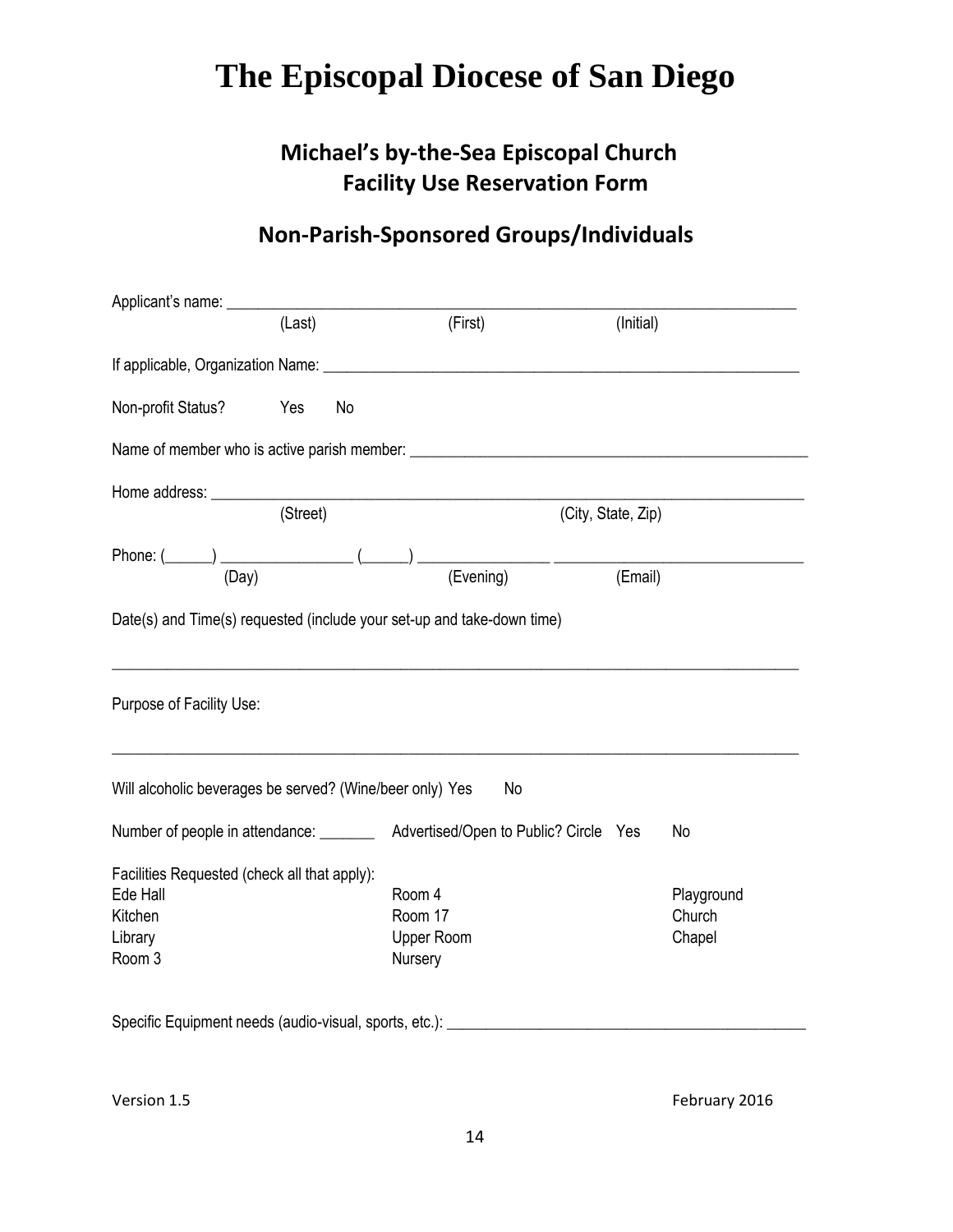The applicant/user, on behalf of the organization or group using the facilities pursuant to this application, acknowledge receipt of a copy of the St. Michael's Facility Use Policy and agrees to abide by the terms and conditions of such policy and to comply with all local, state and federal laws, ordinances, regulations and rules applicable to the use of this facility, and the user agrees to pay all indemnities and taxes which may be incurred in connection with the use and occupancy of the facilities for the specified event. If at any time, the use of the facilities by the user violates any provisions of the Facility Use Policy, applicable ordinances, laws, or rules, the user shall be solely responsible for the consequences of such conduct, and shall be prohibited from all future use of the facilities of the parish. The user further agrees to indemnify and hold the parish, its officers, and employees harmless from any claim, suit or proceeding arising out of the use of the facilities and the user shall indemnify the parish, its officers, and employees from all expenses (including reasonable attorney fees) incurred in defending such claims.

| Signature of Applicant: |  |
|-------------------------|--|
|                         |  |

Received at Parish by: \_\_\_\_\_\_\_\_\_\_\_\_\_\_\_\_\_\_\_\_\_\_\_\_\_\_\_\_\_\_\_\_\_\_\_\_\_\_\_\_\_\_\_ Date: \_\_\_\_\_\_\_\_\_\_\_\_\_\_\_\_\_\_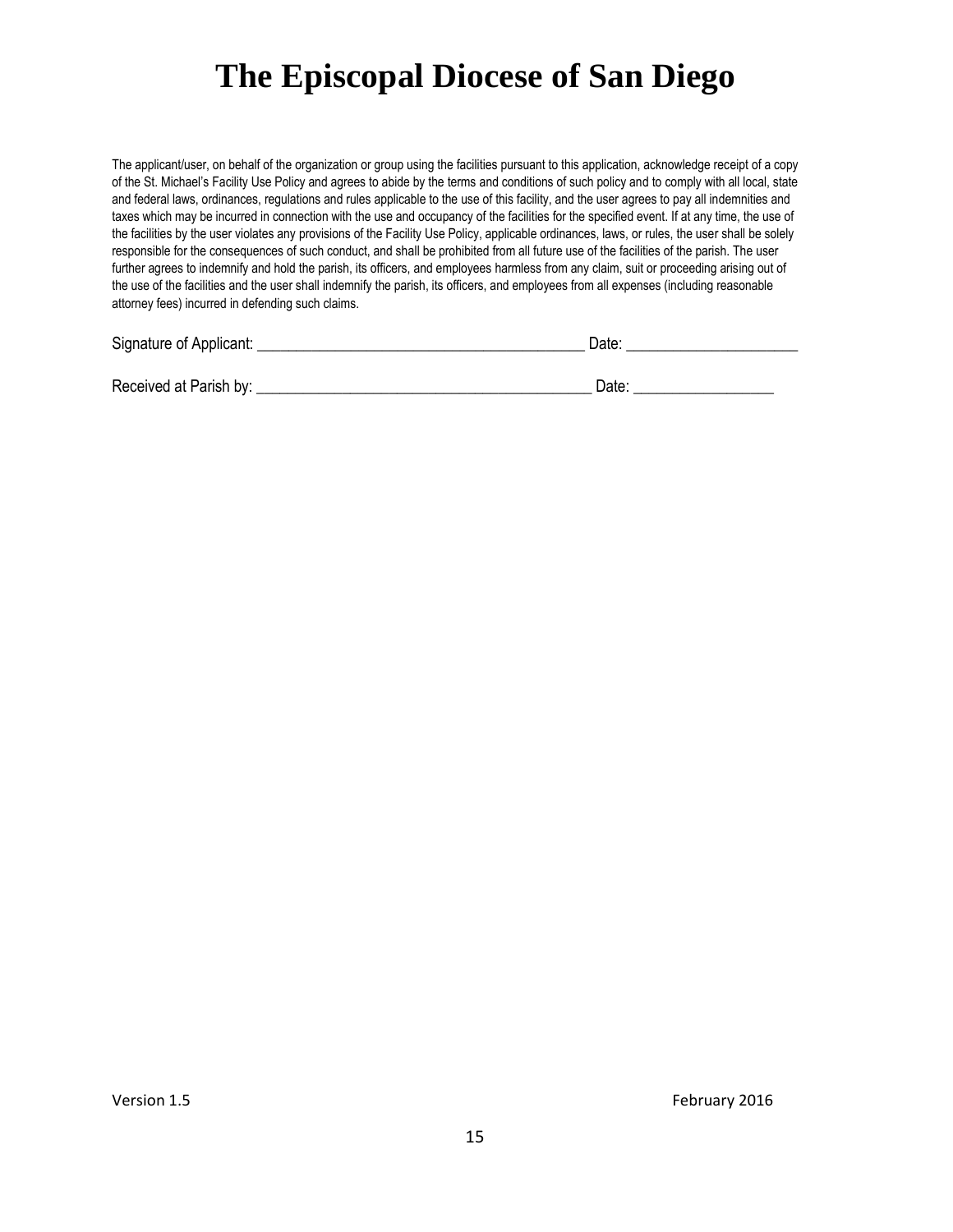### **St. Peter's Episcopal Church**

### **Facilities Request Sample**

|                                                                                                                                                                                                                                                                                                                                                                                                                                                                                                                                                  |                                               | Episcopal Church                                                                                                                                    |                                           |
|--------------------------------------------------------------------------------------------------------------------------------------------------------------------------------------------------------------------------------------------------------------------------------------------------------------------------------------------------------------------------------------------------------------------------------------------------------------------------------------------------------------------------------------------------|-----------------------------------------------|-----------------------------------------------------------------------------------------------------------------------------------------------------|-------------------------------------------|
| Address:                                                                                                                                                                                                                                                                                                                                                                                                                                                                                                                                         |                                               |                                                                                                                                                     |                                           |
| Phone:                                                                                                                                                                                                                                                                                                                                                                                                                                                                                                                                           | Fax:                                          |                                                                                                                                                     |                                           |
|                                                                                                                                                                                                                                                                                                                                                                                                                                                                                                                                                  |                                               |                                                                                                                                                     |                                           |
| Contact Person: Network of Contact Person:                                                                                                                                                                                                                                                                                                                                                                                                                                                                                                       | Phone No.                                     |                                                                                                                                                     | Cell No.                                  |
| Contact Address: _________________________________                                                                                                                                                                                                                                                                                                                                                                                                                                                                                               |                                               | Email Address: _________________________                                                                                                            |                                           |
| Is the User non-profit? ______ Yes                                                                                                                                                                                                                                                                                                                                                                                                                                                                                                               |                                               | No.                                                                                                                                                 | Federal/State Tax Exempt                  |
| If this is a recurring event,<br>give frequency, day and time:<br>Anticipated attendance (See occupancy loads) Parking plan                                                                                                                                                                                                                                                                                                                                                                                                                      | Beginning time:                               |                                                                                                                                                     | Ending time:                              |
| A refundable \$120 Security Deposit is required before your event can be put on the calendar                                                                                                                                                                                                                                                                                                                                                                                                                                                     |                                               |                                                                                                                                                     |                                           |
| Facility Requested:<br><b>Basic Facility Cost:</b><br><b>Business Hours Custodian service</b><br>After hours Custodian service<br>Audio Visual Equipment<br><b>Audio Visual Specialist</b><br>Other:<br>Total<br>Set Up, Clean Up Plans:<br>Food & Drink:<br>Notes:<br><b>Audio/Visual Equipment Needs</b><br>Are any A/V Services or Equipment<br>Needed?<br>Microphone<br>Music Only (CD or iPod)<br>Video (DVD)<br><b>Computer Presentation - Windows</b><br>or Mac?<br>Internet Access (e.g. YouTube)<br>Software Required (e.g. PowerPoint) | Yes<br><b>Yes</b><br>Yes<br>Yes<br>Yes<br>Yes | See Pricing Sheet<br>\$(cost per)/hour<br>\$(cost per)/hour<br>\$(cost to use for event)<br>\$(cost per)/hour<br>No<br>No<br>No<br>No.<br>No.<br>No |                                           |
| Other:<br>Indicate Number/Type of Equipment Needed and Attach Diagram on Reverse:<br>Chairs (160 available)<br>Lectern (1 available)<br>Flip Charts/Easel (2 available)<br>Piano (See Staff)<br>User acknowledges that any changes will result in an increase in fee.                                                                                                                                                                                                                                                                            |                                               | Round Tables (12 60" available)<br>Card Tables (6 available)<br>Other:                                                                              | Rectangular Tables (12 30"X72" available) |
| SIGNATURE: ________________________                                                                                                                                                                                                                                                                                                                                                                                                                                                                                                              |                                               | DATE:__________________________                                                                                                                     |                                           |
| PRINT NAME AND TITLE: NAME AND TITLE:                                                                                                                                                                                                                                                                                                                                                                                                                                                                                                            |                                               |                                                                                                                                                     |                                           |
| Version 1.5                                                                                                                                                                                                                                                                                                                                                                                                                                                                                                                                      |                                               |                                                                                                                                                     | February 2016                             |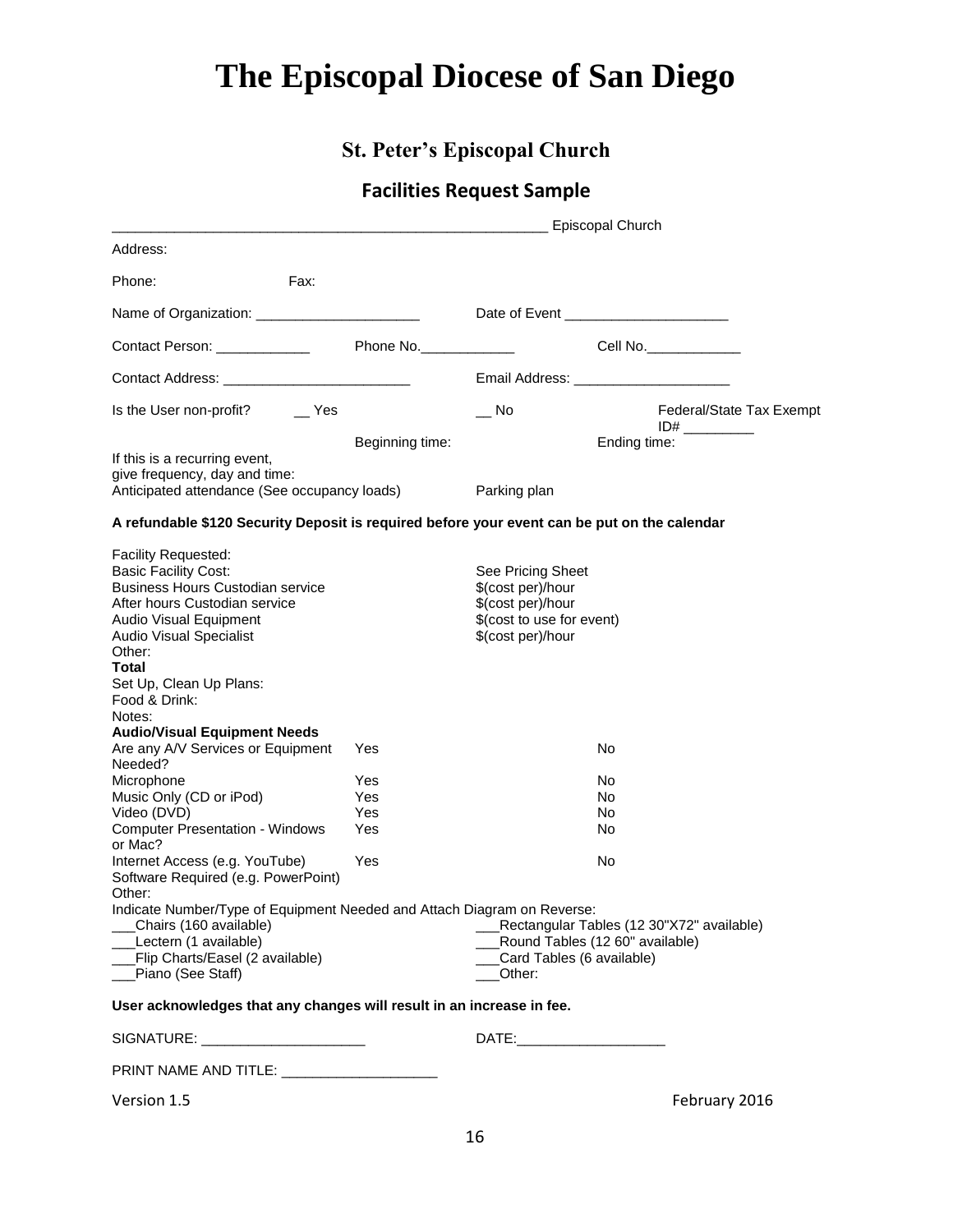| Parish Office Use Only:                                                                                                                                                                                                        |                                                                                                                |  |
|--------------------------------------------------------------------------------------------------------------------------------------------------------------------------------------------------------------------------------|----------------------------------------------------------------------------------------------------------------|--|
| Date deposit received: Date of the state of the state of the state of the state of the state of the state of the state of the state of the state of the state of the state of the state of the state of the state of the state |                                                                                                                |  |
| Key issued to concrete the contract of the series on the contract of the series of the series of the contract of the series of the series of the series of the series of the series of the series of the series of the series  | Key returned on the state of the state of the state of the state of the state of the state of the state of the |  |
| Payment received: <b>Example 2014</b>                                                                                                                                                                                          | Payment to Treasurer                                                                                           |  |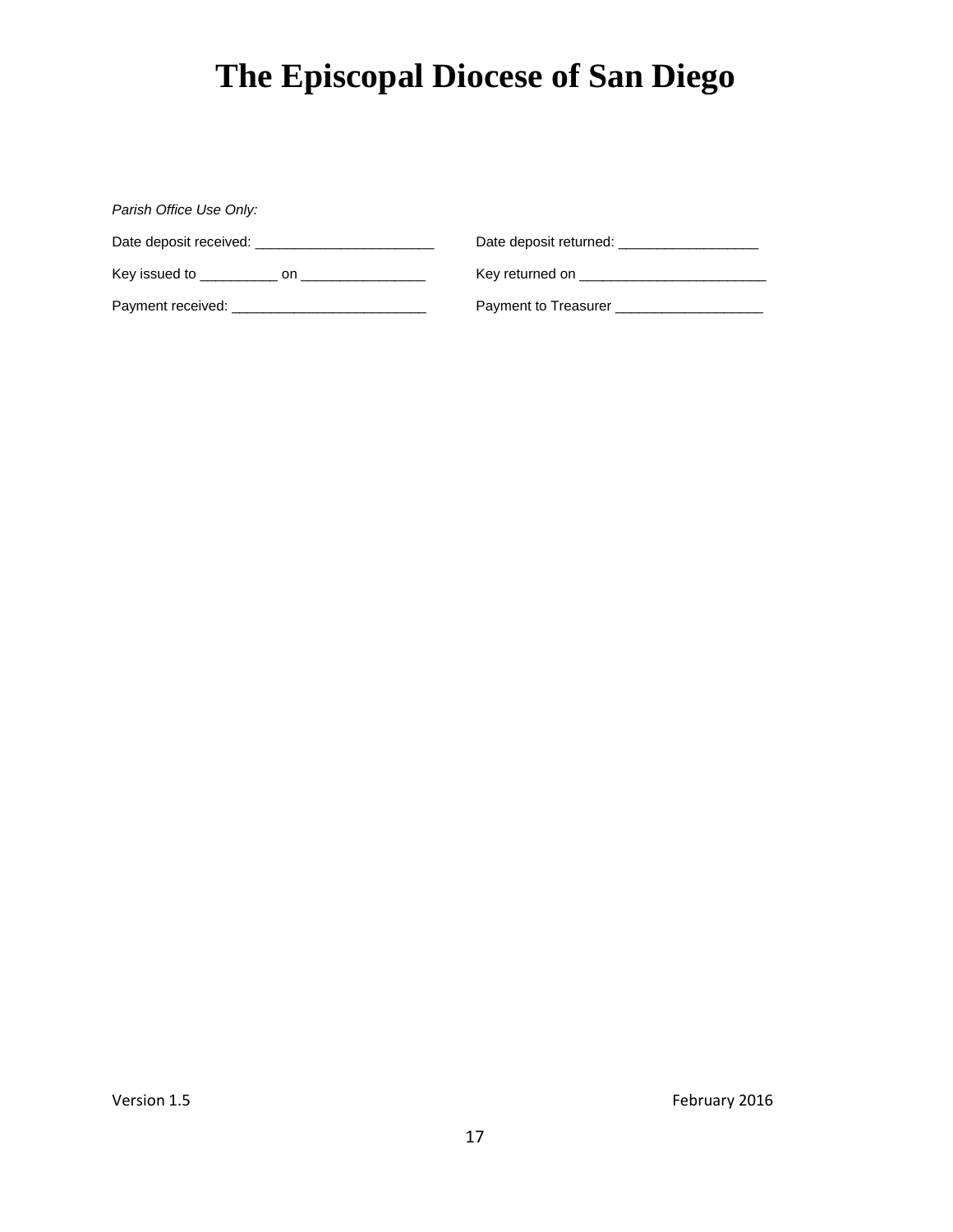#### **Scope of Agreement**

This Rental Agreement is between The Rector, Wardens and Vestrymen of Saint Peter's Parish, in Del Mar, California, a California nonprofit corporation (the "Parish") and \_\_\_\_\_\_\_\_\_\_\_\_\_\_\_\_\_\_\_\_\_\_\_\_\_\_\_\_\_\_\_\_\_\_\_\_\_\_hereinafter referred to as "Client." The purpose of this Agreement is to define the obligations of both parties pertaining to the rental of the Parish's special events venue(s) described in the enclosed Attachment.

The venue described in Attachment has been reserved for you for the date and time stipulated. Please note that the hours assigned to your event include all set up and all clean up, including the set up and clean-up of all subcontractors that you may use. It is understood you will adhere to and follow the terms of this Agreement, and you will be responsible for any damage to the premises and site, including the behavior of your guests, invitees, agents or sub-contractors resulting from your use of venue.

You are responsible for providing a list of all vendors to the Parish Facilities and Operations Administrator four (4) weeks prior to your event. In addition to the Certificate of Insurance you will be providing as the Client, you are also responsible for providing the Parish with valid certificates of insurance with the proper amounts of coverage for all sub-contractors that you are using for your event. These sub-contractors include, but are not limited to, caterers, valets, performers, photographers, entertainment, equipment rentals (tables/chairs/tents, etc.), florists, decorators, sound and lighting technicians, etc. All sub-contractors must have a certificate of insurance, naming "The Rector, Wardens and Vestrymen of Saint Peter's Parish, in Del Mar, California, a California nonprofit corporation" as additional insured. In addition, each sub-contractor's certificate of insurance must include a separate endorsement naming "The Rector, Wardens and Vestrymen of Saint Peter's Parish, in Del Mar, California, a California nonprofit corporation" as an additional insured.

#### **Fees and Deposits**

The rental fee and terms for your specific venue(s) are described on the enclosed Attachment. The total fee is due two (2) weeks prior to your event.

Upon receipt of this contract, a rental fee deposit in the amount \$\_\_\_\_\_\_\_ is due. Please send your signed Agreement and rental fee to:

> St. Peter's Episcopal Church P.O. Box 336 Del Mar, CA 92105

The rental fee deposit is non-refundable and non-transferable.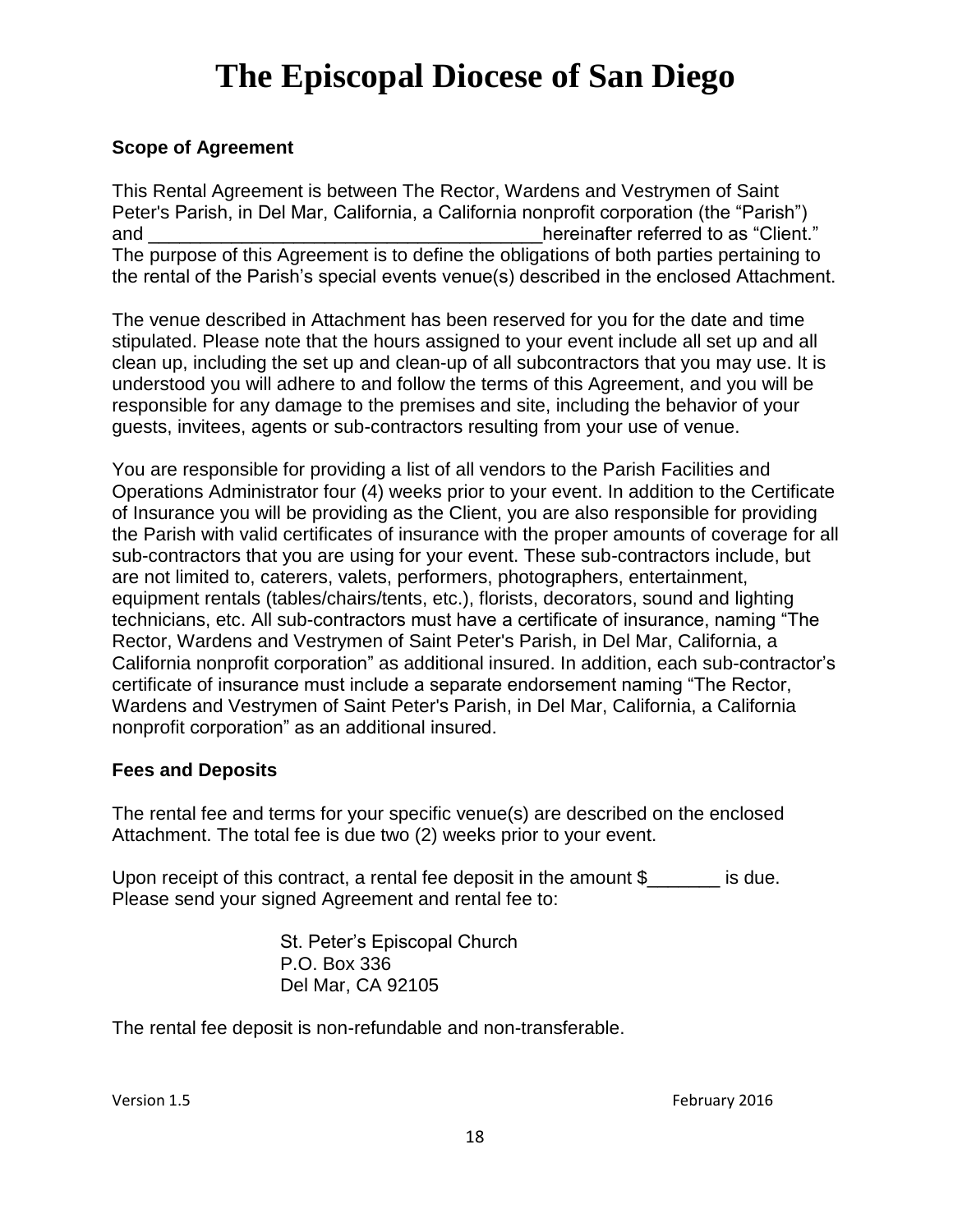#### **Insurance**

Proof of liability insurance is required and due four (4) weeks prior to your event. You may provide evidence of your own insurance company. You can mail the certificate of insurance and endorsement to the Facilities and Operations Administrator at the address above or FAX to (858) 755-1522 with "Attention: St. Peter's Facilities and Operations Administrator".

#### **Levels of Insurance Required**

The Client is responsible for providing a Certificate of Insurance and endorsement for themselves (and separate certificates and endorsements for each sub-contractor being used) at the following minimum levels:

1) Commercial Liability Insurance for a minimum of \$1,000,000 per occurrence and \$2,000,000 aggregate;

2) Auto Liability Insurance of \$1,000,000 combined single limit (for vendors); and

3) Workers compensation plus \$1,000,000 minimum employer's liability limit (for vendors).

4) Naming "The Rector, Wardens and Vestrymen of Saint Peter's Parish, in Del Mar, California, a California nonprofit corporation" as additional insured is also required.

Client assumes full responsibility and liability for any and all damages to the Parish venue and surrounding site.

#### **Indemnity**

In addition, Client agrees to indemnify and hold harmless The Parish, its officers, staff and agents working on its behalf, from any and all claims, actions, suits, costs, damages, and liabilities resulting from the breach of this Agreement, the negligent actions, willful misconduct or omissions of Client, and Client's guests, invitees, agents and sub-contractors.

#### **Event Set-up Limitations**

All property belonging to Client, Client's invitees, guests, agents and sub-contractors, and all equipment shall be delivered, set up and removed on the day of the event. Should the client need earlier access for set-up purposes, this can be arranged for an additional fee. The Client is ultimately responsible for property belonging to the Client's invitees, guests, agents and sub-contractors.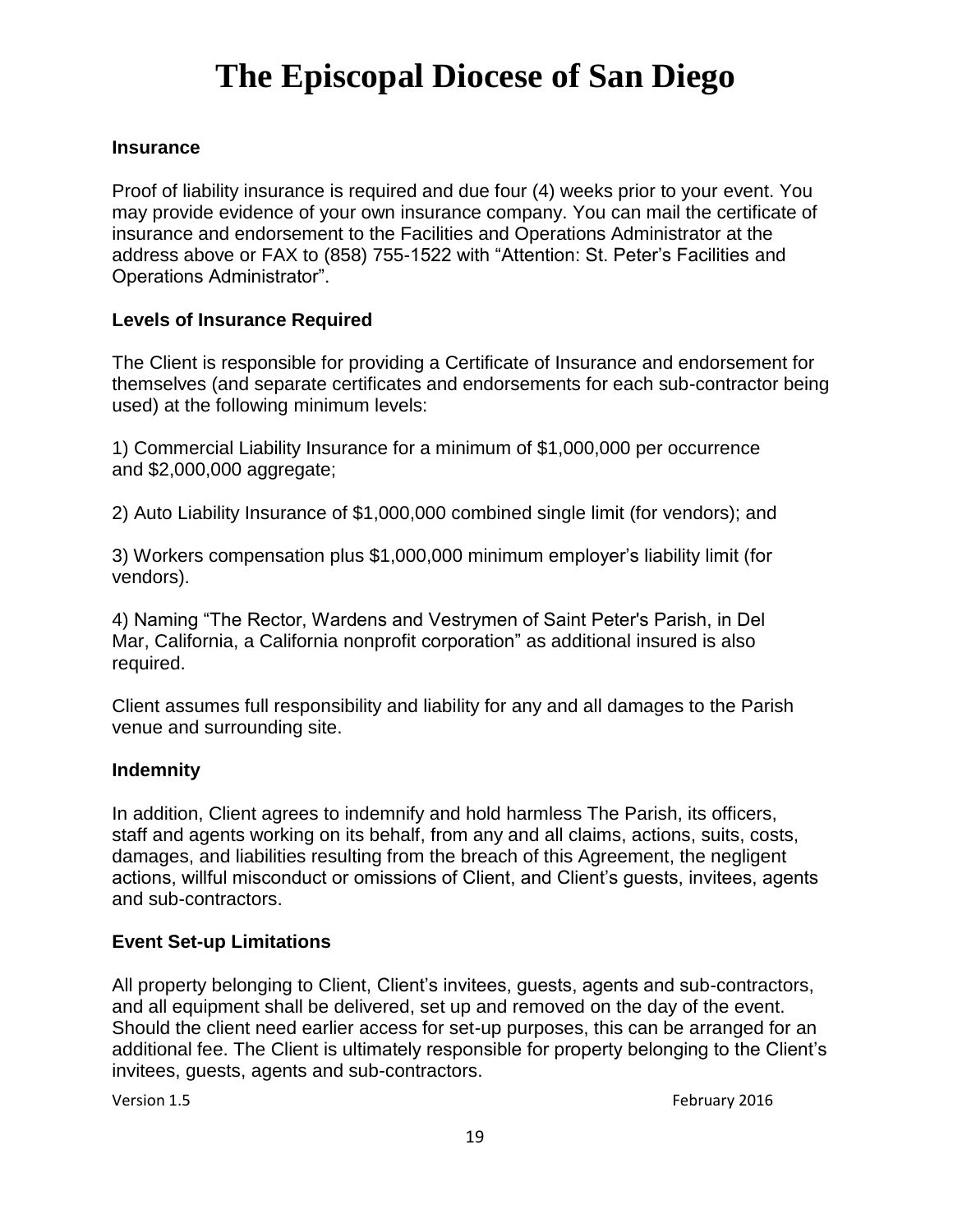All The Parish venues are non-smoking facilities.

Nothing may be attached to the trees or the buildings itself.

No rice, rose petals, birdseed, confetti, tiki torches or sparklers are allowed on the premises. All decorations must be approved by The Parish Special Events Manager.

#### **Caterers**

The Parish has a list of approved caterers to choose from. We require you to select a caterer(s) from this list. No caterer can be used that is not on this list. Each caterer on this list is familiar with the Parish' venues, rules and regulations. Each caterer provides excellent food and exceptional service. Each one of these approved caterers carries the Parish's required liability insurance, health permits, and liquor liability insurance. They offer a variety of menus and price ranges.

#### **Alcohol Control**

The managing and distribution of alcohol at your event is required to be performed by a licensed bartending company. The Parish' list of approved caterers can provide this service for you. Although the bartending service will manage the distribution of alcohol, the Client is ultimately responsible for the safety of all its invitees, guests, agents or sub-contractors, including the distribution and consumption of alcohol.

Client's guests may be carded by the bartending service, therefore, they must have either a valid driver's license or valid picture ID.

#### **Clean Up**

Client shall be responsible for returning the venue to the state that it was provided to them. All property belonging to Client, Client's invitees, guests, agents and sub -contractors, will be removed by the end of the rental period. All property remaining on the premises beyond the end of the rental agreement will be charged at the prevailing hourly rate. Should the client need special consideration for the removal of property beyond the rental period, this can be arranged prior to the beginning of the event for an additional fee. The Parish is not responsible for any property left behind by Client, Client's guests, invitees, agents and sub-contractors.

The Client is responsible for any and all damages to Parish venues and surrounding site. The Parish shall do a general clean-up of the venue at the conclusion of the event, however it is the Client's responsibility to remove all decorations.

#### **Event Staff**

The Parish Facilities and Operations Administrator or designee will be accessible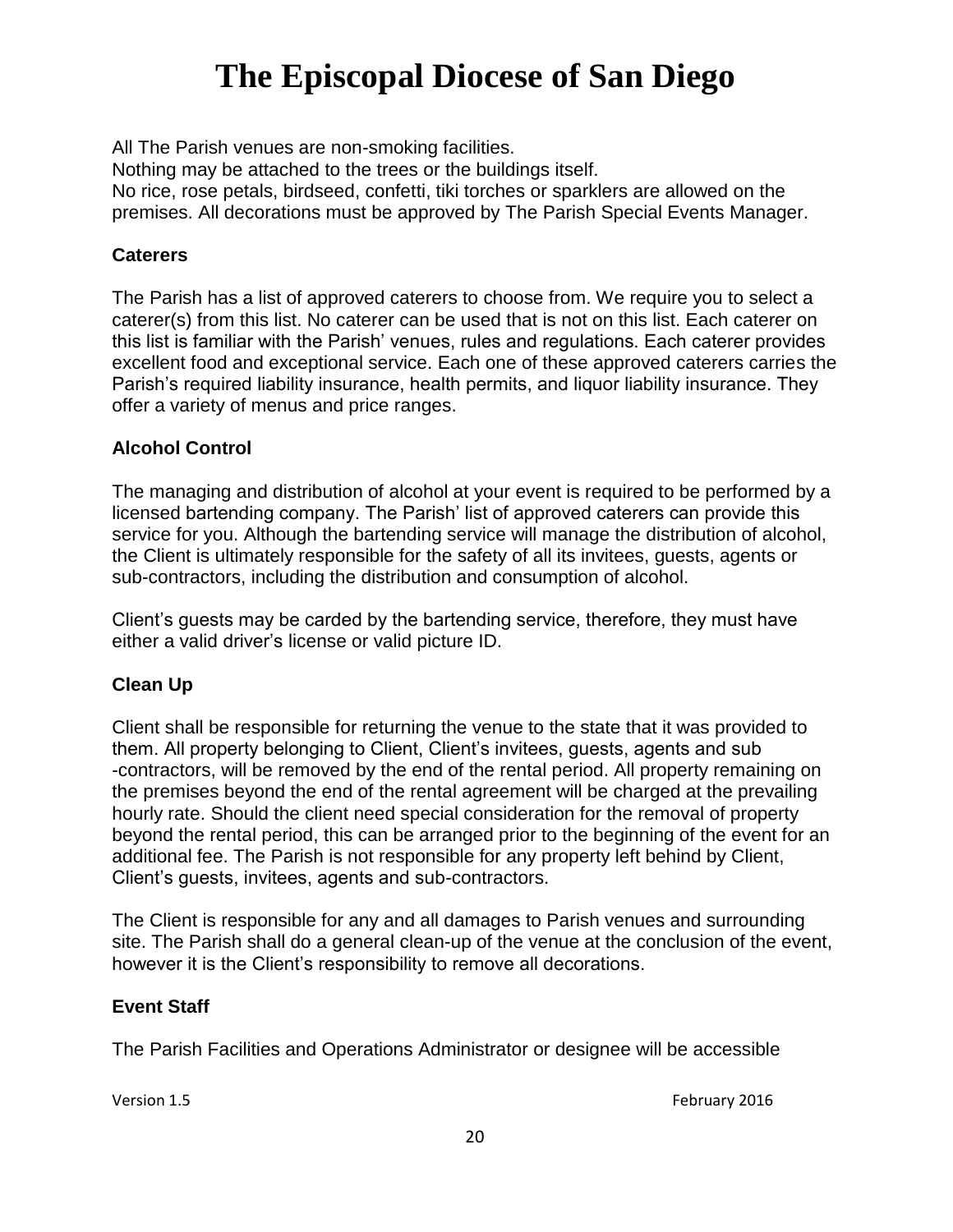throughout your event. The Administrator will ensure that the venue and surrounding site are ready for your event, and will meet with you prior to the beginning of your event. The Administrator will be accessible to you at any time during your event, and a contact number will be given to you to reach the Administrator if they are away from the venue.

#### **Force Majeure**

The ability to execute this Agreement by either party is subject to the Acts of God, including but not limited to hurricanes, flooding, earthquakes, fires, etc., as well as any government intervention, staff disputes and strikes, civil disorders, terrorism, or other emergencies. Should the event be canceled through a Force Majeure event, all fees paid by Client to Parish will be returned to Client within thirty (30) days.

#### **Publicity/Use of Name and Logo**

Client shall not use the name of the Parish, any trade name, service mark, trademarks, acronym or logo of the Parish in any publicity releases, advertising or any other publication without the Parish's prior written consent.

#### **Authorization**

The person(s) signing the Agreement on behalf of the parties each warrant that they are authorized to make agreements and to bind their principals to this Agreement.

#### **Acceptance**

Upon signing of this Agreement, a fully executed agreement will be in force.

Each of the undersigned has read this Agreement, understands and accepts the terms herein:

| <b>Client Signature</b> | <b>Printed Name</b> | Date |  |
|-------------------------|---------------------|------|--|
|                         |                     |      |  |
| Parish Signature        | <b>Printed Name</b> | Date |  |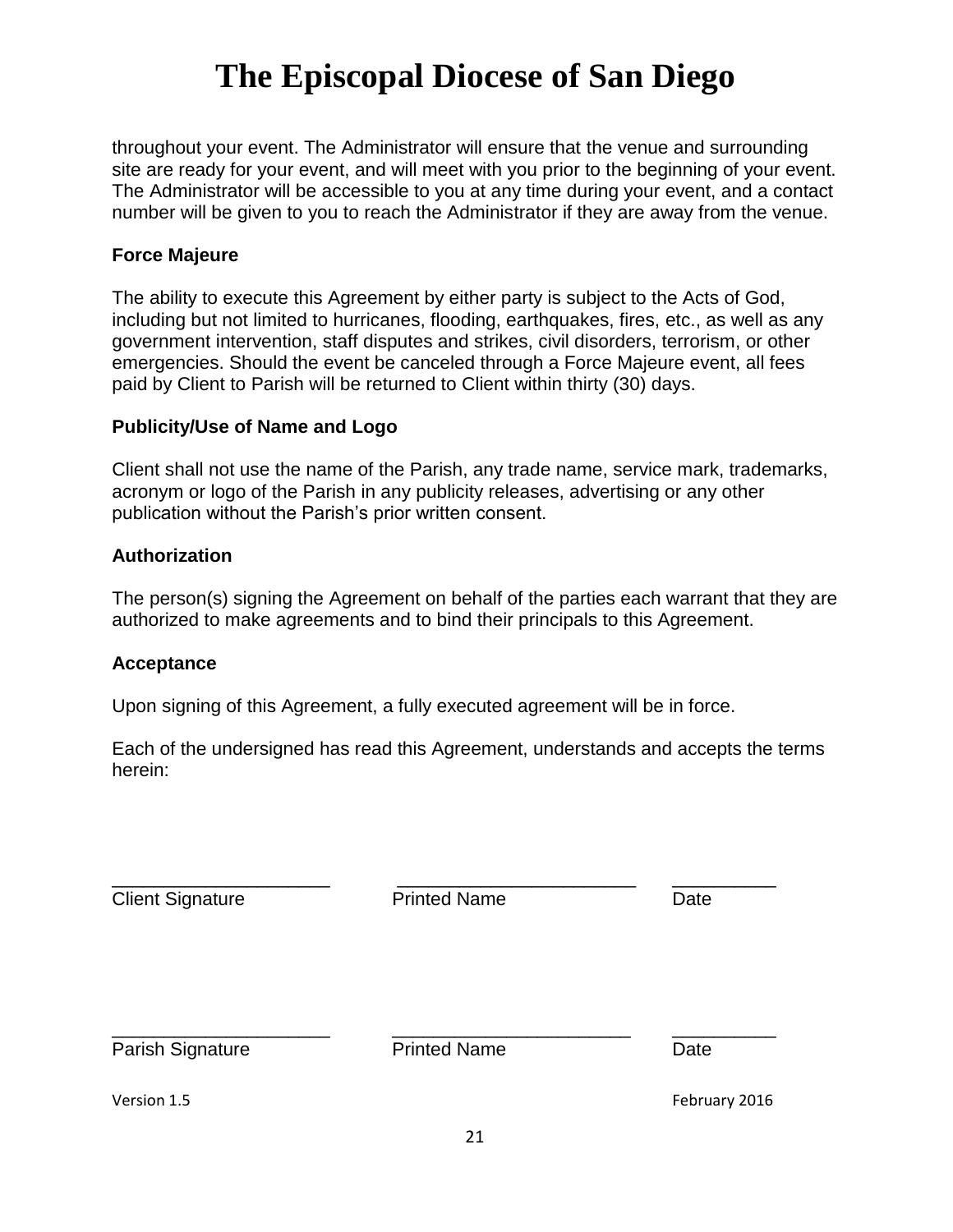#### **CONFIRMATION OF EVENT REGISTRATION**

[Date] [Name] [Title & Organization]

Dear {Name],

As you and I have discussed, the [group e.g. North Coast Toastmasters], for which you are the contact person from [date] through [date], would like to rent space at St. Peter's for an ongoing meeting with an average weekly attendance of [x] people.

| Time:         | [e.g.] Wednesdays from 7:30 to 9:00am. Occasional changes of venue on campus are<br>required for events such as Vacation Bible School, Interfaith Shelter and the Registrar<br>of Voters when the Parish Hall is unavailable. |
|---------------|-------------------------------------------------------------------------------------------------------------------------------------------------------------------------------------------------------------------------------|
| Location:     | Parish Hall                                                                                                                                                                                                                   |
| Set Up:       | Set up and take down of tables will be done by St. Peter's personnel. (See attached<br>floor plan)                                                                                                                            |
| Cost:         | \$--- per month, payable monthly or quarterly in advance                                                                                                                                                                      |
| Deposit:      | [Note key or security deposits with dates]                                                                                                                                                                                    |
| Keys:         | of this person unless St. Peter's is notified in writing that it has been transferred to<br>someone else.                                                                                                                     |
| Parking:      | Parking passes will be provided and must be used to avoid citation                                                                                                                                                            |
| Audio Visual: | The A/V system in the parish hall may be used only by people who have been trained<br>and approved by St. Peter's. There is a charge of \$10/use for the projector.                                                           |
| Insurance:    | Certificate on file. [Note date and update annually]                                                                                                                                                                          |
| Non-Profit:   | [Note whether proof of non-profit status is available and on file. A lot of e.g. 12 step<br>groups don't have them but ask.]                                                                                                  |

Rules of Conduct:

- [e.g.] Prepared snacks & beverages are allowed in the Parish Hall but not in the Library.
- No alcohol is allowed anywhere on campus.
- No smoking is allowed anywhere on campus.
- The facility must be left in the same condition in which it was found each week.

Sincerely, [Name] [Title] [email, phone number or other contact info]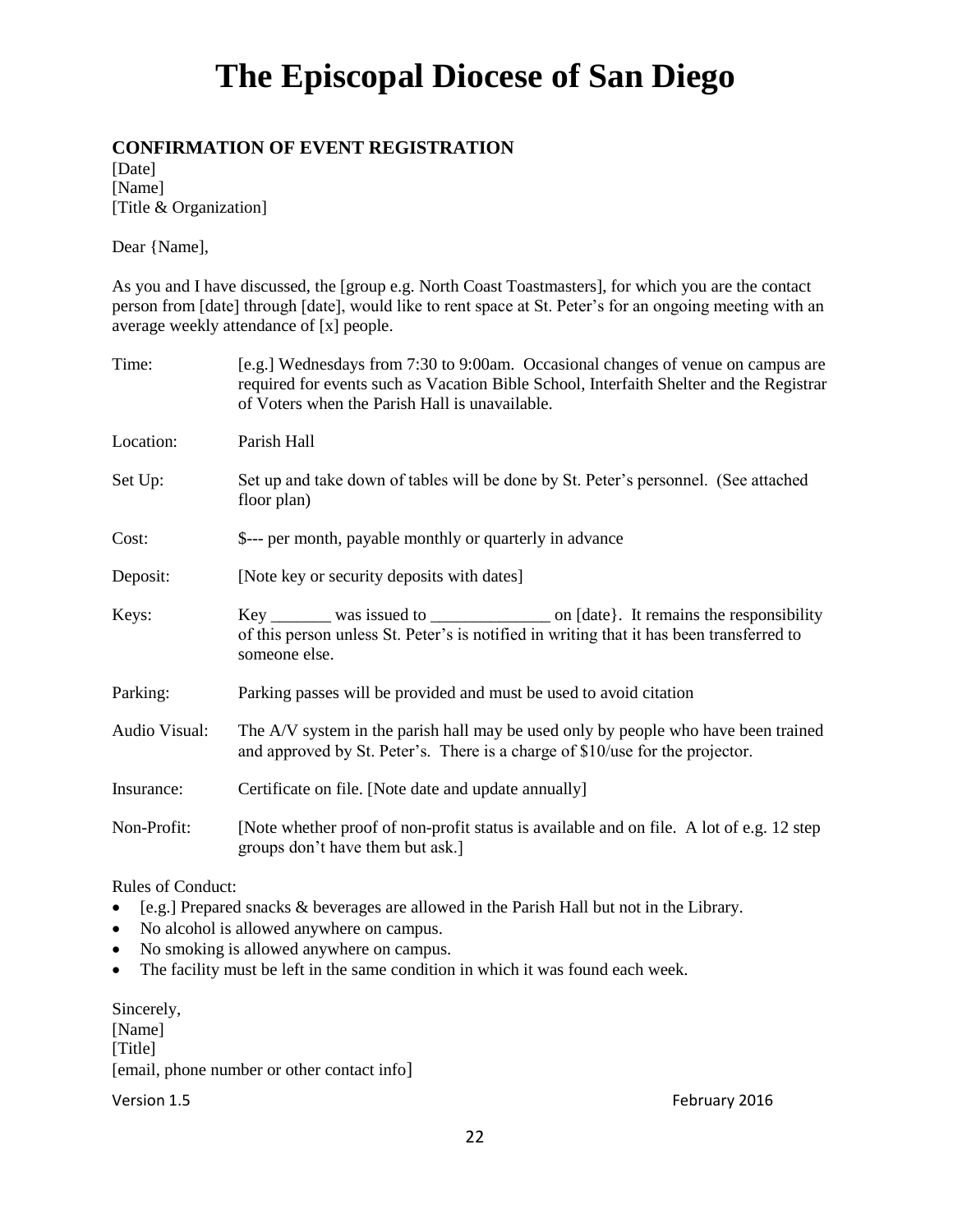Agreed to by:

Signature & Title:

Print Name

Date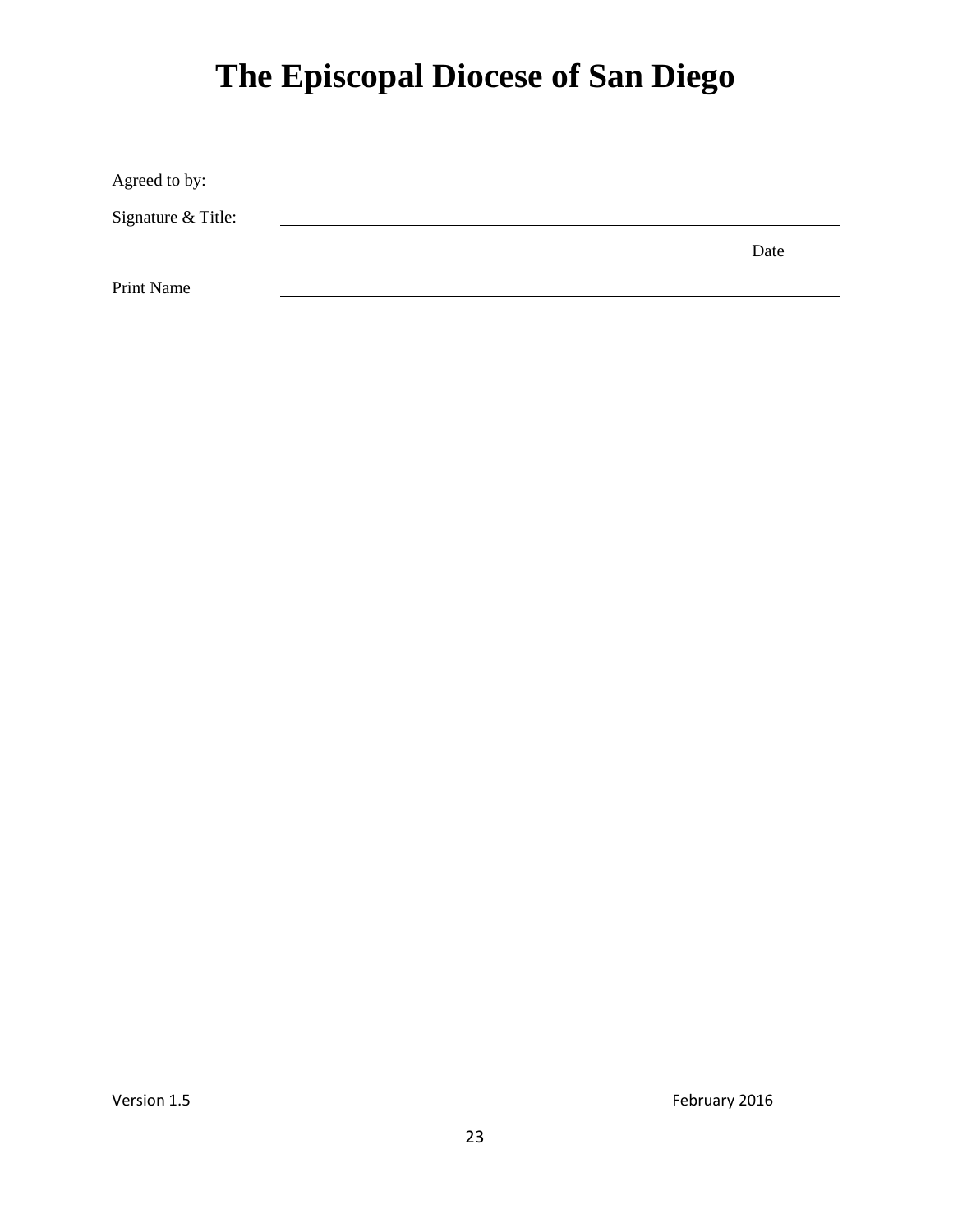### **St Paul's Episcopal Church**

To confirm your reservation, you must return the completed application, including all required fees, at least two (2) weeks prior to your event.

Name of Organization or Party: \_\_\_\_\_\_\_\_\_\_\_\_\_\_\_\_\_\_\_\_\_\_\_\_\_\_\_\_\_\_\_\_\_\_\_\_\_\_\_\_\_\_\_\_\_\_\_\_\_\_\_\_\_\_\_\_\_\_\_\_\_ Address: City, State, Zip code: \_\_\_\_\_\_\_\_\_\_\_\_\_\_\_\_\_\_\_\_\_\_\_\_\_\_\_\_\_\_\_\_\_\_\_\_\_\_\_\_\_\_\_\_\_\_\_\_\_ Name of Contact Person: \_\_\_\_\_\_\_\_\_\_\_\_\_\_\_\_\_\_\_\_\_\_\_\_\_\_\_\_\_\_\_\_\_\_\_\_\_\_\_\_\_\_\_\_\_\_ E-mail: \_\_\_\_\_\_\_\_\_\_\_\_\_\_\_\_\_\_\_\_ Phone: \_\_\_\_\_\_\_\_\_\_\_ Cell phone: \_\_\_\_\_\_\_\_\_\_\_ Date(s) of Event(s): \_\_\_\_\_\_\_\_\_\_\_\_\_\_\_\_\_\_\_\_\_\_\_\_\_\_\_\_\_\_\_\_\_\_\_\_\_\_\_\_\_\_\_\_\_\_\_\_\_\_\_\_\_\_ Starting Time for Room use: Ending Time for Room use: NOTE: to include time for set up and clean up. Purpose/subject/title of event: Estimated number of people attending event (guests and others): \_\_\_\_\_\_\_\_\_\_\_\_\_\_\_\_ Will you be using the Courtyard and/or Multipurpose Room in addition to the Kinsolving Room? \_\_\_\_\_\_\_\_\_\_\_\_\_\_\_\_\_\_\_ Will you need special equipment for your event (please be specific): \_\_\_\_\_\_\_\_\_\_\_ Will there be food/beverages served or art/craft supplies used? \_\_\_\_\_\_\_\_\_\_\_\_\_\_\_\_\_\_\_\_\_\_\_\_\_\_\_\_\_\_\_\_\_\_\_\_\_\_\_\_\_\_\_\_\_\_\_\_\_\_\_\_\_\_\_\_\_\_\_\_\_\_\_\_\_\_\_\_\_\_

#### ACCEPTANCE OF RESPONSIBILTY AND TERMS

On behalf of my organization or party, I accept responsibility for the Room(s) and equipment during the time they are being used for my event. I understand that the room reservation will be canceled if the fees and completed application are not received at least two weeks prior to the event.

I further agree and acknowledge the following:

Use of Property – The property to be used at St. Paul's and pursuant to this license/agreement (Property) will be used in a safe, lawful manner, not inconsistent with or to impede on the normal operations of St. Paul's. As applicant, I (we) assume responsibility and exclusive liability for safe use and operation of the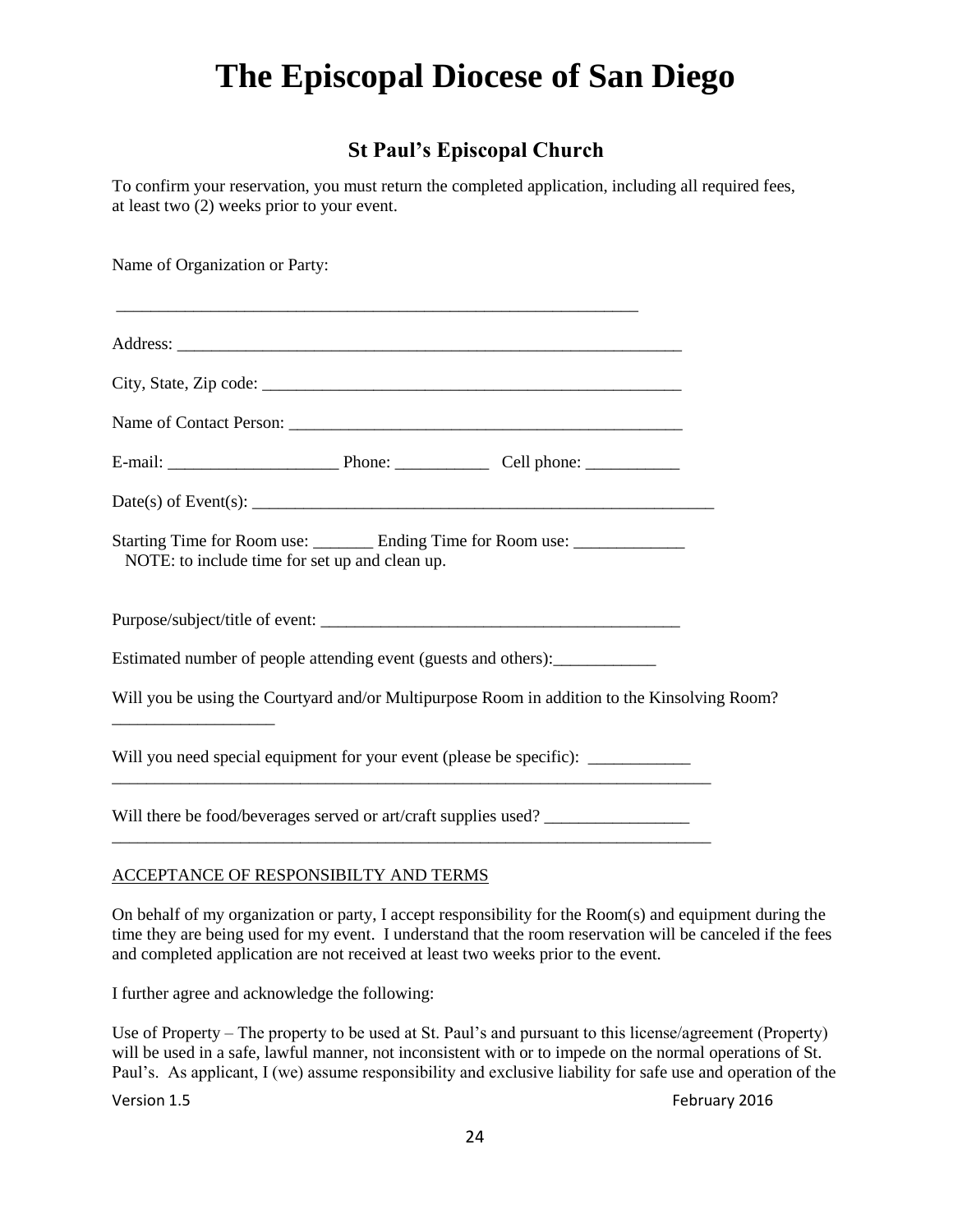Property and will not use or allow the use of the Property in a manner that violates any law of any jurisdiction applicable, or violates any rule or restriction of the applicable insurance policy, and I (we) agree to indemnify, defend and hold harmless St. Paul's from any claims, fines, forfeitures, damages, penalties and such resulting from any violation by me (us) as applicant and user, my (our) guest or others (including but not limited to, employees, agents, contractors or officers and any non-invitees that come because of the event). As applicant, I (we) shall further indemnify and hold harmless St. Paul's and its principals, employees, agents, subsidiaries, and sub-contractors from all damage, loss, theft, and all losses, liabilities, damages, injuries, claims, demands, fines, penalties, costs and expenses of every kind including legal fees and costs in defending against or prosecuting claims, arising out of or in connection with the use of the Property by me (us), or my (our) agents, employees, and other third parties, whether or not authorized by St. Paul's, during the period of the license agreement or any extension thereof.

NO WARRANTY OF FITNESS OR SUITABILITY IS MADE – AS APPLICANT, I (WE) ACKNOWLEDGE THAT THE PROPERTY LICENSED WAS SELECTED BASED ON MY (OUR) OWN ASSESSMENT, AND NOT BASED ON ANY REPRESENTATION MADE BY ST. PAUL'S OF FITNESS, SUITABILITY, DURABILITY, OR QUALITY OF THE PROPERTY. ST. PAUL'S MAKES NO OTHER WARRANTIES OF THE PROPERTY OTHER THAN WHAT IS WRITTEN IN THIS AGREEMENT. THE PROPERTY IS LICENSED "AS-IS" AND I (WE) LICENSE THE PROPERTY AT MY (OUR) OWN RISK.

\_\_\_\_\_\_\_\_\_\_\_\_\_\_\_\_\_\_\_\_\_\_\_\_\_\_\_\_\_\_\_\_\_\_\_\_\_\_\_\_\_\_\_\_\_\_\_\_\_\_\_\_\_\_\_ \_\_\_\_\_\_\_\_\_\_\_\_\_\_

Applicant's Signature Date

Applicant's Name (Printed)

\_\_\_\_\_\_\_\_\_\_\_\_\_\_\_\_\_\_\_\_\_\_\_\_\_\_\_\_\_\_\_\_\_\_\_\_\_\_\_\_\_\_\_\_\_\_\_\_\_\_\_\_\_\_\_

#### FACILITY USE POLICY

1. Request for Use: It is recommended that reservations be made as early as possible. Although reservations may be taken by phone, the reservation is not considered confirmed until the applicant has submitted a signed application form and paid all fees.

 Checks are to be made payable to St. Paul's Episcopal Church. Separate checks for the cleaning and damage deposits are required. Returned checks will be charged a \$25 fine in addition to any bank fees.

 The Church should be notified in writing of any cancellation at least one week prior to the scheduled event. If an applicant fails to notify the Church in writing of the cancellation one week prior to the event, all fees and deposits will be forfeited. If the Church finds it necessary to cancel the event, every effort will be made to notify the applicant in writing at least two weeks prior, and all fees and deposits will be refunded.

2. The Church reserves the right to preempt scheduled activities when they conflict with church programs. Every effort will be made to give two weeks' notice in writing of such a conflict.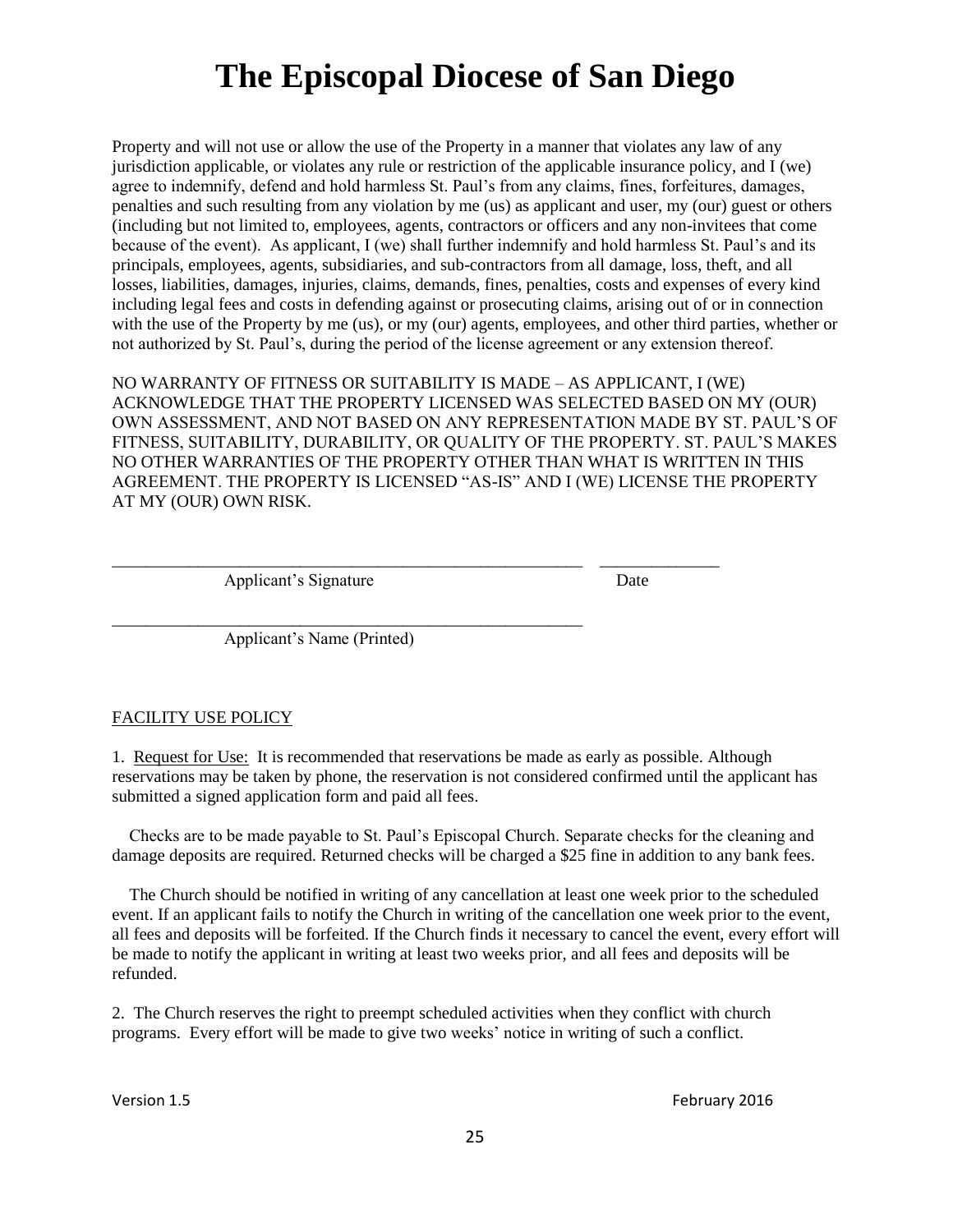3. Liability Insurance: The applicant/group/organization must purchase and furnish St. Paul's with a Certificate of Insurance with a minimum policy of \$1,000,000 combined for bodily injury, liability and property damage and naming St. Paul's Episcopal Church as an Additional Insured.

4. Responsibility: It is understood that the Church assumes no responsibility for any property placed in the facility in connection with the event; and that the Church is hereby expressly released and discharged from any and all liability for any loss, injury or damage to persons or property which may be sustained by reason of the event.

5. Damages: Each group/organization agrees that it will pay for all damages to any property resulting directly or indirectly from the conduct of any participant in the event (damages). A \$200.00 refundable damage deposit is required. In no event shall the amount of this deposit serve as a cap for a group/organization's responsibility to pay for damages as agreed herein.

6. Use Fees (note: all fees are non-refundable):

Active church members – no charge for use of the facility but must pay the cleaning and damage deposits. (Active church members are those parishioners who are confirmed, have made their communion in this church at least four times during the past year, and have been givers of record for the past two years.)

#### Non-church members:

| <b>Bishop Kinsolving Room</b>         | $-$ \$500                               |
|---------------------------------------|-----------------------------------------|
| Plus Courtyard                        | $-$ \$100                               |
| Plus Multipurpose Room                | $-$ \$100                               |
| Use of kitchen                        |                                         |
| (food distribution only – no cooking) | - \$100 (church member must be present) |
| Cleaning deposit                      | - \$100 (refundable)                    |
| Damage deposit                        | - \$200 (refundable)                    |
| Availability of restrooms             | - Included                              |
| Parking                               | - Included                              |

7. Security: As determined by the Church, the applicant will be required to provide security as appropriate for the event and participants.

8. Children: The Church is not responsible for children of meeting room participants. Children under the age of 10 must be supervised at all times.

9. Smoking: Smoking is not allowed inside any buildings, and must be kept at least 20 feet from any building.

10. Alcoholic beverages: Alcoholic beverages are limited to beer and wine only and may only be provided by the applicant, BUT SHALL NOT BE SOLD UNDER ANY CIRCUMSTANCES.

11. Fire Department: All fire department regulations must be followed, including, but not limited to, not blocking exits and adhering to the number of people allowed in the meeting room.

Fireworks or explosives of any kind shall not be permitted anywhere on Church property.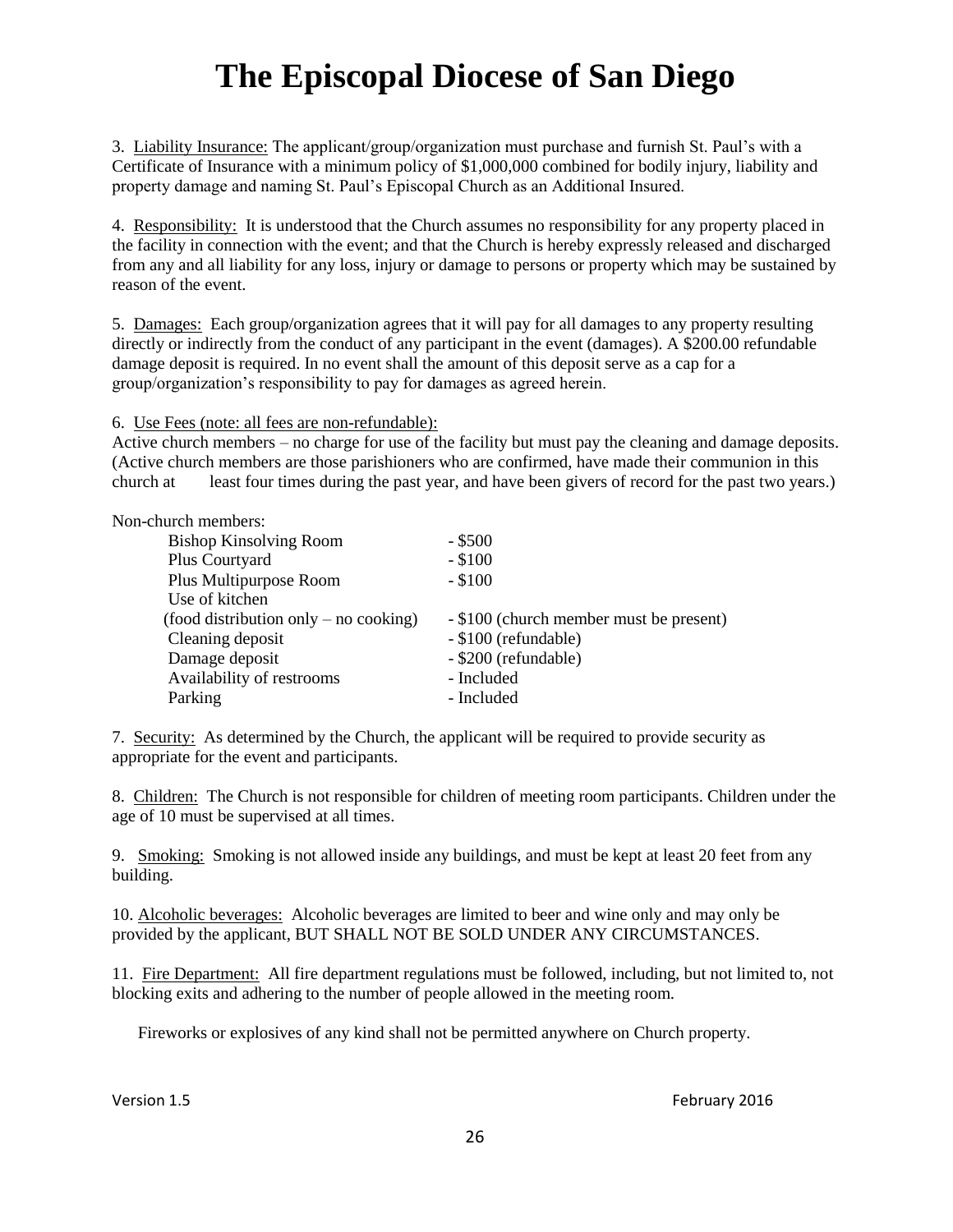12. Room Setup: The group/organization is responsible for the setup of the room. The applicant is to specify the room arrangement at the time of reservation confirmation.

13. Care of the Room: The applicant is responsible for returning the room to the original configuration and leaving it in a clean and orderly condition. The room and kitchen are to be clean and ready for the next user. All garbage is to be removed from the premises immediately following the event. Nothing may be fastened or affixed to the walls of the Room. Decorations, if any, must be approved by the Church.

If the kitchen is used for food distribution (no cooking is permitted), a \$100 fee must be paid to cover the cost of having a church member present.

14. Publicity: All publicity is the responsibility of the applicant and must clearly identify the sponsoring group or organization. The location of the church may be publicized, but the Church may not be used as a source of information nor may the church phone number be used as a contact.

15. Deviations from the Rules: The Church may deny the approval of future events if, after due warning, the applicant/group/organization fails to adhere to these rules.

#### Facility Setup

Bishop Kinsolving Room - maximum occupancy 65 people – any overflow should plan to use the Courtyard and/or the Multipurpose Room

St. Paul's can provide the following equipment:

Up to eight (8) round tables, each seating 8 persons (all 8 will fill the Room);

Up to eight (8) rectangular tables, each seating 10 persons

(best used in the Courtyard and/or Multipurpose Room);

Up to 50 blue padded and 30 brown padded chairs (80 chairs total); One (1) lectern

St. Paul's equipment needed (at no extra charge):

\_\_\_\_\_ round tables

\_\_\_\_\_ rectangular tables

\_\_\_\_\_ padded chairs (may specify color – mix and match)

lectern

Applicant may provide additional tables, chairs, shade tents, sound system, etc. at no extra charge, but at applicant's expense.

Applicant must return all equipment to the original configuration and leave the Room and the kitchen clean and ready for the next user.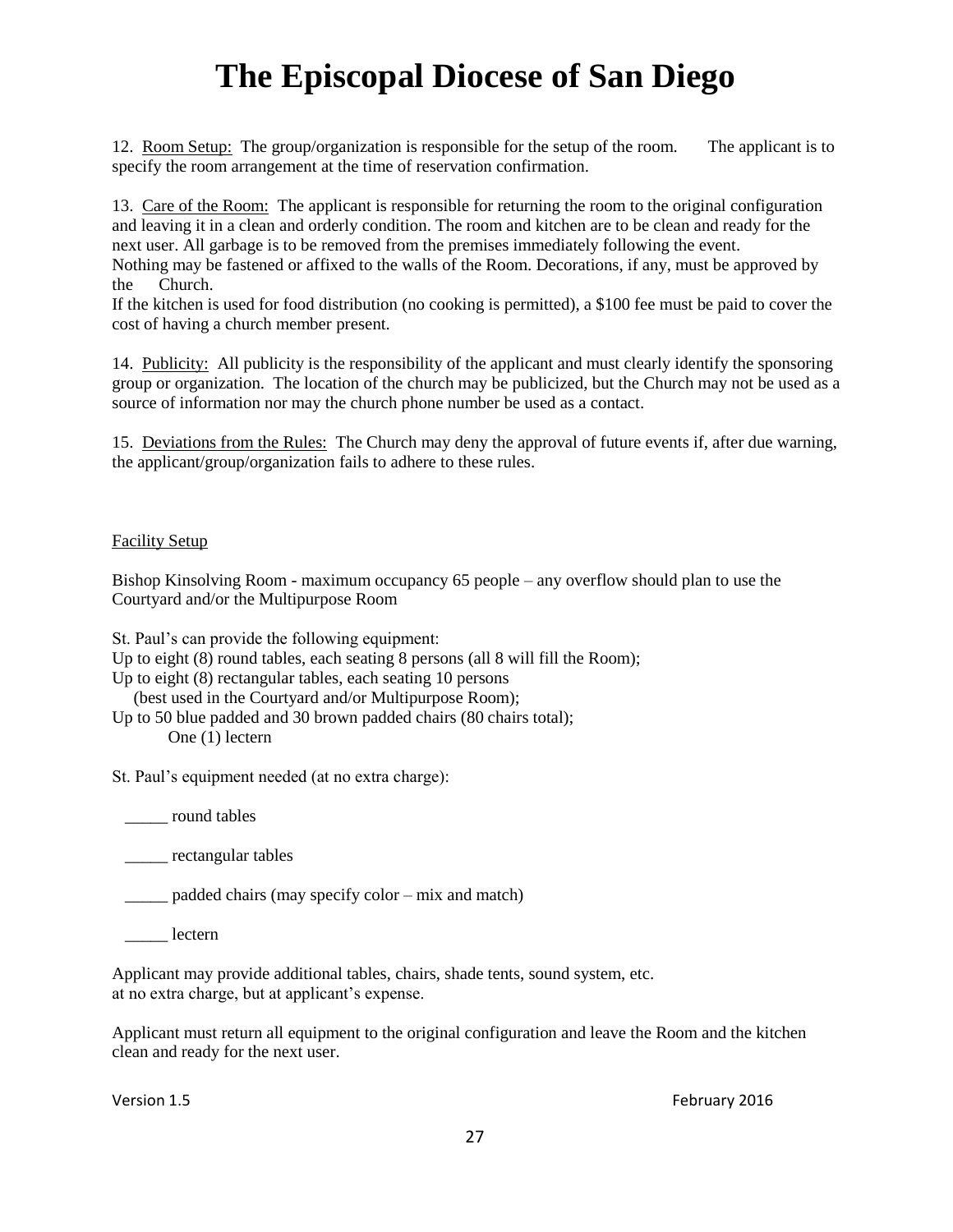| Fees:                         |                                            |
|-------------------------------|--------------------------------------------|
| <b>Bishop Kinsolving Room</b> | $-$ \$500                                  |
| Plus Courtyard                | $-$ \$100                                  |
| Plus Multipurpose Room        | $-$ \$100                                  |
| Use of Kitchen                | - \$100 (church member must be present)    |
| _______ Cleaning Deposit      | - \$100 (refundable-separate check please) |
| Damage Deposit                | - \$200 (refundable-separate check please) |
| <b>Total Fees</b>             | $\frac{\text{S}}{\text{S}}$                |
|                               |                                            |
|                               |                                            |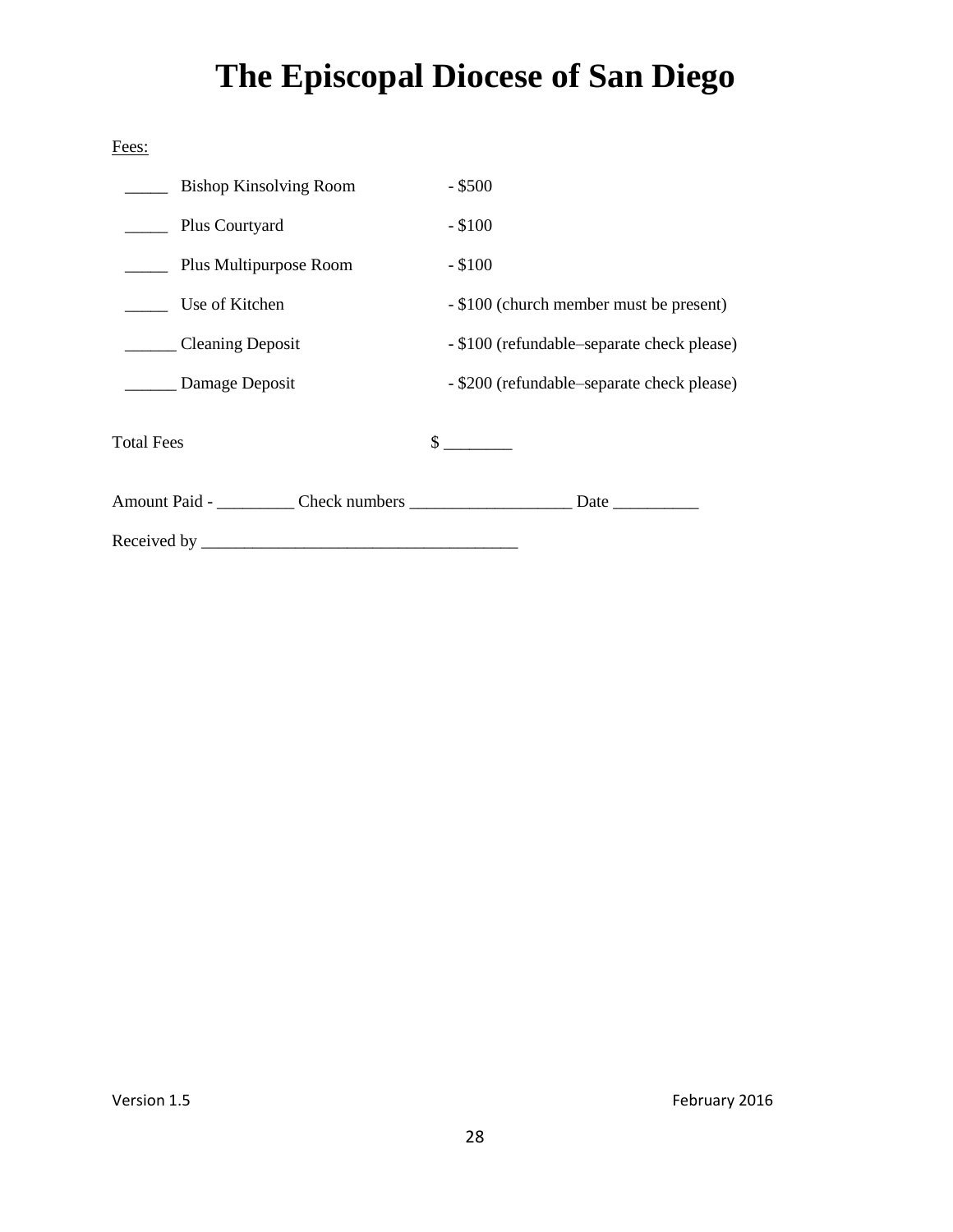#### **Application and License Agreement For Occasional Use of St. Paul's Episcopal Church (St. Paul's)**

Bishop Kinsolving Room and/or Multipurpose Room (for events such as Blood Drives, Election Polling location, bridge clubs or association meetings, etc.)

To confirm your reservation, you must return the completed application, including all payment, at least two (2) weeks prior to your event.

Name of Organization or Party:

| NOTE: to include time for set up and clean up.                                   |  | Starting Time for Room use: ________ Ending Time for Room use: ________________ |  |
|----------------------------------------------------------------------------------|--|---------------------------------------------------------------------------------|--|
|                                                                                  |  |                                                                                 |  |
| Estimated number of people attending event (guests and others): ________________ |  |                                                                                 |  |
| Will you be using the Kinsolving Room and/or the Multipurpose Room?              |  |                                                                                 |  |
| Will you need special equipment for your event (please be specific): ___________ |  |                                                                                 |  |
|                                                                                  |  | Will there be food/beverages served or art/craft supplies use?                  |  |

#### ACCEPTANCE OF RESPONSIBILTY AND TERMS

On behalf of my organization or party, I accept responsibility for the Room(s) and equipment during the time they are being used for my event. I understand that the room reservation will be canceled if the fees and completed application are not received at least two weeks prior to the event.

I further agree and acknowledge the following: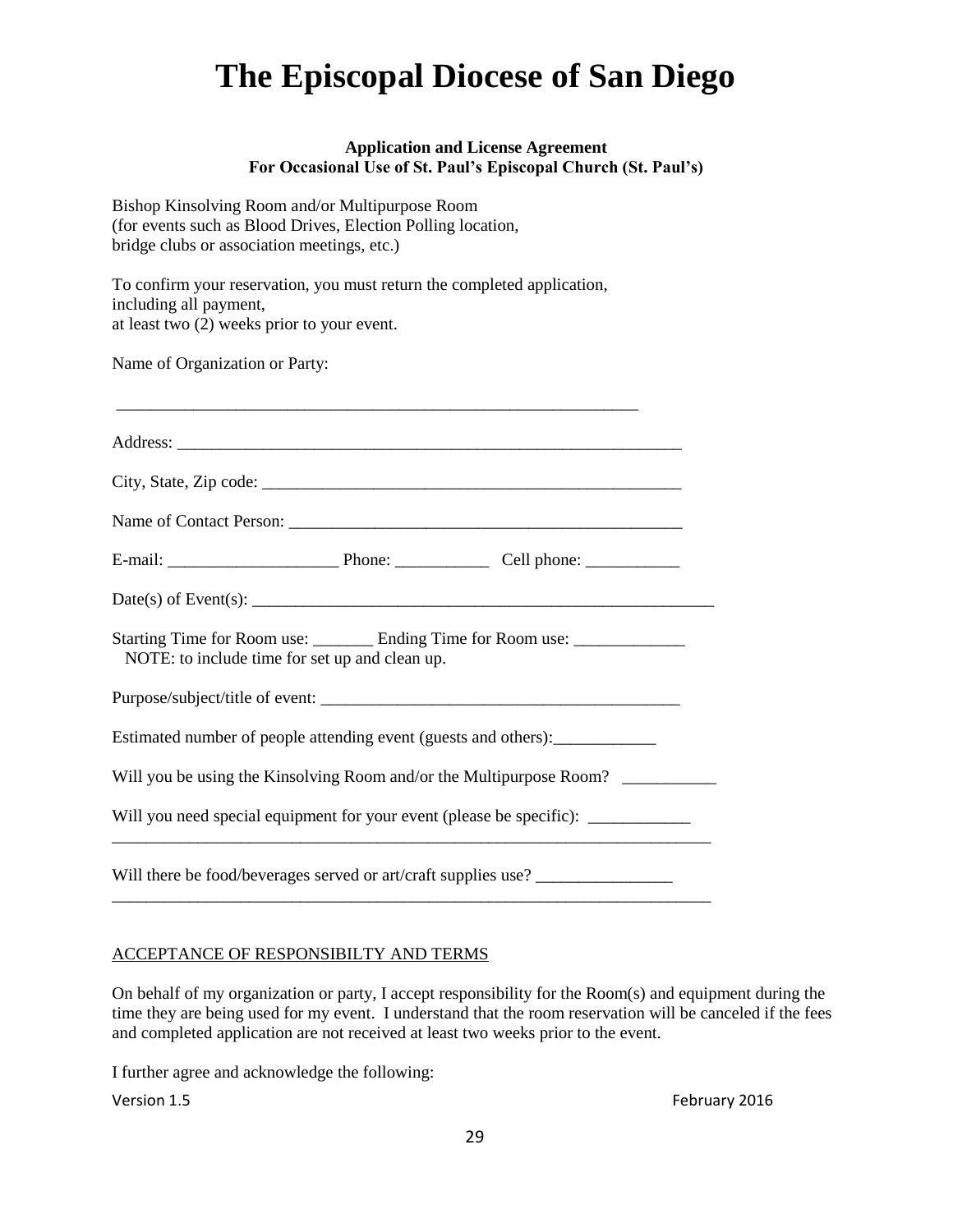Use of Property – The property to be used at St. Paul's and pursuant to this license/agreement (Property) will be used in a safe, lawful manner, not inconsistent with or to impede on the normal operations of St. Paul's. As applicant, I (we) assume responsibility and exclusive liability for safe use and operation of the Property and will not use or allow the use of the Property in a manner that violates any law of any jurisdiction applicable, or violates any rule or restriction of the applicable insurance policy, and I (we) agree to indemnify, defend and hold harmless St. Paul's from any claims, fines, forfeitures, damages, penalties and such resulting from any violation by me (us) as applicant and user, my (our) guest or others (including but not limited to, employees, agents, contractors or officers and any non-invitees that come because of the event). As applicant, I (we) shall further indemnify and hold harmless St. Paul's and its principals, employees, agents, subsidiaries, and sub-contractors from all damage, loss, theft, and all losses, liabilities, damages, injuries, claims, demands, fines, penalties, costs and expenses of every kind including legal fees and costs in defending against or prosecuting claims, arising out of or in connection with the use of the Property by me (us), or my (our) agents, employees, and other third parties, whether or not authorized by St. Paul's, during the period of the license agreement or any extension thereof.

NO WARRANTY OF FITNESS OR SUITABILITY IS MADE – AS APPLICANT, I (WE) ACKNOWLEDGE THAT THE PROPERTY LICENSED WAS SELECTED BASED ON MY (OUR) OWN ASSESSMENT, AND NOT BASED ON ANY REPRESENTATION MADE BY ST. PAUL'S OF FITNESS, SUITABILITY, DURABILITY, OR QUALITY OF THE PROPERTY. ST. PAUL'S MAKES NO OTHER WARRANTIES OF THE PROPERTY OTHER THAN WHAT IS WRITTEN IN THIS AGREEMENT. THE PROPERTY IS LICENSED "AS-IS" AND I (WE) LICENSE THE PROPERTY AT MY (OUR) OWN RISK.

Applicant's Signature Date

Applicant's Name (Printed)

\_\_\_\_\_\_\_\_\_\_\_\_\_\_\_\_\_\_\_\_\_\_\_\_\_\_\_\_\_\_\_\_\_\_\_\_\_\_\_\_\_\_\_\_\_\_\_\_\_\_\_\_\_\_\_

Care of the Room: The applicant is responsible for returning the room to the original configuration and leaving it in a clean and orderly condition. The room and kitchen area are to be clean and ready for the next user.

 All garbage is to be removed from the premises immediately following the event. Nothing may be fastened or affixed to the walls of the room. Decorations, if any, must be approved by the Church.

\_\_\_\_\_\_\_\_\_\_\_\_\_\_\_\_\_\_\_\_\_\_\_\_\_\_\_\_\_\_\_\_\_\_\_\_\_\_\_\_\_\_\_\_\_\_\_\_\_\_\_\_\_\_\_ \_\_\_\_\_\_\_\_\_\_\_\_\_\_

Fees:

Active church members – no charge for use of the facility

 (Active church members are those parishioners who are confirmed, have made their communion in this church at least four times during the past year, and have been givers of record for the past two years.)

 Non members: \$100.00 per use or event/meeting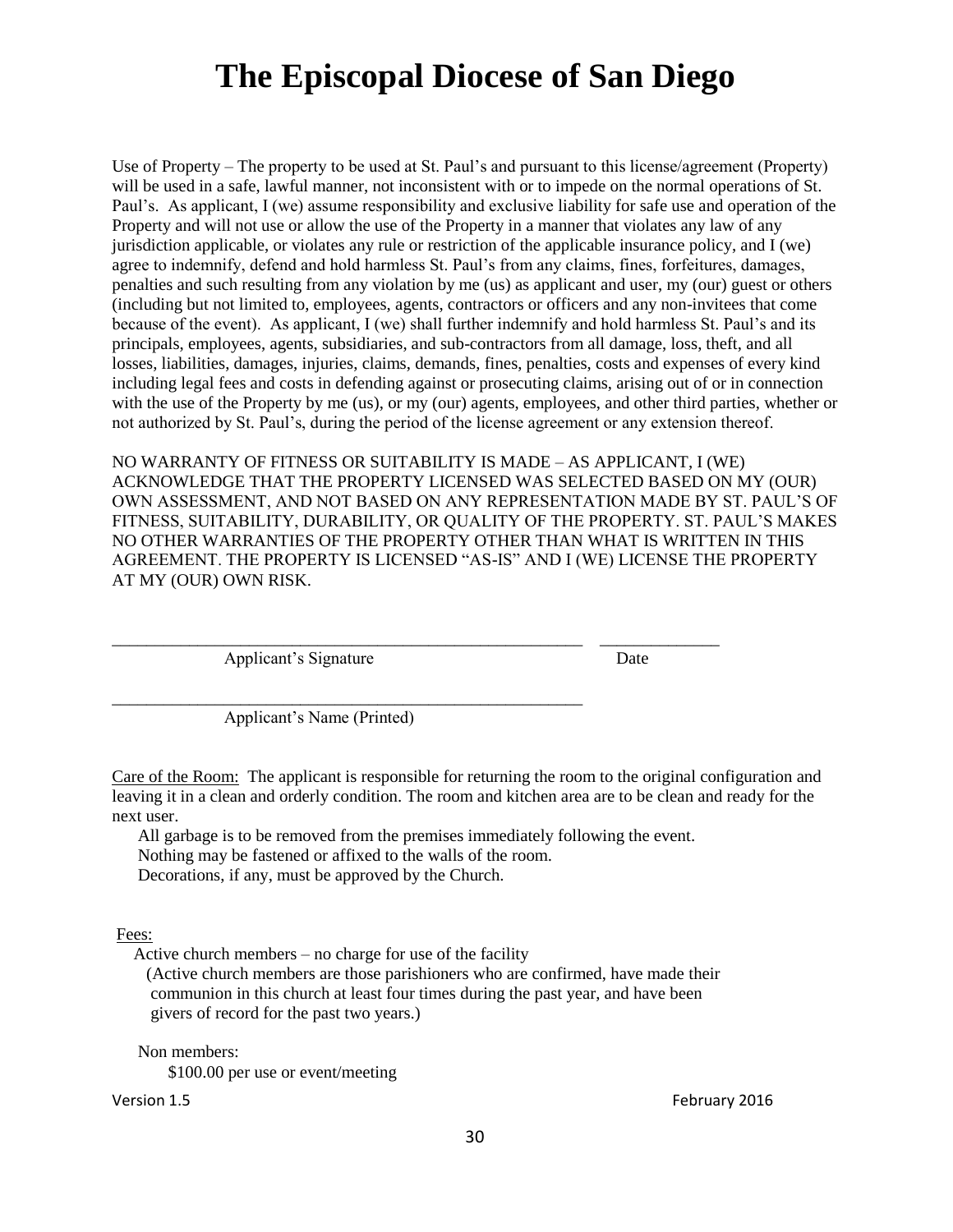Note: Other arrangements may be made on a case-by-case basis.

Total Fees: \$

Amount Paid: \_\_\_\_\_\_\_\_\_\_ Check number: \_\_\_\_\_\_\_\_\_\_\_\_\_\_\_\_\_\_\_\_\_\_ Date: \_\_\_\_\_\_\_\_\_\_\_\_\_

Received by: \_\_\_\_\_\_\_\_\_\_\_\_\_\_\_\_\_\_\_\_\_\_\_\_\_\_\_\_\_\_\_\_\_\_\_\_\_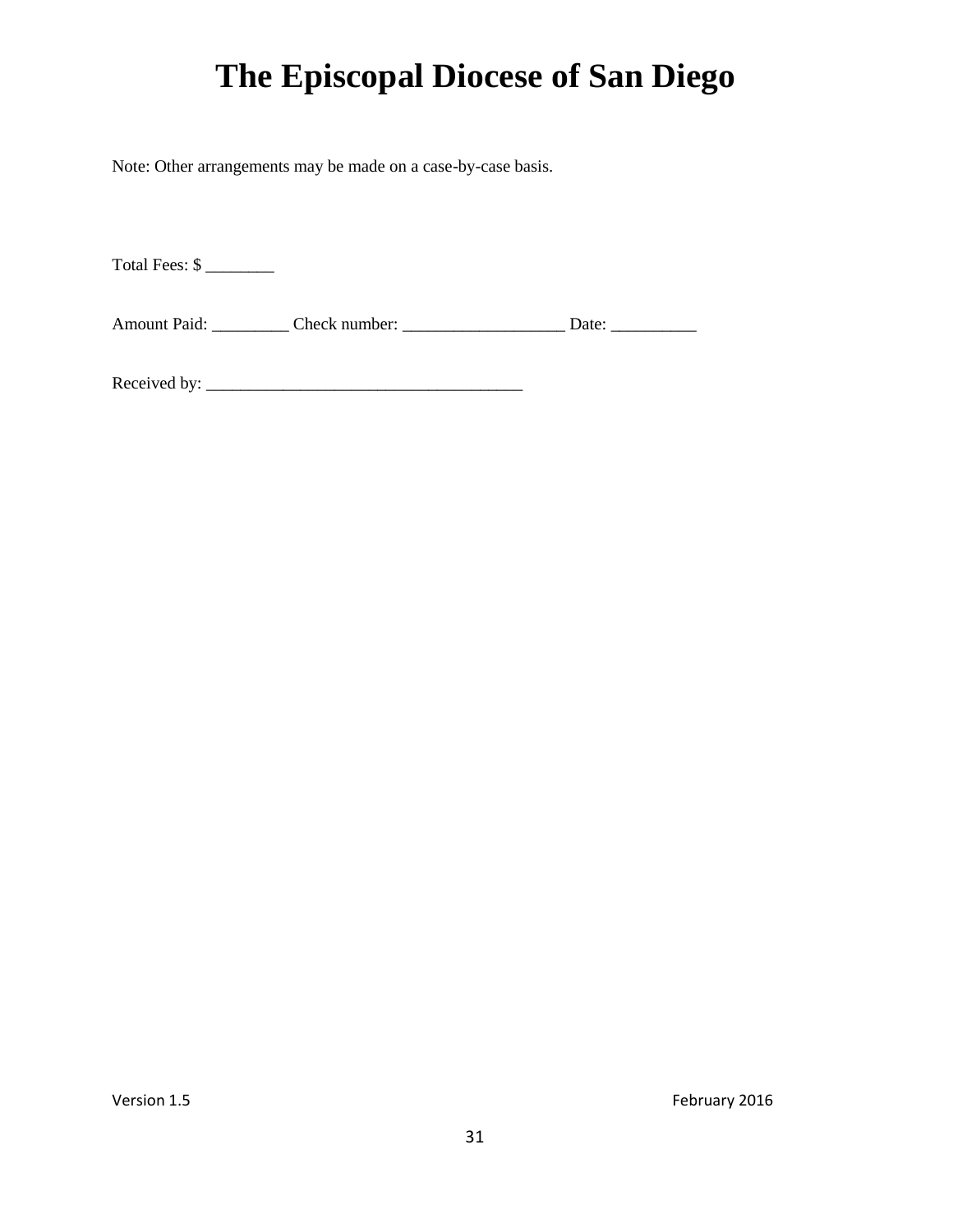#### **Diocese of Olympia – Joint Use Mission**

**Joint Use Agreement among \_\_\_\_\_\_\_\_\_\_\_\_\_\_\_\_ Church, The Diocese of Olympia, Inc. and**

\_\_\_\_\_\_\_\_\_\_\_\_\_\_\_\_\_\_\_\_\_\_\_\_

THIS JOINT USE AGREEMENT (this "Agreement") is between \_\_\_\_\_\_\_\_\_\_\_ CHURCH (the "Church"), the Diocese of Olympia, Inc. (the "Diocese") and \_\_\_\_\_\_\_\_\_\_\_\_\_\_\_\_\_\_\_\_\_\_\_\_\_\_\_\_\_\_\_\_\_ (the "Occupant") and is dated as of \_\_\_\_\_\_\_\_\_\_\_\_\_,

20\_\_.

The Church facilities and property are owned by the Diocese. The parties hereby agree that in consideration of the terms and covenants contained in this Agreement, Occupant may have use of a portion of the church facilities located at \_\_\_\_\_\_\_\_\_\_\_\_\_\_\_\_\_\_\_\_\_ \_\_\_\_\_\_\_\_\_\_\_\_\_\_\_\_ (the "Property") for [worship services][\_\_\_\_\_\_\_\_\_\_\_\_\_\_\_\_\_\_] as follows:

**1.** Purpose. The Occupant will use the Church for [worship] [

\_\_\_\_\_\_\_\_\_\_\_\_\_] purposes only. Occupant shall provide the Church and Diocese with proof that it is a nonprofit corporation.

#### **2. Use of Church.**

*[Describe the portions of the Property that the Occupant may use under this Agreement]*

#### **3. Time of Use.**

*[Describe the times during which Occupant may use the Property described in section 1 above]*

**4. Exceptions to Use.** Special event scheduling for the Church may pre-empt this regular assignment of rooms. Any change will be requested in writing by the Church fourteen (14) days in advance. Any building usage other than that listed above must be requested in advance with at least fourteen (14) days written notice to the Church, in communication with

\_\_\_\_\_\_\_\_\_\_\_\_\_\_\_\_\_\_\_\_ at the Church. If the Occupant plans not to use any portions of the Property described in section 2 above at a regularly scheduled time, please contact \_\_\_\_\_\_\_\_\_\_\_\_\_\_\_\_\_\_\_\_\_\_\_\_\_, as soon as possible.

**5. Term.** The term of this Agreement will be for <u>vear[s]</u> from the date set forth above and is subject to a [monthly][quarterly] review.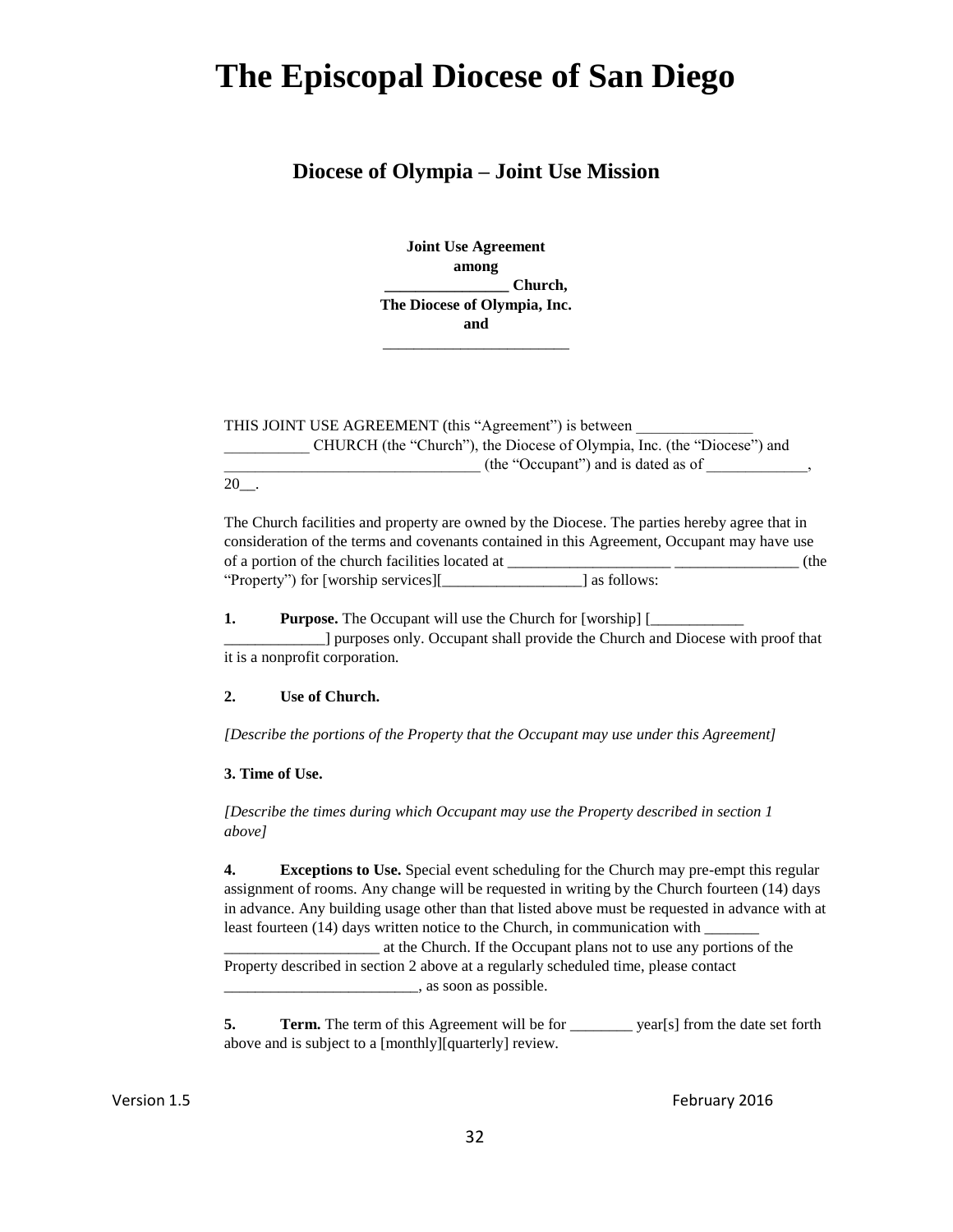**6. Termination**. This Agreement may be terminated with or without cause by any party upon 60 days written notice to the other parties.

**7.** Free. Occupant agrees to pay Church a fee of \$\_\_\_\_\_\_\_\_\_\_\_\_\_\_\_\_\_\_\_\_\_\_ per month payable on the first day of each calendar month. All payments shall be made by check payable to Diocese and mailed to the Diocese address provided in Section 17 of this Agreement.

**8. Clean Up and Damage.** It is agreed that the policy of "leave the premises as found" regarding cleaning up of all areas used, will be maintained continuously throughout the term of this Agreement. If the facilities are left in an unclean condition, the Occupant will be billed a cleaning fee of \$\_\_\_\_\_\_\_\_\_.

**9. Fire and Safety Codes; Alcoholic Beverages.** The Occupant shall be responsible for compliance with all fire and public safety codes/laws and shall obtain permission from the Church prior to serving any alcoholic beverages. In the event of agreement as to such, the Occupant must obtain a banquet permit from the Washington State Liquor Control Board and comply with its terms.

**10. Conduct; No Illegal or Improper Activities.** The Occupant is responsible for the conduct, behavior and actions of its members and guests. The Occupant will not suffer or permit any trade or occupation to be carried on or use made of the Property that shall be unlawful, noisy, offensive, or injurious to any person or property, or such as to increase the danger of fire or affect or make void or voidable any insurance on the Property, or that may render any increased or extra premium payable for such insurance, or that shall be contrary to any law or ordinance, rule, or regulation from time to time established by any public authority.

In addition, persons under the age of 18 are to be supervised by two adults (over the age of 18) at all times. Occupant shall not have use of the playground.

**11.** Alterations. Occupant will not paint the Property or make or permit anyone to make any alterations in or additions thereto, nor will Occupant install any equipment of any kind that will require any alterations or additions to or the use of the water system, heating system, plumbing system, air-conditioning system, or the electrical system, nor will Occupant install a television antenna on the roof, in the windows or upon the exterior of the Property or air-conditioning units of any type without the prior written consent of the Diocese. If any such alterations or additions are made without such consent, the Diocese may correct or remove them, and Occupant shall be liable for any and all expense incurred by the Diocese in the performance of this work.

**12. Damages.** The Occupant is responsible for any damages to the grounds, buildings and its contents by agents, members, guests or invitees. If such damage occurs, the Occupant will notify the Church immediately and be subject to replacement costs for said damage.

**13.** Insurance. The Occupant is responsible to have a commercial general liability insurance policy insuring against all liability of the Occupant, arising out of or in connection with the use, operation and occupancy of the Property with coverage in the amount of \$1,000,000 and listing the Diocese as an additional insured and shall make a copy available to the Church and the Diocese within 30 days of execution of this Agreement and upon request thereafter.

**14. Indemnification.** The Occupant shall indemnify and hold the Church and the Diocese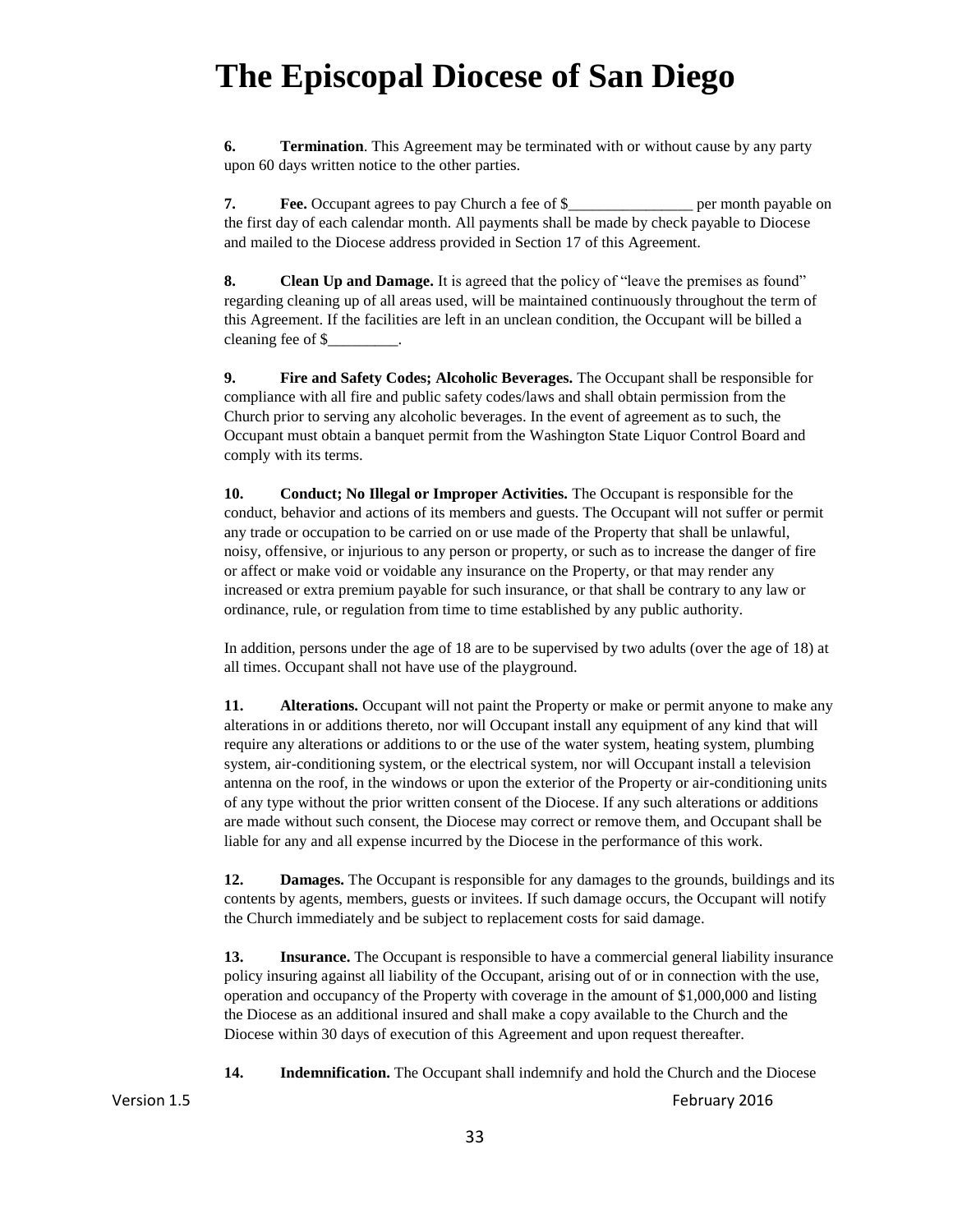and each of their officers, directors, employees and agents harmless from the Occupant's use of the Property, or from the conduct of the Occupant's business or from any activity, work or thing done, permitted or suffered by the Occupant in or about the church property, and shall further indemnify and hold the Church and the Diocese harmless from and against any and all claims arising from any breach or default in the performance of any obligation on the Occupant's part to be performed under the terms of this Agreement, or arising from any negligence of the Occupant or any of the Occupant's agents, contractors or employees, and from and against all costs, attorneys' fees, expenses and liabilities incurred in the defense of any such claim or any action or proceeding brought thereon; and in case any action or proceeding be brought against the Church and/or the Diocese by reason of any such claim, the Occupant, upon notice from Church and/or the Diocese, shall defend the same at the Occupant's expense by counsel satisfactory to all parties. Nothing contained herein shall make the Occupant responsible for or relieve the Church from liability for any loss, damage, liability or expense caused by or arising from any act or omission of the Church, its officers, agents, employees or contractors, or from any breach or default in the performance of any obligation on the Church's part to be performed under this Agreement.

**15.** Assignment and Subletting. Occupant shall not assign this Agreement or sublet the Property or any portion thereof, or rent desk space therein, without the written consent of the Diocese. Such consent shall not be unreasonably withheld.

**16. Waiver and Notice.** No waiver of any breach of any covenant condition, or agreement herein contained shall operate as a waiver of the covenant, condition, or agreement itself, or of any subsequent breach thereof.

**17. Notices.** All notices required or permitted hereunder shall be deemed to have been given if mailed in any U.S. Post Office by certified or registered mail, postage prepaid, addressed to the Church, the Diocese or Occupant, respectively, at the following addresses or to such other addresses as the parties may designate in writing from time to time:

**The Church:**

**The Diocese:** The Diocese of Olympia, Inc. 1551 10th Ave E Seattle, Washington 98102

\_\_\_\_\_\_\_\_\_\_\_\_\_\_\_\_\_\_\_\_\_\_\_ \_\_\_\_\_\_\_\_\_\_\_\_\_\_\_\_\_\_\_\_\_\_\_ \_\_\_\_\_\_\_\_\_\_\_\_\_\_\_\_\_\_\_\_\_\_\_

\_\_\_\_\_\_\_\_\_\_\_\_\_\_\_\_\_\_\_\_\_\_\_ \_\_\_\_\_\_\_\_\_\_\_\_\_\_\_\_\_\_\_\_\_\_\_ \_\_\_\_\_\_\_\_\_\_\_\_\_\_\_\_\_\_\_\_\_\_\_

**The Occupant:**

**18.** Governing Law. This Agreement shall be construed and governed by the laws of the State of Washington.

**19. Severability; Amendment.** In the event any provision or portion of this Agreement is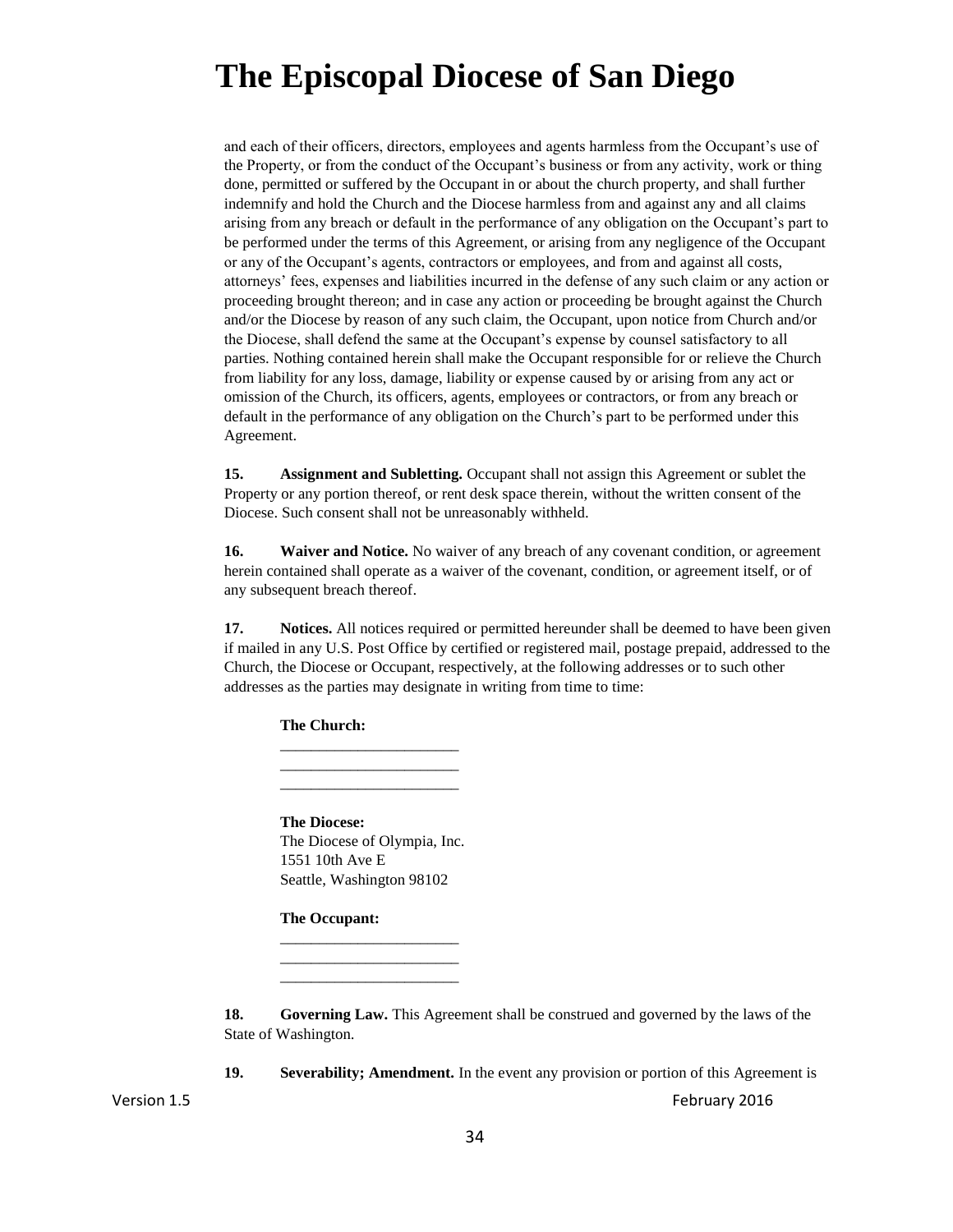held to be unenforceable or invalid by any court of competent jurisdiction, the remainder of this Agreement shall remain in full force and effect and shall in no way be affected or invalidated thereby. This Agreement shall be amended only by written amendment to this Agreement executed by the parties.

**20. Attorneys Fees.** In the event that an action or suit is initiated regarding this agreement, the prevailing party shall be entitled their attorneys' fees and costs, including expert witness fees and costs.

IN WITNESS WHEREOF, the parties have executed this Agreement as of the date and year set forth above.

| By:         |
|-------------|
| Print Name: |
| Dated:      |

THE DIOCESE OF OLYMPIA, INC.

\_\_\_\_\_\_\_\_\_\_\_\_\_\_\_\_\_\_\_\_\_\_\_\_\_\_\_\_\_\_\_\_\_\_

By: \_\_\_\_\_\_\_\_\_\_\_\_\_\_\_\_\_\_\_\_\_\_\_\_\_\_\_\_\_\_\_

Print Name:\_\_\_\_\_\_\_\_\_\_\_\_\_\_\_\_\_\_\_\_\_\_\_\_\_

Dated: \_\_\_\_\_\_\_\_\_\_\_\_\_\_\_\_\_\_\_\_\_\_\_\_\_\_\_\_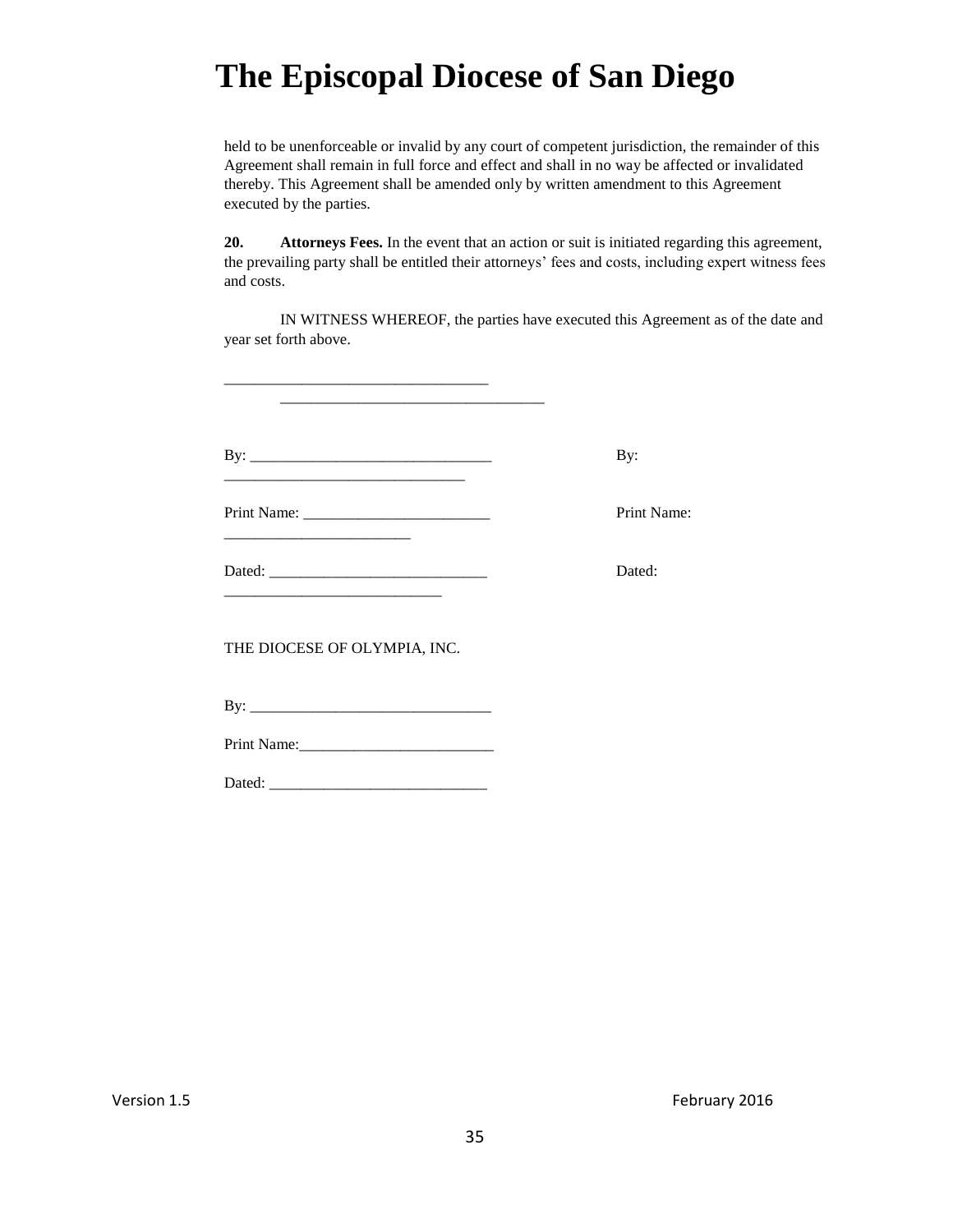#### **Diocese of Olympia – Joint Use Parish**

| <b>Joint Use Agreement</b> |
|----------------------------|
| <b>Episcopal Church</b>    |
| and                        |

\_\_\_\_\_\_\_\_\_\_\_\_\_\_\_\_\_\_\_\_\_\_\_\_

| THIS JOINT USE AGREEMENT (this "Agreement") is between |                         |
|--------------------------------------------------------|-------------------------|
| EPISCOPAL                                              |                         |
| CHURCH (the "Church") and                              | (the "Occupant") and is |
| dated as of                                            |                         |
| 20                                                     |                         |

The Church facilities and property are owned by the Church. The parties hereby agree that in consideration of the terms and covenants contained in this Agreement, Occupant may have use of a portion of the church facilities located at \_\_\_\_\_\_\_\_\_\_\_\_\_\_\_\_\_\_\_\_\_ \_\_\_\_\_\_\_\_\_\_\_\_\_\_\_\_ (the "Property") for [worship services][\_\_\_\_\_\_\_\_\_\_\_\_\_\_\_\_\_\_] as follows:

**1.** Purpose. The Occupant will use the Church for [worship] [

\_\_\_\_\_\_\_\_\_\_\_\_\_] purposes only. Occupant shall provide the Church with proof that it is a nonprofit corporation [and that it is an organization recognized as exempt from federal income tax under section 501(c)(3) of the Internal Revenue Code of 1986, as amended]. *[Only need proof of the second part if the organization is not a church]*

#### **2. Use of Church.**

*[Describe the portions of the Property that the Occupant may use under this Agreement]*

#### **3. Time of Use.**

*[Describe the times during which Occupant may use the Property described in section 1 above]*

**4. Exceptions to Use.** Special event scheduling for the Church may pre-empt this regular assignment of rooms. Any change will be requested by the Church fourteen (14) days in advance. Any building usage other than that listed above must be requested in advance with at least fourteen (14) days' notice to the Church, in communication with \_\_\_\_\_\_\_\_\_\_

at the Church. If the Occupant plans not to use any portions of the Property described in section 2 above at a regularly scheduled time, please contact \_\_\_\_\_\_\_\_\_\_\_\_\_\_\_\_\_\_\_\_\_\_\_\_\_, as soon as possible.

**5. Term.** The term of this Agreement will be for <u>second year[s]</u> from the date set forth above and is subject to a [monthly][quarterly] review.

Version 1.5 **February 2016 February 2016**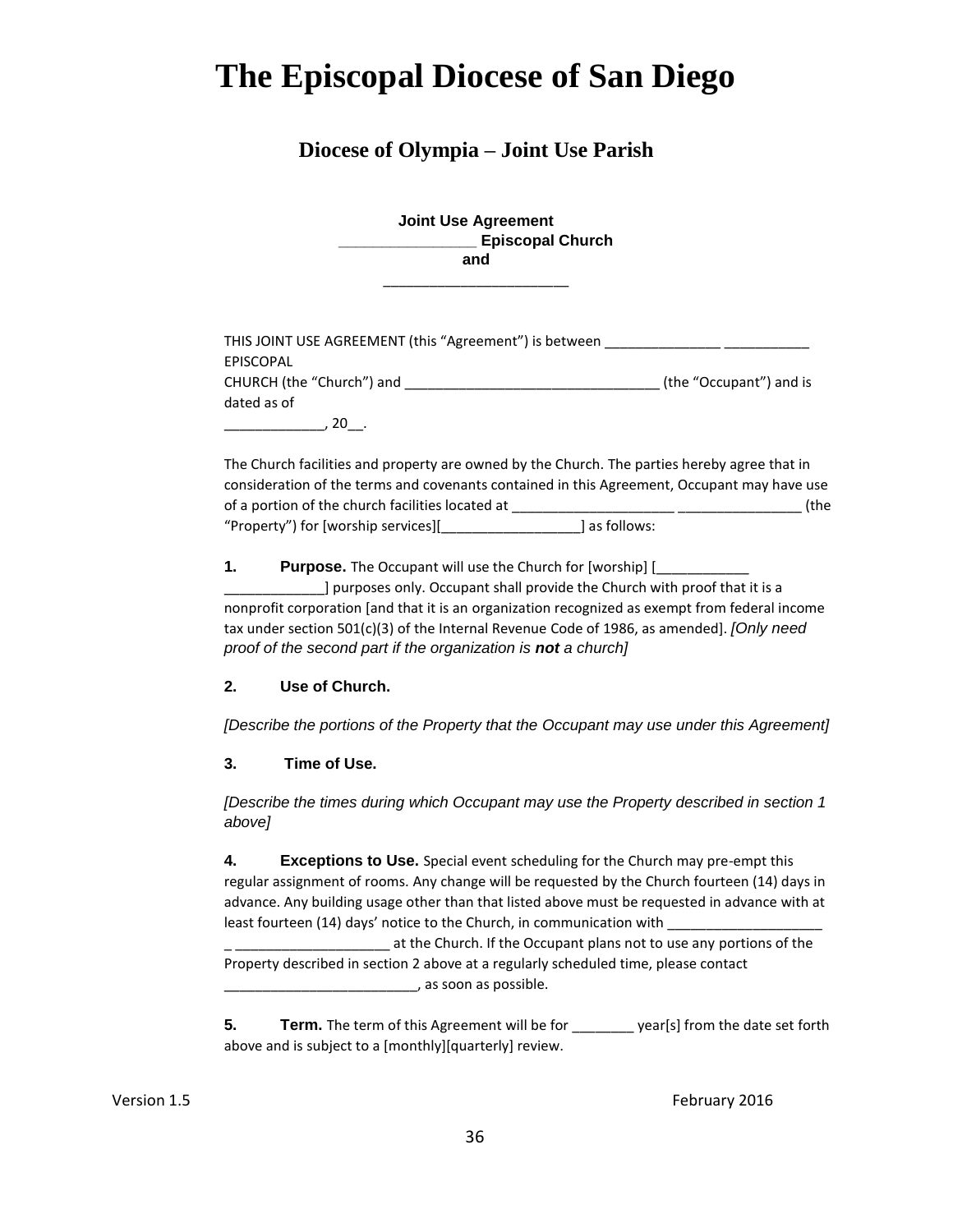\_\_\_\_\_\_\_\_\_\_\_\_\_\_\_\_\_\_\_\_\_\_\_\_\_\_\_\_.

**6. Termination**. This Agreement may be terminated with or without cause by any party upon 60 days written notice to the other parties.

**7. Fee.** Occupant agrees to pay Church a fee of \$\_\_\_\_\_\_\_\_\_\_\_\_\_\_\_\_ per month payable on the first day of each calendar month. All payments shall be made by check payable to Church and sent to

**8. Clean Up and Damage.** It is agreed that the policy of "leave the premises as found" regarding cleaning up of all areas used, will be maintained continuously throughout the term of this Agreement. If the facilities are left in an unclean condition, the Occupant will be billed a cleaning fee of \$

**9. Fire and Safety Codes; Alcoholic Beverages.** The Occupant shall be responsible for compliance with all fire and public safety codes/laws and shall obtain permission from the Church prior to serving any alcoholic beverages. In the event of agreement as to such, the Occupant must obtain a banquet permit from the Washington State Liquor Control Board and comply with its terms.

**10. Conduct; No Illegal or Improper Activities.** The Occupant is responsible for the conduct, behavior and actions of its members and guests. The Occupant will not suffer or permit any trade or occupation to be carried on or use made of the Property that shall be unlawful, noisy, offensive, or injurious to any person or property, or such as to increase the danger of fire or affect or make void or voidable any insurance on the Property, or that may render any increased or extra premium payable for such insurance, or that shall be contrary to any law or ordinance, rule, or regulation from time to time established by any public authority.

**11.** Alterations. Occupant will not paint the Property or make or permit anyone to make any alterations in or additions thereto, nor will Occupant install any equipment of any kind that will require any alterations or additions to or the use of the water system, heating system, plumbing system, air-conditioning system, or the electrical system, nor will Occupant install a television antenna on the roof, in the windows or upon the exterior of the Property or airconditioning units of any type without the prior written consent of the Church. If any such alterations or additions are made without such consent, the Church may correct or remove them, and Occupant shall be liable for any and all expense incurred by the Church in the performance of this work.

**12. Damages.** The Occupant is responsible for any damages to the grounds, buildings and its contents by agents, members, guests or invitees. If such damage occurs, the Occupant will notify the Church immediately and be subject to replacement costs for said damage.

**13. Insurance.** The Occupant is responsible to have a commercial general liability insurance policy insuring against all liability of the Occupant, arising out of or in connection with the use, operation and occupancy of the Property with coverage in the amount of \$1,000,000 and listing the Church as an additional insured and to make a copy available to the Church.

Version 1.5 **February 2016 February 2016**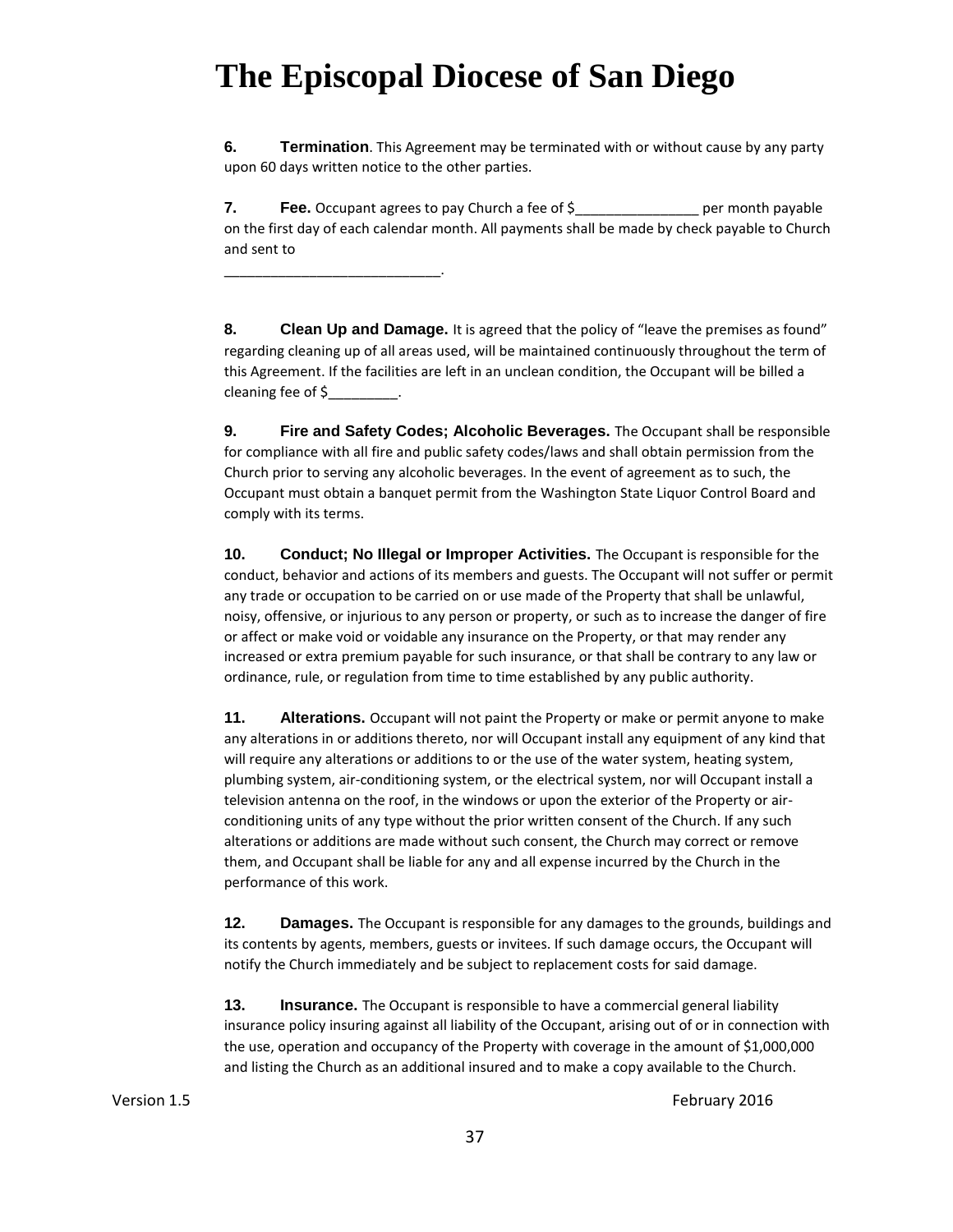**14. Indemnification.** The Occupant shall indemnify and hold the Church harmless from the Occupant's use of the Property, or from the conduct of the Occupant's business or from any activity, work or thing done,

permitted or suffered by the Occupant in or about the church property, and shall further indemnify and hold the Church harmless from and against any and all claims arising from any breach or default in the performance of any obligation on the Occupant's part to be performed under the terms of this Agreement, or arising from any negligence of the Occupant or any of the Occupant's agents, contractors or employees, and from and against all costs, attorneys' fees, expenses and liabilities incurred in the defense of any such claim or any action or proceeding brought thereon; and in case any action or proceeding be brought against the Church by reason of any such claim, the Occupant, upon notice from Church, shall defend the same at the Occupant's expense by counsel satisfactory to all parties. Nothing contained herein shall make the Occupant responsible for or relieve the Church from liability for any loss, damage, liability or expense caused by or arising from any act or omission of the Church, its officers, agents, employees or contractors, or from any breach or default in the performance of any obligation on the Church's part to be performed under this Agreement.

**15. Assignment and Subletting.** Occupant shall not assign this Agreement or sublet the Property or any portion thereof, or rent desk space therein, without the written consent of the Church. Such consent shall not be unreasonably withheld.

**16. Waiver and Notice.** No waiver of any breach of any covenant condition, or agreement herein contained shall operate as a waiver of the covenant, condition, or agreement itself, or of any subsequent breach thereof.

**17. Notices.** All notices required or permitted hereunder shall be deemed to have been given if mailed in any U.S. Post Office by certified or registered mail, postage prepaid, addressed to the Church or Occupant, respectively, at the following addresses or to such other addresses as the parties may designate in writing from time to time:

**The Church**

#### **The Occupant**

\_\_\_\_\_\_\_\_\_\_\_\_\_\_\_\_\_\_\_\_\_\_\_ \_\_\_\_\_\_\_\_\_\_\_\_\_\_\_\_\_\_\_\_\_\_\_ \_\_\_\_\_\_\_\_\_\_\_\_\_\_\_\_\_\_\_\_\_\_\_

\_\_\_\_\_\_\_\_\_\_\_\_\_\_\_\_\_\_\_\_\_\_\_ \_\_\_\_\_\_\_\_\_\_\_\_\_\_\_\_\_\_\_\_\_\_\_ \_\_\_\_\_\_\_\_\_\_\_\_\_\_\_\_\_\_\_\_\_\_\_

**18.** Governing Law. This Agreement shall be construed and governed by the laws of the State of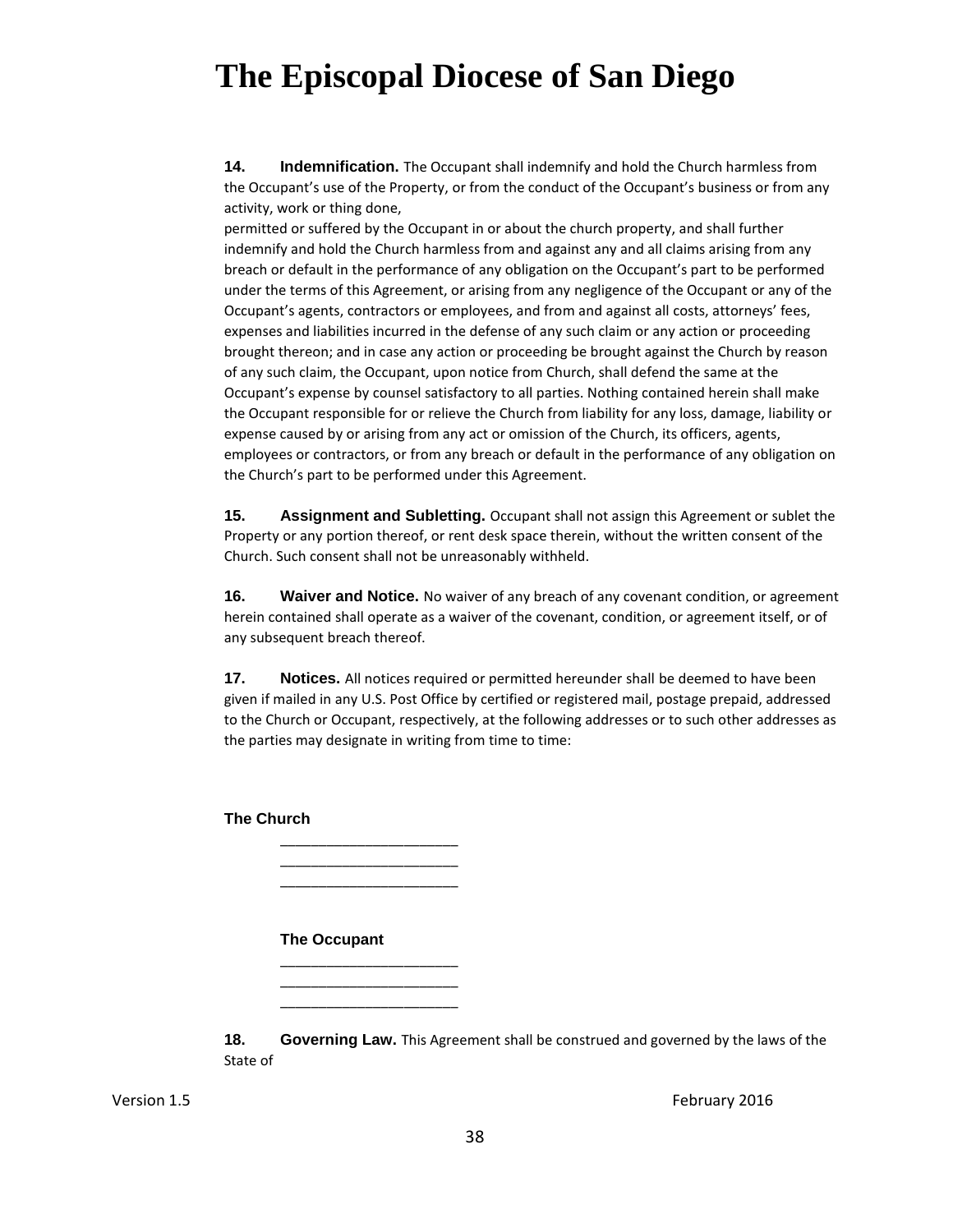Washington.

**19. Severability.** In the event any provision or portion of this Agreement is held to be unenforceable or invalid by any court of competent jurisdiction, the remainder of this Agreement shall remain in full force and effect and shall in no way be affected or invalidated thereby.

**20. Attorney's Fees.** In the event that an action or suit is initiated regarding this agreement, the prevailing party shall be entitled their attorneys' fees and costs, including expert witness fees and costs.

IN WITNESS WHEREOF, the parties have executed this Agreement as of the date and year set forth above.

|      | By:    |
|------|--------|
| Its: | Its:   |
|      | Dated: |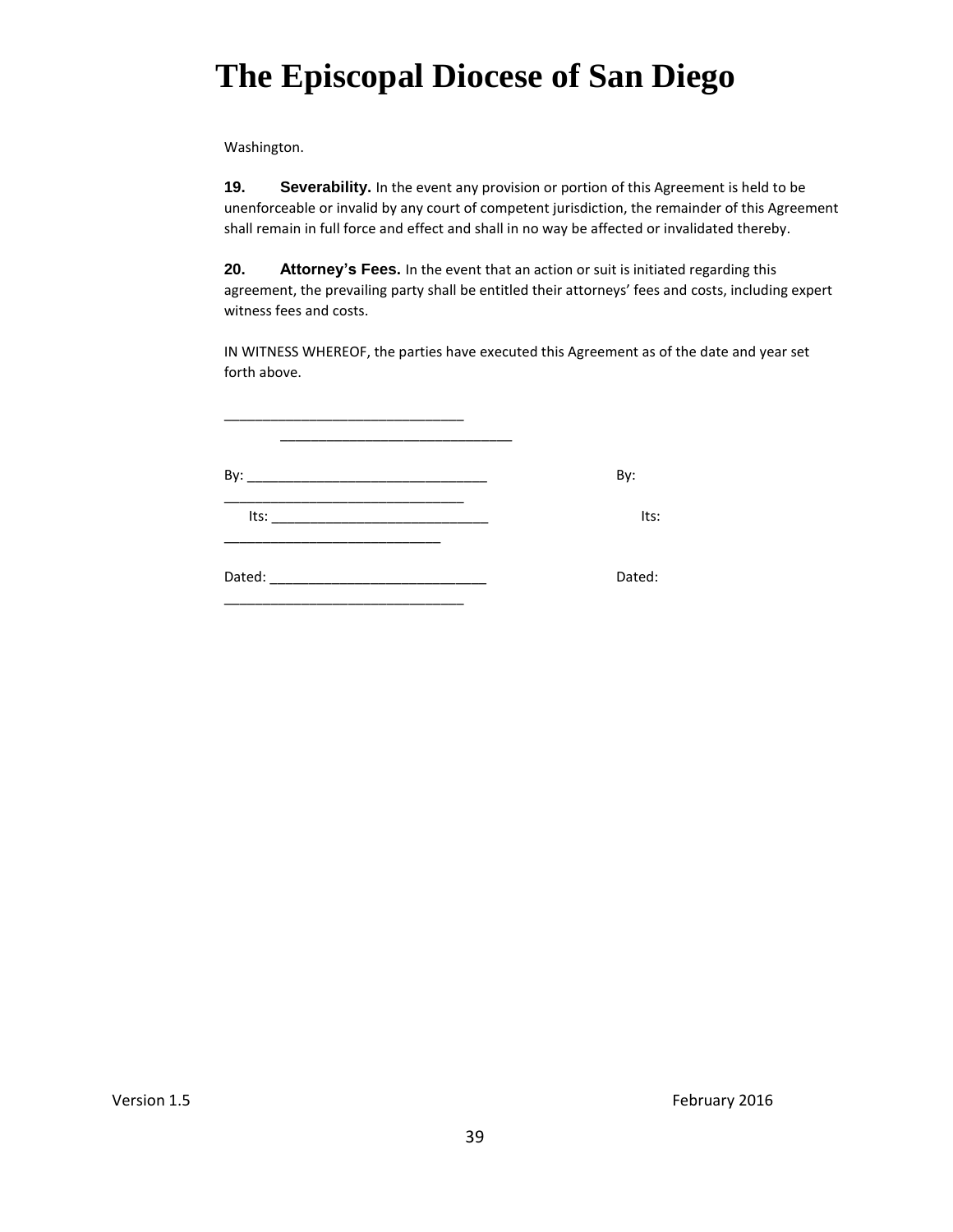#### **LEASE AGREEMENT Shared Use Church Facility**

THIS LEASE AGREEMENT ("Lease"), dated and effective as of \_\_\_\_\_\_\_\_, 2000, is made at San Diego, California between [CHURCH A] ("Lessor"), and [CHURCH B] ("Lessee"), with reference to the following

#### **R E C I T A L S:**

Lessor is the owner of certain improved real property addressed at [CHURCH ADDRESS] ("Property"), which is more particularly described as:

The Property is used by Lessor as a church which operates pursuant to a Conditional Use Permit ("CUP") issued by the City of [CITY] ("City"). The Property contains a church building ("Church Building"). The Property also contains several other structures, including a Parish Hall, a youth services building and a four-building complex for educational purposes.

Lessee wishes the right to use portions of the Property as delineated hereto in Exhibit A on a shared basis with [Church A], for the operation of a Christian Church and related activities.

#### **A G R E E M E N T**

#### **1. PREMISES**.

1.1 Lease of Premises. Lessor hereby leases to Lessee and Lessee hereby leases from Lessor, on a shared-use basis, for the term, at the rental, for the periods of time, and upon all of the conditions set forth herein, the following portions of the Property and interests therein, all of which are referred to collectively as the "Premises":

(a) The Church grounds, subject to the shared use as described in Section 1.2 below by [Church A] and by [Church B].

(b) Subject to Section 1.2, the use of the facilities are scheduled as shown on Exhibit C for [Church A] and [Church B]. On Exhibit B the spaces shown for Rector's office, Secretary's office, Pastor's office and Secretary's office / copy room will be arranged by mutual agreement between the Rector of [Church A] and the Pastor of [Church B].

(c) Subject to Section 1.2, the use of:

(i) the Church Building for [Church B] services on Sundays from 10:45 a.m. to 12:30 p.m.;

(ii) the Parish Hall main hall for [Church B] services on Sundays from 9:15 a.m. to 10:30 a.m., and the main hall and kitchen for [Church B] luncheons and dinners on Sundays from 12:15 p.m. to 2:30 p.m.;

(iii) the choir room in the Parish Hall for [Church B] choir rehearsals on Sundays from 10:00 a.m. to 10:45 p.m., and the Youth House for [Church B] choir rehearsals on Sundays from 8:30 a.m. to 9:15 a.m.;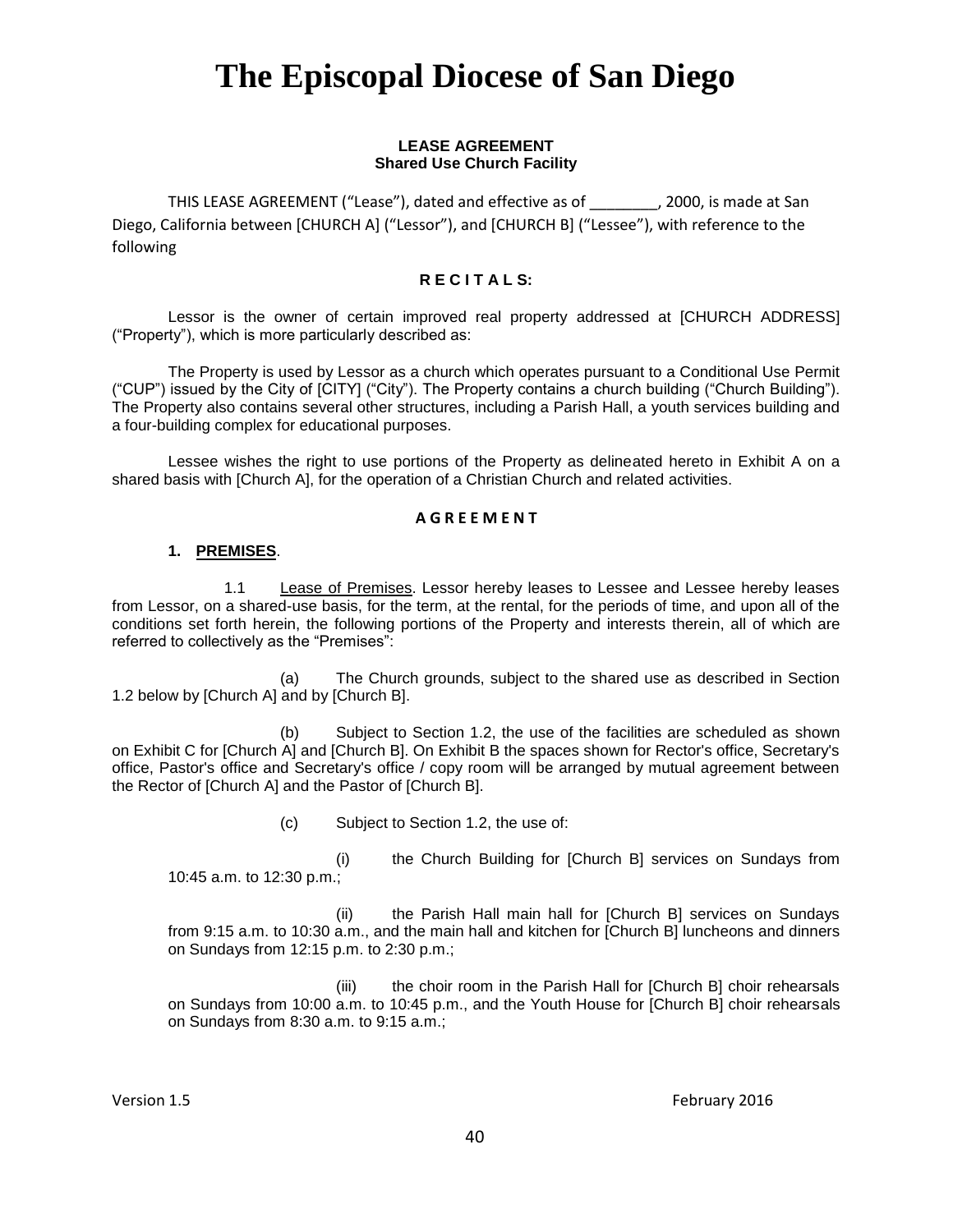(iv) the nursery in the Parish Hall will be operated as a shared facility between Lessor and Lessee on Sundays during the hours the Church and Parish Hall are in use; and

 $(v)$  the six  $(6)$  classrooms in the day school and two  $(2)$  rooms in the Senior Day Care area will be used by [Church B] on Sundays from 9:15 a.m. to 10:15 a.m. for Sunday School and Adult Education.

#### 1.2 Shared Use With [Church A] and [Church B].

(a) The parties intend that Lessee have use of the Property for normal Christian worship, fellowship and outreach activities. Lessee shall have no right to use the Property for political rallies or other activities outside the scope of worship, fellowship and outreach, nor shall Lessee have the right to make any portion of the Property available for third-party uses such as scouting, Alcoholics Anonymous, cooking classes, etc., all of which shall be coordinated by [Church A].

(b) At all times not specified above, [Church A]' use of the Property shall take precedence. A calendar shall be maintained for Lessor and Lessee to coordinate their use of the facilities. If Lessee desires the long-term use of the facilities, in addition to that as described herein, Lessor=s Vestry must be notified for approval/disapproval prior. Long-term use is defined as any activity four or more consecutive weeks of duration.

(c) Lessor reserves the option to the use of the facility for Holy Days, Days of Special Devotion and Days of Optional Observance, as defined by The Book of Common Prayer. This option shall take precedence over Lessee's previously scheduled activity, if Lessor desires to observe the occasion.

1.3 Use of Education Center Buildings. This Lease, and all rights of Lessee with respect to the Property, are expressly made subject to the rights of the current tenants of the Education Center buildings. Without limiting the generality of the foregoing, Lessee acknowledges and agrees that no use will be made of the Education Center buildings except for education purposes on Sundays.

1.4 Signage. Subject to Lessor's reasonable approval as to size, location and design, and as permitted by City's sign ordinance, Lessee shall be entitled to install, at Lessee's sole cost and expense, a sign or banner identifying Lessee's presence on the Property. Lessee shall also be entitled to be listed on one line on [Church A]' permanent monument sign. Except for the identified signage, Lessee shall not place or permit to be placed, any sign, advertisement, notice or other similar matter on the doors, windows, exterior walls, roof or other areas of the Premises which are open to the view of persons on the Property, except with the prior written consent of Lessor, which shall not be unreasonably withheld.

1.5 Parking. The parties intend that Lessee have full access to the Property's parking facilities on the same basis as applies to [Church A]' use of such parking facilities. Accordingly, in connection with its use and occupancy of the Premises, and subject to the rules and regulations established by Lessor from time to time during the Term, Lessee shall have the right to park vehicles, on a nonexclusive, non-reserved and non-discriminatory basis in those portions of the Property designated for parking. The parking authorized by this Section shall be for the personal transportation of Lessee and its employees to and from the Premises, and not for long-term (*i.e.,* for more than forty-eight hours) storage of automobiles or for short- or long-term storage of boats, trailers, recreational vehicles, motorcycles or other types of vehicles or equipment. Lessor shall have the right to designate where the parking spaces to be used by Lessee shall be located and may reserve certain spaces from Lessee's use as, in Lessor's sole discretion, Lessor may determine.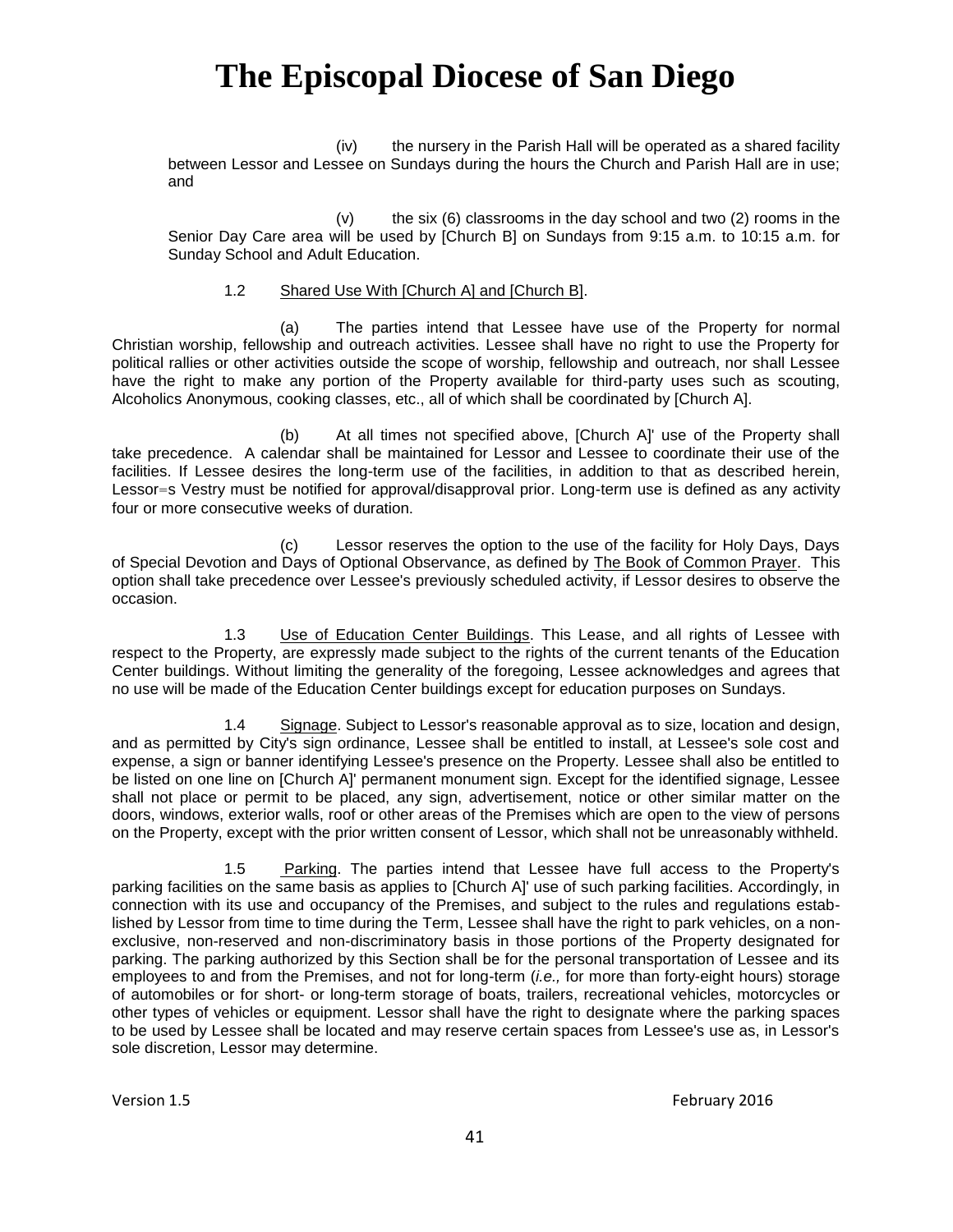**2. TERM**. The term of this Lease ("Term") shall be for a period beginning January 1, 2000 ("Commencement Date"), and continuing thereafter through June 30, 2001. After January 1, 2001, Lessee shall have the right to terminate this Lease on at least thirty (30) days' notice of termination; provided, however, that any termination shall occur as of the last day of a calendar month. If not terminated by June 30, 2001, the Term shall automatically continue on a month-to-month basis until such time as a party gives the other at least thirty (30) days' notice of termination; provided, however, that any termination shall occur as of the last day of a calendar month.

#### **2. RENT**.

3.1 Base Rent. Lessee shall pay to Lessor as rent for the Premises ("Base Rent"), monthly payments in the amount of \$ per month, in advance on the first day of each calendar month throughout the Term thereafter. All Base Rent and other rent to be paid by Lessee to Lessor shall be in lawful money of the United States of America and shall be paid without deduction or offset, prior notice or demand, to Lessor at the address set forth in Section 17.8 below.

3.2 Late Charges. Lessee's failure to pay rental promptly when due will cause Lessor to incur unanticipated costs. The exact amount of such costs are impractical or extremely difficult to ascertain. Such costs may include, but are not limited to, processing and accounting charges and late charges which may be imposed on Lessor. Therefore, if Lessor does not receive any rental payment within ten (10) days after it becomes due, Lessee shall pay Lessor a late charge in an amount equal to five percent (5%) of the overdue amount. The parties agree that such late charge represents a fair and reasonable estimate of the costs Lessor will incur by reason of any such late payment. Acceptance of such late charges by Lessor shall in no event constitute a waiver of Lessee's default with respect to such overdue amount, nor prevent Lessor from exercising any of the other rights and remedies granted hereunder.

3.3 Interest. Any amount owed by Lessee to Lessor which is not paid within ten (10) days after the date due shall bear interest at the rate of ten percent (10%) per annum from and after the date due; provided, however, that (i) the interest shall not be payable on late charges payable pursuant to the preceding subsection, (ii) such payment of interest shall not excuse or cure any default by Lessee, and (iii) if the interest rate specified herein exceeds the maximum rate permitted by law, the interest rate herein shall be decreased to such maximum legal interest rate.

3.4 Security Deposit. Lessee shall pay to Lessor, immediately upon execution of this Lease, a security deposit in the amount of \$\_\_\_\_\_\_ to be paid concurrently with execution and delivery of this Lease. The security deposit shall be held by Lessor as security for the faithful performance by Lessee of all of the terms, covenants and conditions of this Lease. If Lessee defaults with respect to any provision of the Lease, including, but not limited to, the provisions relating to the payment of rent, Lessor may (but shall not be required to) use, apply or retain all or any part of this security deposit for the payment of any rent or any other sum in default, or for the payment of any other amount which Lessor may spend or become obligated to spend by reason of Lessee's default or to compensate Lessor for any other loss or damage which Lessor may suffer by reason of Lessee's default. If any portion of the security deposit is so used or applied, Lessee shall, upon demand therefor, deposit cash with Lessor in an amount sufficient to restore the security deposit to its original amount and Lessee's failure to do so shall be a material breach of this Lease. Lessor shall not be required to keep this security deposit separate from its general funds, and Lessee shall not be entitled to interest on such deposit. If Lessee shall fully and faithfully perform every provision of this Lease to be performed by it, the security deposit or any balance thereof shall be returned to Lessee (or at Lessor's option, to the last assignee of Lessee's interests hereunder) at the expiration of the Term, provided that Lessor may retain the security deposit until such time as any amount due from Lessee in accordance hereof has been determined and paid in full.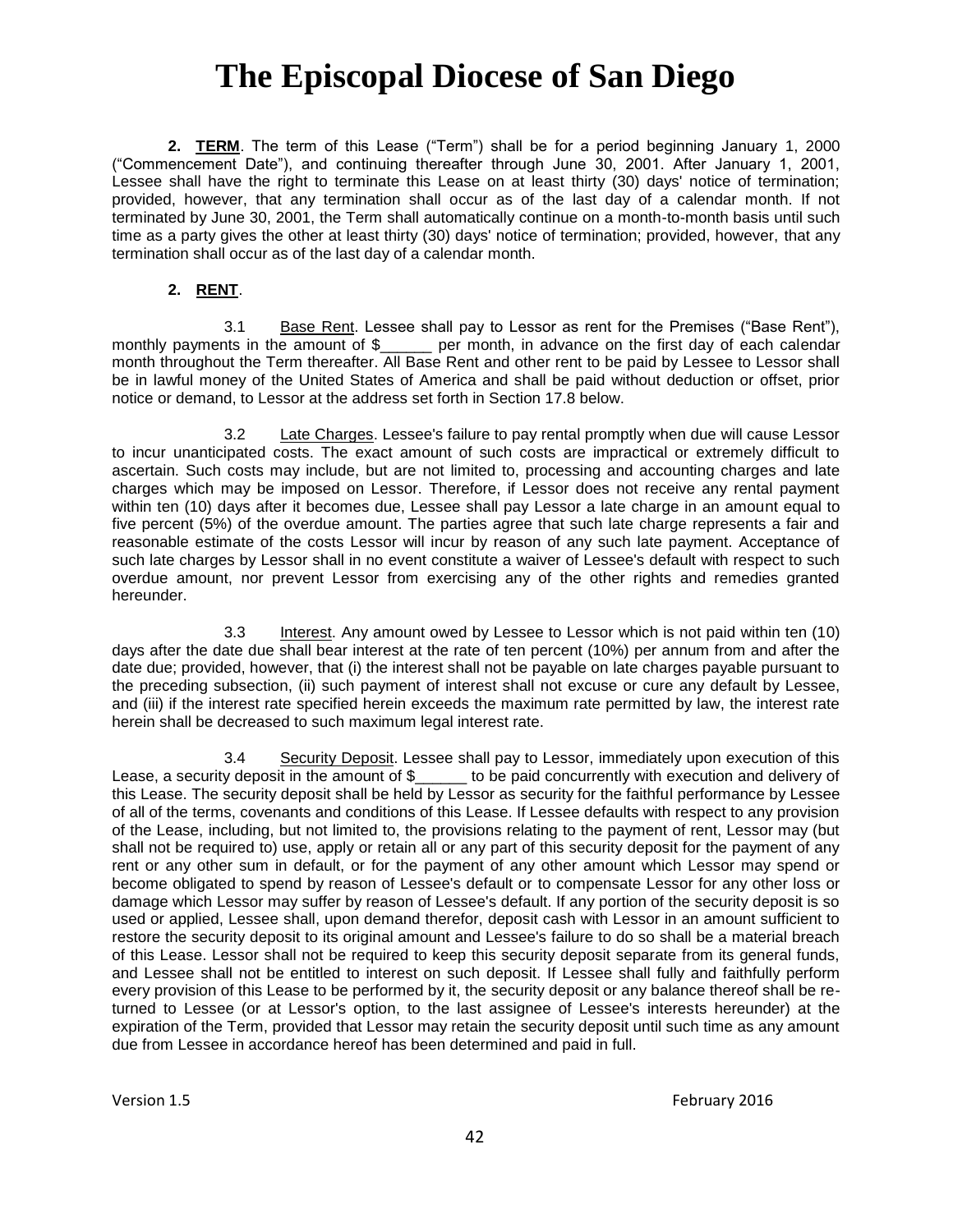#### **4. USE AND OPERATION**.

4.1 Permitted Uses. Lessee shall use the Premises solely for normal Christian worship, fellowship and outreach activities, subject to the rights of [Church A] and [Church B] as set forth herein, all as consistent with the CUP, and for no other uses without Lessor's prior written consent, which shall not be unreasonably withheld.

4.2 Compliance With Laws. Lessee shall not do or permit to be done in or about the Premises, nor bring, keep or permit to be brought or kept herein, anything which is prohibited by or will in any way conflict with any law, statute, ordinance or governmental rule or regulation now in force or which may hereafter be enacted or promulgated. Lessee shall comply with all governmental laws, ordinances and regulations applicable to the Premises and all covenants, conditions and restrictions affecting the Premises. Lessee shall obtain and pay for all permits required for Lessee's use of the Premises and shall promptly take all actions necessary to comply with all applicable statutes, ordinances, rules, regulations, orders and requirements regulating the use by Lessee of the Premises. A copy of Lessor's current rules and regulations applicable to the Premises is attached as Exhibit C; Lessor reserves the right to reasonably amend the rules and regulations at any time by notice to Lessee, if Lessor reasonably determines such amendments to be to the best interests of the Property and its users.

4.3 Other Requirements. Lessee shall, at its expense, comply with all requirements of any insurer pertaining to the use of the Premises and reasonably necessary for maintenance of economic and proper fire, liability and other insurance required to be carried by Lessor. Lessee agrees, in using the Premises: not to commit any waste or suffer any waste to be committed upon the Premises; not to commit any public or private nuisance or any other act or thing which might or would disturb the quiet enjoyment of any occupant of nearby property; not to burn refuse or other materials in or about the Premises, or permit any activity or activities which might cause unreasonable annoyance to occupants of nearby property. Lessee also acknowledges receipt of a copy of Lessor's sexual misconduct policy and procedures, and agrees to implement screening, monitoring and reporting procedures to provide comparable protection against misconduct or abuse.

4.4 Compliance With Sexual Misconduct Policy. Lessee acknowledges and agrees at all times during the Term to comply with the following statement of policy of the Episcopal Diocese of San Diego:

> "It is the policy of the Episcopal Diocese of San Diego not to tolerate sexual misconduct or sexual harassment, for both violate our common call to serve those entrusted by God to our care. Conduct, by clergy, employees and volunteers who regularly supervise youth activities, which falls within the definition of sexual misconduct is not tolerated or permitted in this Diocese. Persons suspected of child sexual abuse will be reported to the authorities immediately, in accordance with California law.

"No person who has a civil or criminal record of child sexual abuse, or who has admitted prior sexual abuse, or who is known to have a paraphiliac diagnosis, shall ever be allowed to interact with children or youth in the context of any church activity, to the extent the church has had an opportunity to choose such individual."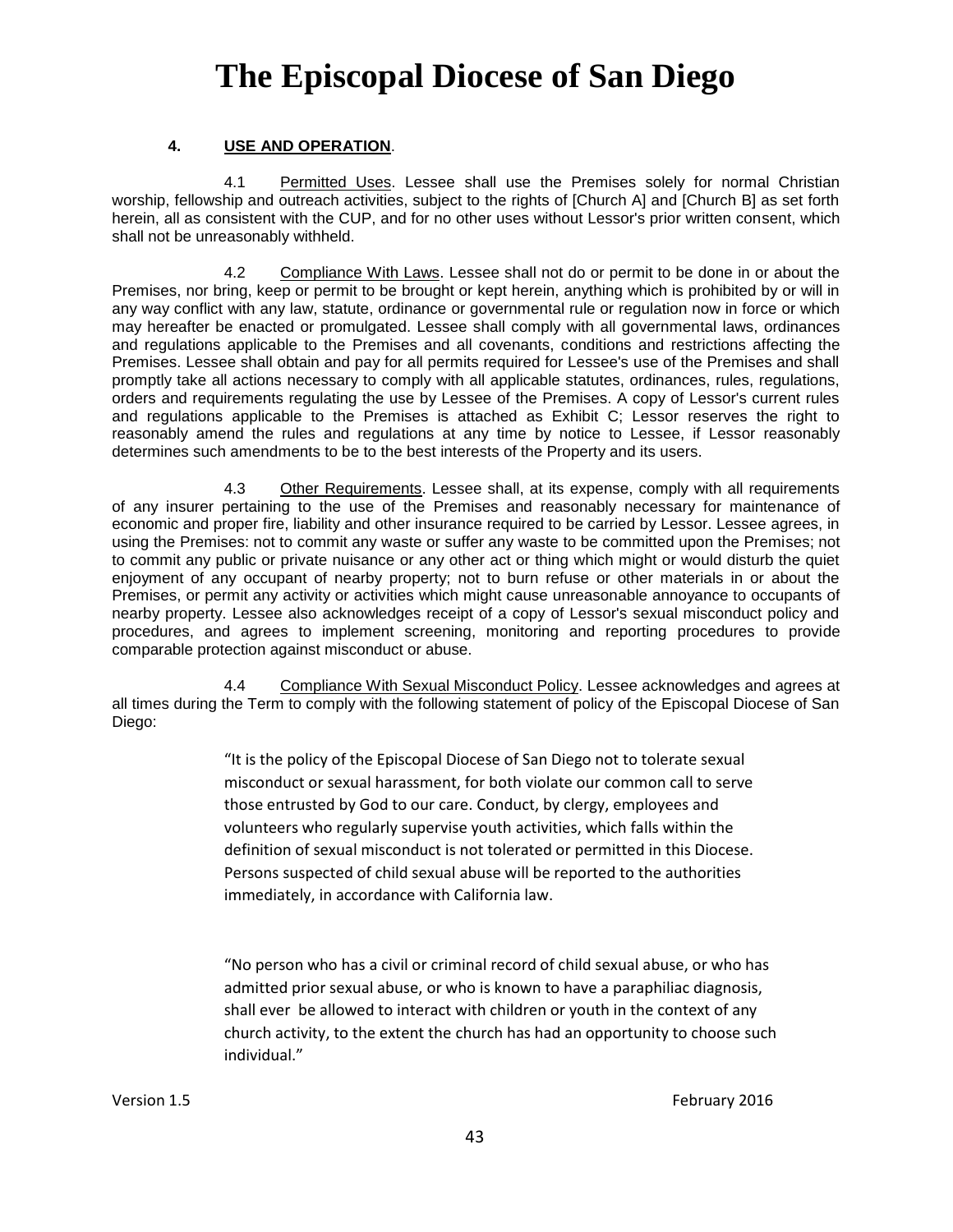#### **5. IMPROVEMENTS; MAINTENANCE AND REPAIR**.

5.1 Improvements. Lessee shall accept the Premises in their "as-is" condition as of the Commencement Date.

#### 5.2 Additions, Alterations, and Subsequent Improvements.

(a) Lessee shall make no improvements on or to the Premises without the prior written consent of Lessor. Plans and specifications showing all proposed installations, additions or improvements, and alterations and changes thereto, shall be submitted to Lessor for approval along with the application for such consent. Lessor's consent shall not be unreasonably withheld or delayed. All installations, additions or improvements, and alterations and changes made, with the written consent of Lessor, shall be made at the sole cost and expense of Lessee.

(b) All installations, additions or improvements erected or installed at any time upon the Premises during the Term, except furniture, trade fixtures and equipment installed and either belonging to or leased by Lessee, shall become the property of and belong to Lessor upon the expiration or other termination of this Lease.

(c) Lessor shall have the right to install new or additional utility and other facilities throughout the Premises and the Property for the benefit of Lessor, including without limitation plumbing, electrical systems, security systems, communication systems, and fire protection and detection systems.

5.3 Maintenance and Repair. Lessor, at Lessor's expense, shall keep in good condition and repair the foundations, exterior walls, structural condition of interior bearing walls, and roof of the facilities, and for any major capital repairs or replacements not made necessary by the acts of Lessee or its students or invitees. Lessor shall have no obligation to make repairs under this Section until a reasonable time after receipt of written notice from Lessee of the need for such repairs. Lessee expressly waives the benefits of any statute now or hereafter in effect which would otherwise afford Lessee the right to make repairs at Lessor's expense or to terminate this Lease because of Lessor's failure to keep the Premises in good order, condition or repair.

5.4 Cleaning. Lessee shall ensure that at the completion of its activities, all trash has been emptied and other normal janitorial activities accomplished. Lessor shall retain a janitorial service to clean the Property prior to Sunday activities. Lessee shall contribute volunteers toward semi-annual (spring and fall) work days, which will include cleaning all windows and other major cleaning activities.

5.5 Condition on Termination. Upon the termination of the Lease, Lessee shall surrender the Premises to Lessor in the same general condition as received, except for ordinary wear and tear which Lessee was not otherwise obligated to remedy under any provision of this Lease. Lessor may require Lessee to remove Lessee's signs and bulletin board and any other alterations, additions or improvements made by Lessee prior to the termination of the Lease and to restore the Premises to its prior condition (*i.e.,* the condition as of the Commencement Date), all at Lessee's expense. In the event of any dispute as to Lessee's obligations hereunder, Lessor's reasonable decision shall be determinative. All alterations, additions and improvements, which are not already Lessor's property and which Lessor does not require Lessee to remove, shall become Lessor's property and shall be surrendered to Lessor upon termination of the Lease. In no event shall Lessee remove any fixtures, alterations, additions or improvements from the Premises without Lessor's prior written consent.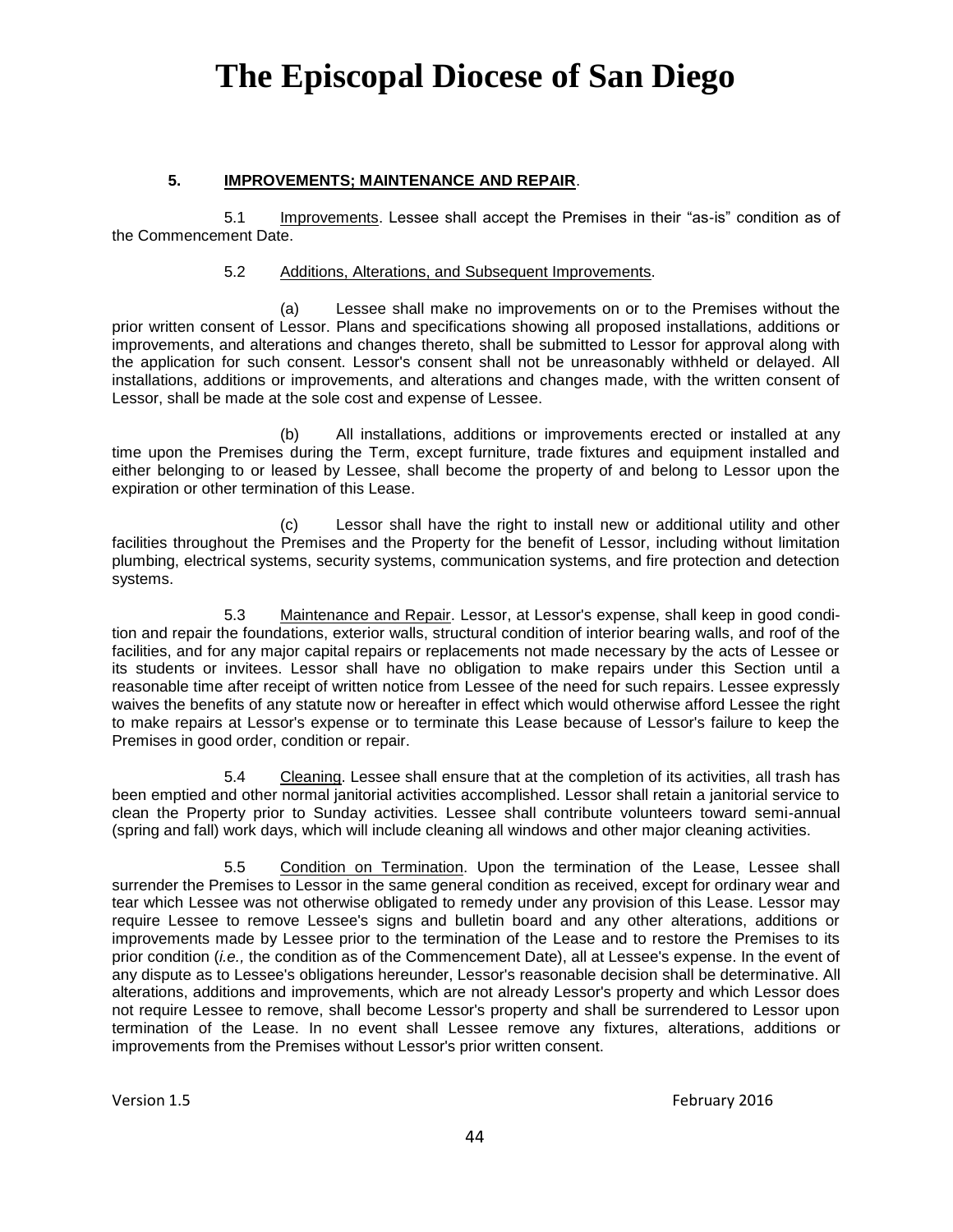**6. LIENS**. Lessee agrees to pay promptly for all labor done or materials furnished for any work of repair, maintenance, improvement, alteration or addition done by Lessee in connection with the Premises, and to keep and to hold the Premises free, clear and harmless of and from all liens that could arise by reason of any such work. If any such lien shall at any time be filed against the Premises, Lessee shall either cause the same to be discharged of record within ninety (90) days after the date of filing the same, or if Lessee, in its discretion and in good faith, determines that such lien should be contested, Lessee shall furnish such security as may be necessary or required to prevent any foreclosure proceedings against the Premises during the pendency of such contest. If Lessee shall fail to discharge such lien within such period or fail to furnish such security, then, in addition to any right or remedy, Lessor may but shall not be obligated to discharge the same, either by paying the amount claimed to be due or by procuring the discharge of such lien by deposit in court or by giving security or in such other manner as is or may be prescribed by law. Lessee shall repay to Lessor on demand all sums disbursed or deposited by Lessor pursuant to the foregoing provisions hereof, including Lessor's costs, expenses and reasonable attorney's fees incurred by Lessor in connection therewith. Nothing contained herein shall imply any consent or agreement on the part of Lessor to subject Lessee's interest in the real property, of which the Premises are a part, to liability under any mechanic's lien law. Lessor shall at all times have the right to post and keep posted on the Premises Notices of Non-Responsibility and any such other notices provided for under the laws of the State of California for the protection of the Premises from mechanic's liens or liens of a similar nature.

**7. UTILITIES**. Electricity, trash collection and water shall be paid by Lessor. Lessee shall arrange for its own telephone service (if required), and shall pay, prior to delinquency, all charges for any other utilities separately supplied to Lessee at the Premises during the Term.

#### **8. TAXES**.

8.1 Lessee's Personal Property. Lessee shall pay all taxes charged against trade fixtures, furnishings, equipment or any other personal property belonging to Lessee. Lessee shall attempt to have such personal property taxes assessed separately from the Premises. If any of Lessee's personal property is taxed with the Premises and the real property taxes for the Premises are separately assessed, Lessee shall pay such personal property taxes to Lessor no later than fifteen (15) days after receipt of a written statement from Lessor. If any of Lessee's personal property is taxed with the Premises, and the Premises is not separately assessed, the amount due by Lessee for personal property taxes shall be reasonably determined by Lessor, and Lessee shall pay the amount due for said personal property taxes to Lessor within fifteen (15) days after receipt of Lessor's written statement.

8.2 Other Taxes. Lessee shall pay all taxes and license fees levied, assessed or imposed by reason of Lessee's use of the Premises, and all taxes on Lessee's personal property located on the Premises. Lessor shall pay all real property taxes or assessments with respect to the Premises.

Version 1.5 February 2016 **9. INSURANCE**. Lessee, at its own expense, shall obtain from, and shall thereafter keep in force with, companies reasonably acceptable to Lessor, either comprehensive general liability insurance or commercial general liability insurance applying to the use and occupancy of the Premises, or any part thereof or any areas adjacent thereto, and the facility and any other businesses operated by Lessee or any other occupant on or from the Premises. Such insurance shall have a minimum combined single limit liability of at least One Million Dollars (\$1,000,000) and shall include broad form contractual liability insurance coverage insuring all of Lessee's indemnity obligations under this Lease. All such policies shall be written to apply to all bodily injury, property damage, personal injury and other covered loss, however occasioned, occurring during the policy term. All such insurance shall name both Lessor and [Church A] as named or additional insureds; shall provide for severability of interests; shall provide that an act or omission of one of the named insureds shall not reduce or avoid coverage to the other named insureds; and shall afford coverage for all claims based on acts, omissions, injury and damage, which claims occurred or arose (or the onset of which occurred or arose) in whole or in part during the policy period.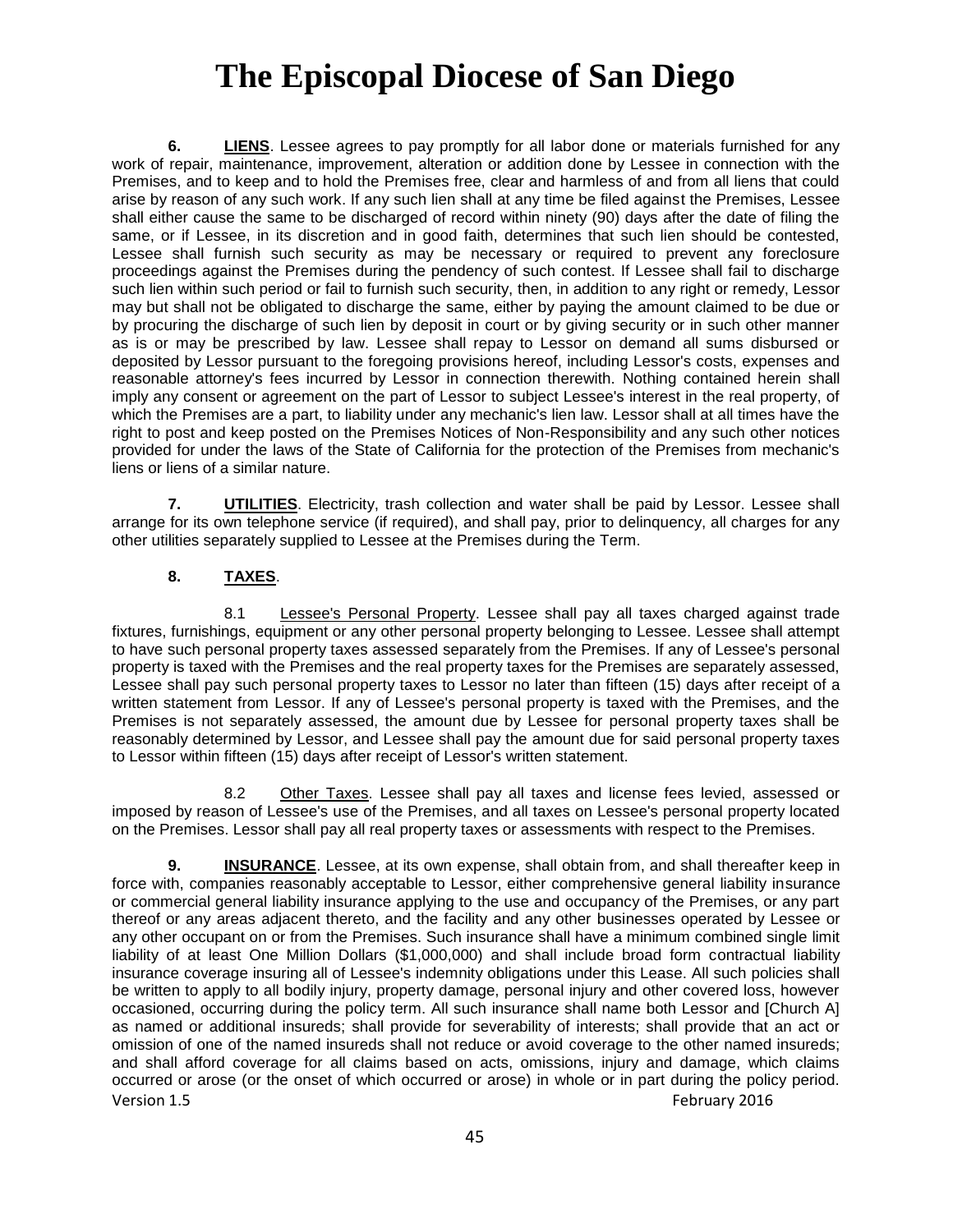Lessee shall furnish Lessor with a certificate of such policy within thirty (30) days after the Commencement Date and whenever required shall satisfy Lessor that such policy is in full force and effect. Each policy shall be endorsed to provide that its coverage shall be primary and noncontributing with any insurance carried by Lessor. Each policy shall be further endorsed to provide that it shall not be canceled or altered without twenty (20) days prior written notice to Lessor. All policies of insurance to be provided for herein by Lessee shall be issued by companies having not less than Best's A rating/Class IX and shall be issued in the names of Lessee and Lessor and for the mutual and joint benefit and protection of the parties. All liability policies shall contain a provision that Lessor, although named as an insured, shall nevertheless be entitled to recovery under said policies for any loss, injury or damage to Lessor, its servants, agents and employees by reason of the negligence of Lessee. Lessee agrees that on or before twenty (20) days prior to the expiration of any insurance policy, Lessee shall deliver to Lessor written notification in the form of a receipt or other similar document from the applicable insurance company that said policy or policies have been renewed, or deliver certificates of coverage from another good and solvent insurance company for such coverage.

#### **10. INDEMNITY AND WAIVER**.

10.1 Indemnity. Lessee shall defend, indemnify and hold harmless Lessor from and against any and all claims arising from the Lessee's use of the Property, or from the conduct of the Lessee's business or from any activity, work or things done, permitted or suffered by the Lessee in or about the Premises or elsewhere, and shall further indemnify and hold harmless the Lessor from and against any and all claims arising from any breach or default in the performance of any obligation on the Lessee's part to be performed under the terms of this Lease, or arising from any negligence of the Lessee, or any of the Lessee's agents, contractors or employees, and from and against all costs, attorney's fees, expenses and liabilities incurred in the defense of any such claim or any action brought against the Lessor by reason of any such claim or any action or proceeding brought thereon; and in case any action or proceeding be brought against the Lessor by reason of any such claim, the Lessee upon notice from the Lessor shall defend the same at the Lessee's expense by counsel satisfactory to the Lessor. This indemnification provision shall be applicable during the entire Term and is also applicable to claims presented after the expiration or termination of this Lease in respect of injuries or damages sustained by third persons during the Term.

10.2 Waiver of Liability. Lessor shall not be liable at any time for any loss, damage or injury to the property or person of any person whomsoever at any time occasioned by or arising out of any act or omission of Lessee, or of anyone holding under Lessee or the occupancy or use of the Premises or any part thereof by or under Lessee, or directly or indirectly from any state or condition of the Premises or any part during the Term, other than arising from the willful or negligent acts or omissions of Lessor.

10.3 Waiver of Subrogation. Lessee and Lessor each hereby release and relieve the other, and waive their entire right of recovery against the other for loss or damage arising out of or incident to the perils insured against which perils occur in, on or about the Premises, whether due to the negligence of Lessor or Lessee or their agents, employees, contractors and/or invitees. Lessee and Lessor shall, upon obtaining the policies of insurance required give notice to the insurance carrier that the foregoing mutual waiver of subrogation is contained in this Lease.

Version 1.5 February 2016 **11. ASSIGNMENT AND SUBLETTING**. Lessee shall not assign this Lease or any interest hereof, or sublet the Premises or any portion thereof, or permit any other person to occupy the Premises or any portion thereof without the express written consent of Lessor, which consent may be withheld at Lessor's sole and absolute discretion. Any attempted assignment, transfer, mortgage, encumbrance or subletting without such consent shall be void, and shall constitute a breach of this Lease. Consent to one assignment or subletting shall not constitute a waiver of this provision or consent to any further assignment or subletting. No assignee for the benefit of creditors, trustee in bankruptcy or purchaser at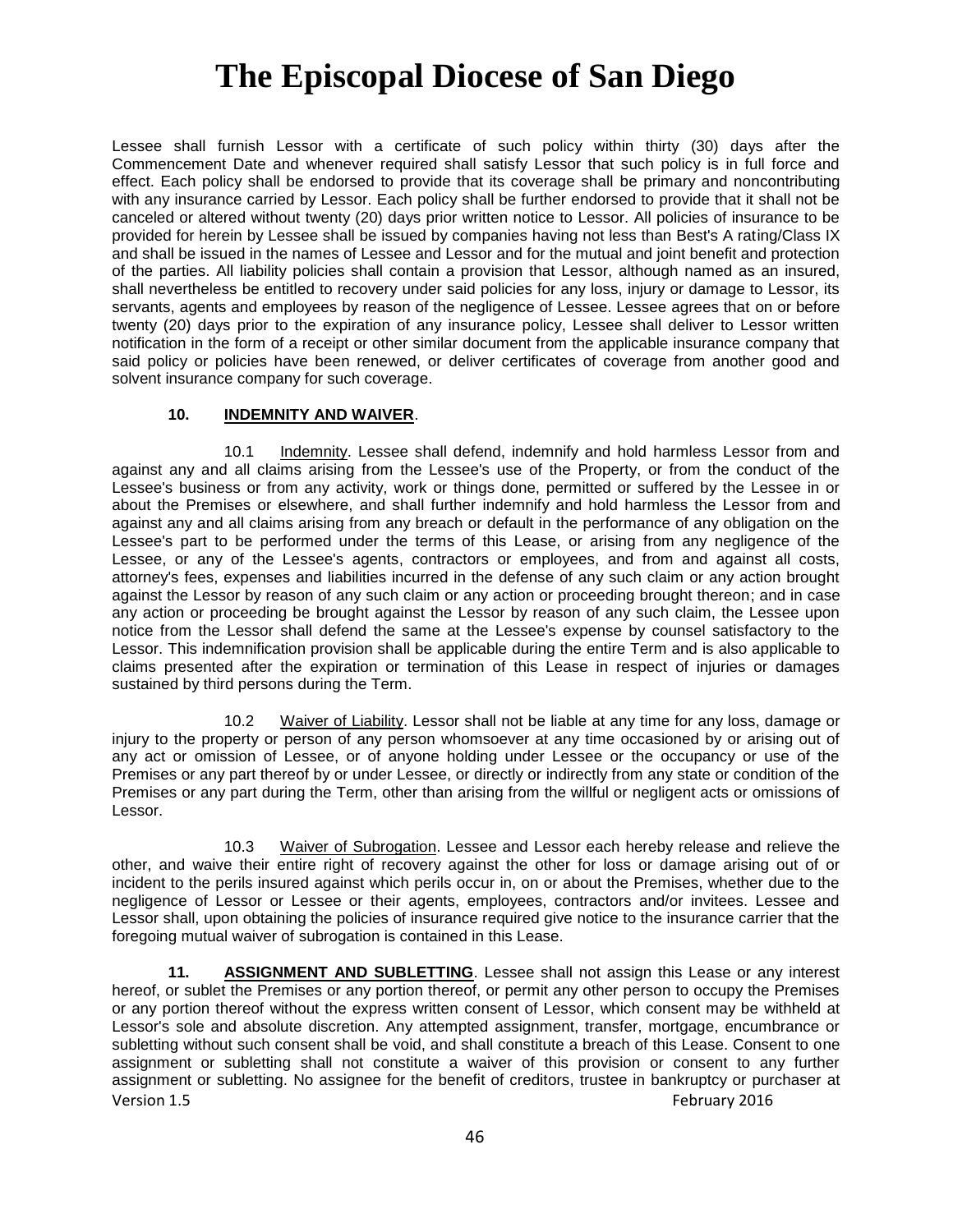any execution sale, shall have any right to possess or occupy the Premises or any part thereof, or claim any right hereunder or assignment. No transfer permitted by this Section shall release Lessee, or change Lessee's primary liability to pay the rent and to perform all other obligations of Lessee under this Lease. Lessor's acceptance of rent from any other person is not a waiver of any provision of this Article. If Lessee's transferee defaults under this Lease, Lessor may proceed directly against Lessee without pursuing remedies against the transferee. Lessor may consent to subsequent assignments or modifications of this Lease by Lessee's transferee, without notifying Lessee or obtaining its consent. Such action shall not relieve Lessee's liability under this Lease.

#### **12. DEFAULTS; REMEDIES**.

12.1 Events of Default. The occurrence of any of the following shall constitute a default by Lessee:

(a) Failure by Lessee to pay rent when due if the failure continues for three (3) days after notice has been given to Lessee that the rent is delinquent.

(b) Failure by Lessee to perform any provision of this Lease required of it other than payment of rent if the failure is not cured within ten (10) days after notice has been given to Lessee. If, however, the failure cannot reasonably be cured within the cure period, Lessee shall not be in default of this Lease if Lessee commences to cure the failure within the cure period and diligently and in good faith continues to cure the failure.

(c) The occurrence of any of the following: (i) Lessee makes a general assignment or general arrangement for the benefit of creditors; (ii) a case proceeding under any law, either now in effect or hereafter enacted, relating to bankruptcy, insolvency, reorganization or other debtor relief is commenced by or against Lessee and is not dismissed within thirty (30) days; (iii) a trustee, receiver, or other custodian is appointed to take possession of substantially all of Lessee's assets located at the Premises or of Lessee's interest in this Lease and possession is not restored to Lessee within thirty (30) days; or (iv) Lessee's interest in this Lease or substantially all of Lessee's assets located at the Premises are subjected to attachment, execution or other judicial seizure which is not discharged within thirty (30) days.

Notices given under this Section shall specify the alleged breach and the applicable Lease provisions, and shall demand that Lessee perform the provisions of this Lease or pay the rent that is delinquent, as the case may be, within the applicable period of time or quit the Premises. No such notice shall be deemed a forfeiture or a termination of this Lease unless Lessor so elects in the notice. The purpose of the notice requirements in this Section is to extend the notice requirements of the unlawful detainer statutes. Such notice shall, however, be in lieu of and not in addition to any notice required under the unlawful detainer statutes.

12.2 Lessor's Remedies. Lessor shall have the following remedies if Lessee commits a default. These remedies are not exclusive; they are cumulative and in addition to any remedies now or later allowed by law:

(a) Lessor may terminate Lessee's right to possession of the Premises at any time. No act by Lessor other than giving notice of termination to Lessee shall terminate this Lease. Acts of maintenance, efforts to relet the Premises or the appointment of a receiver on Lessor's initiative to protect Lessor's interest under this Lease shall not constitute a termination of Lessee's right to possession. On termination, Lessor shall have the right to recover from Lessee: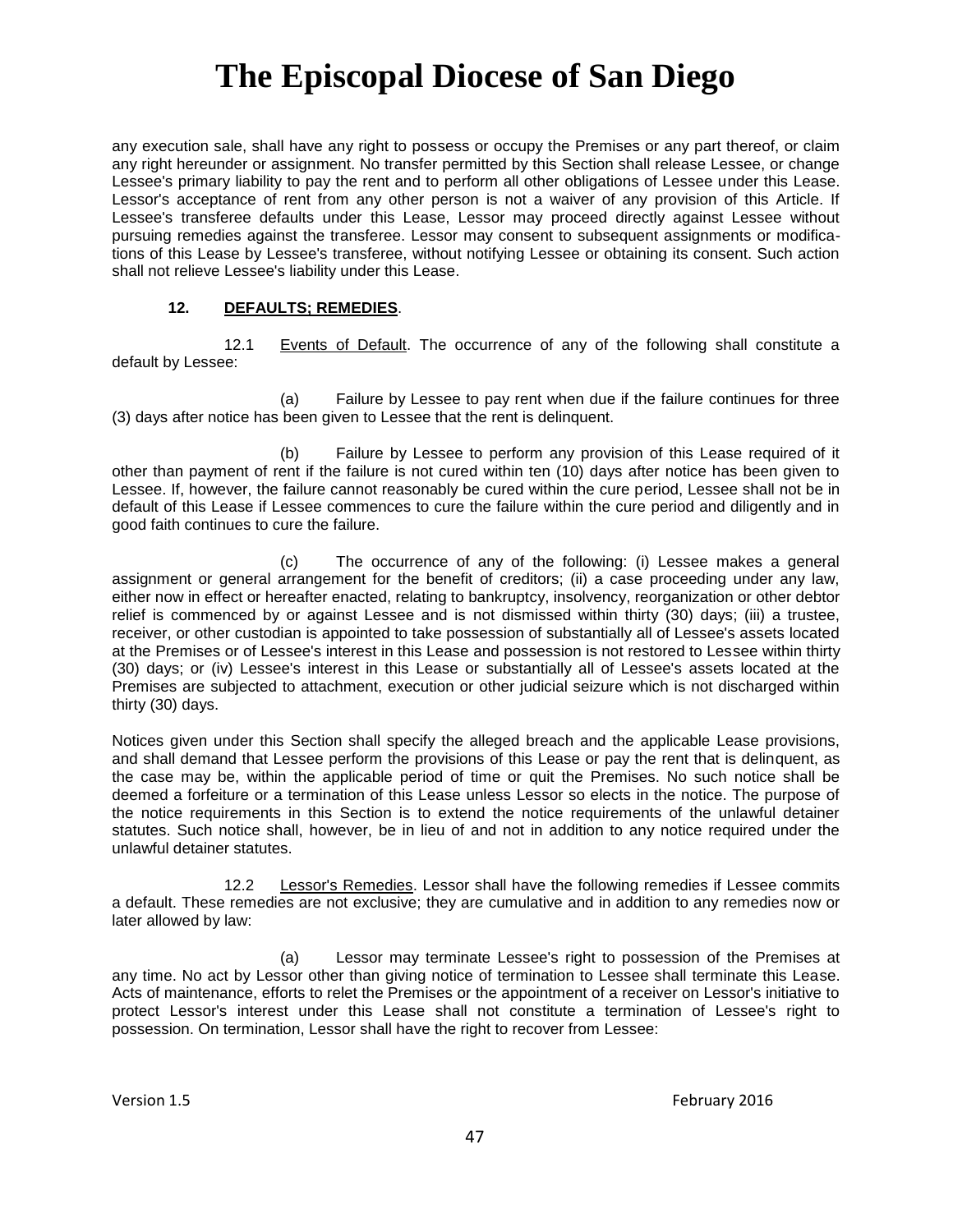(i) The worth at the time of the award of the unpaid rent that had been earned at the time of termination of this Lease.

(ii) The worth at the time of the award of the amount by which the unpaid rent that would have been earned after the date of termination of this Lease until the time of award exceeds the amount of the loss of rent that Lessee proves could have been reasonably avoided.

(iii) The worth at the time of the award of the amount by which unpaid rent for the balance of the Term after the time of award exceeds the amount of the loss of rent that Lessee proves could have been reasonably avoided.

(iv) Any other amount, including court costs, necessary to compensate Lessor for all detriment proximately caused by Lessee's default.

The phrase "worth at the time of the award" as used in clauses (a) and (b) above is to be computed by allowing interest at the rate of ten percent (10%) per annum, but not to exceed the then legal rate of interest. The same phrase as used in clause (c) above is to be computed by discounting the amount at the discount rate of the Federal Reserve Bank of San Francisco at the time of the award, plus one percent (1%).

(b) Lessor may exercise the remedy provided in California CIVIL CODE '1951.4, *i.e.,* Lessor may continue this Lease in full force and effect, and collect rent as it becomes due, so long as Lessor does not terminate Lessee's right to possession. After Lessee's default and for so long as Lessor does not terminate Lessee's right to possession of the Premises, if Lessee obtains Lessor's consent (which shall not be unreasonably withheld during any such period of Lessee default), Lessee shall have the right to assign or sublet its interest in this Lease, but Lessee shall not be released from liability. If Lessor elects to relet the Premises as provided in this Section, rent that Lessor receives from reletting shall be applied to the payment of: (i) first, any indebtedness from Lessee to Lessor other than rent due from Lessee; (ii) second, all costs, including for maintenance, incurred by Lessor in reletting; and (iii) third, rent due and unpaid under the Lease. After deducting the payments referred to in this Section, any sum remaining from the rent Lessor receives from reletting shall be held by Lessor and applied in payment of future rent as rent becomes due under this Lease. If, on the date rent is due under this Lease, the rent received from the reletting is less than the rent due on that date, Lessee shall pay to Lessor, in addition to the remaining rent due, all costs, including for maintenance, Lessor incurred in reletting which remain after applying the rent received from the reletting.

(c) Lessor may, at any time after Lessee commits an event of default, seek appointment of a receiver to collect rent. Neither the filing of a petition for appointment of a receiver nor the appointment itself shall constitute an election by Lessor to terminate this Lease.

(d) Lessor may, after expiration of Lessee's cure period in Section, unless there is an emergency, correct or remedy any failure of Lessee not timely cured. The reasonable cost paid by Lessor to correct or remedy any such default shall immediately become due and payable to Lessor as additional rent.

12.3 No Waiver. Lessor's failure to take advantage of any default or breach of covenant on the part of Lessee shall not be, or be construed as a waiver thereof, nor shall any custom or practice which may grow up between the parties in the course of administering this instrument be construed to waive or to lessen the right of Lessor to insist upon the performance by Lessee of any term, covenant or condition hereof, or to exercise any rights given him on account of any such default. A waiver of a particular breach or default shall not be deemed to be a waiver of the same or any other subsequent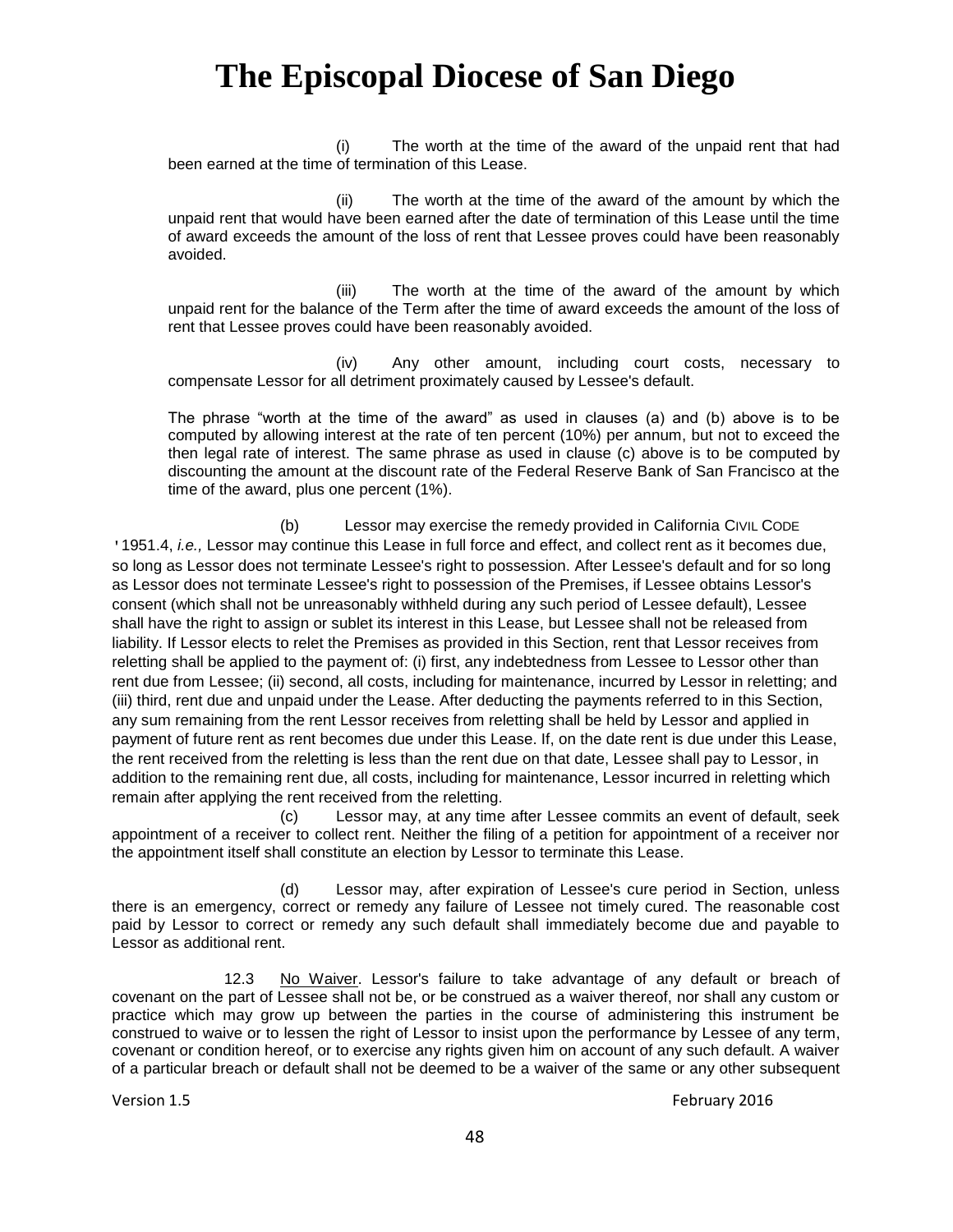breach or default. The acceptance of rent hereunder shall not be, or be construed to be, a waiver of any term, covenant or condition of this Lease.

12.4 Default by Lessor. Lessor shall be in default if Lessor fails to perform any provision of this Lease required of it and the failure is not cured within thirty (30) days after notice has been given to Lessor. If, however, the failure cannot reasonably be cured within the cure period, Lessor shall not be in default of this Lease if Lessor commences to cure the failure within the cure period and diligently and in good faith continues to cure the failure. Notices given under this Section shall specify the alleged breach and the applicable Lease provisions. If Lessor shall at any time default beyond the applicable notice and cure period, Lessee shall have the right to cure such default on Lessor's behalf. Any sums expended by Lessee in doing so, and all reasonably necessary incidental costs and expenses incurred in connection therewith, shall be payable by Lessor to Lessee within thirty (30) days following demand therefor by Lessee; provided, however, that Lessee shall not be entitled to any deduction or setoff against any rent otherwise payable to Lessor under this Lease.

12.5 Mitigation. Lessor and Lessee shall each exercise best efforts to mitigate the damages caused by the other party's breach of this Lease. Efforts to mitigate damages shall not be construed as a waiver of the non-breaching party's right to recover damages.

12.6 Right of Lessor to Re-Enter. In the event of any termination of this Lease, Lessor shall have the immediate right to enter upon and repossess the Premises, and any personal property of Lessee may be removed from the Premises and stored in any public warehouse at the risk and expense of Lessee.

#### **13. EMINENT DOMAIN**.

13.1 Total Taking. If during the Term there shall be a total taking by a public authority under the power of eminent domain, then the leasehold estate of Lessee in the Premises shall cease and terminate as of the date on which Lessee is obligated to vacate the Premises. "Total taking" is defined to be the taking of the entire Premises under the power of eminent domain or a partial taking of so much of the Premises as to prevent or substantially impair the conduct of Lessee's business therein in a commercially reasonable manner.

13.2 Partial Taking. If during the Term there shall be a partial taking of the Premises, this Lease shall terminate as to the portion of the Premises taken upon the date Lessee is obligated to vacate the Premises pursuant to eminent domain proceedings, but this Lease shall continue in force and effect as to the remainder of the Premises. The monthly Base Rent payable by Lessee for the balance of the Term shall be abated in the ratio that the area of the Premises taken bears to the total area of the Premises at the time of such taking. "Partial taking" is defined to be the taking of only a portion of the Premises under the power of eminent domain which does not constitute a "total taking" as defined above.

13.3 Taking for Limited Time. If as a result of any such condemnation proceedings, a leasehold interest or a right of possession only is so condemned or taken under the power of eminent domain, and is for a limited period of time less than the then unexpired Term, Base Rent due and owing from Lessee shall be abated in full during such limited period, and this Lease shall otherwise continue in full force and effect and the award shall be payable to Lessor; provided, however, that if the taking is for a period of more than one (1) year, either party shall have the right to terminate the Lease by giving written notice of termination to the other within thirty (30) days following such taking.

13.4 Allocation of Condemnation Award. All compensation and damages awarded for the taking of the Premises, or any portion or portions thereof, shall, except as otherwise herein provided, belong to and be the sole property of Lessor; provided however, that Lessee shall be entitled to any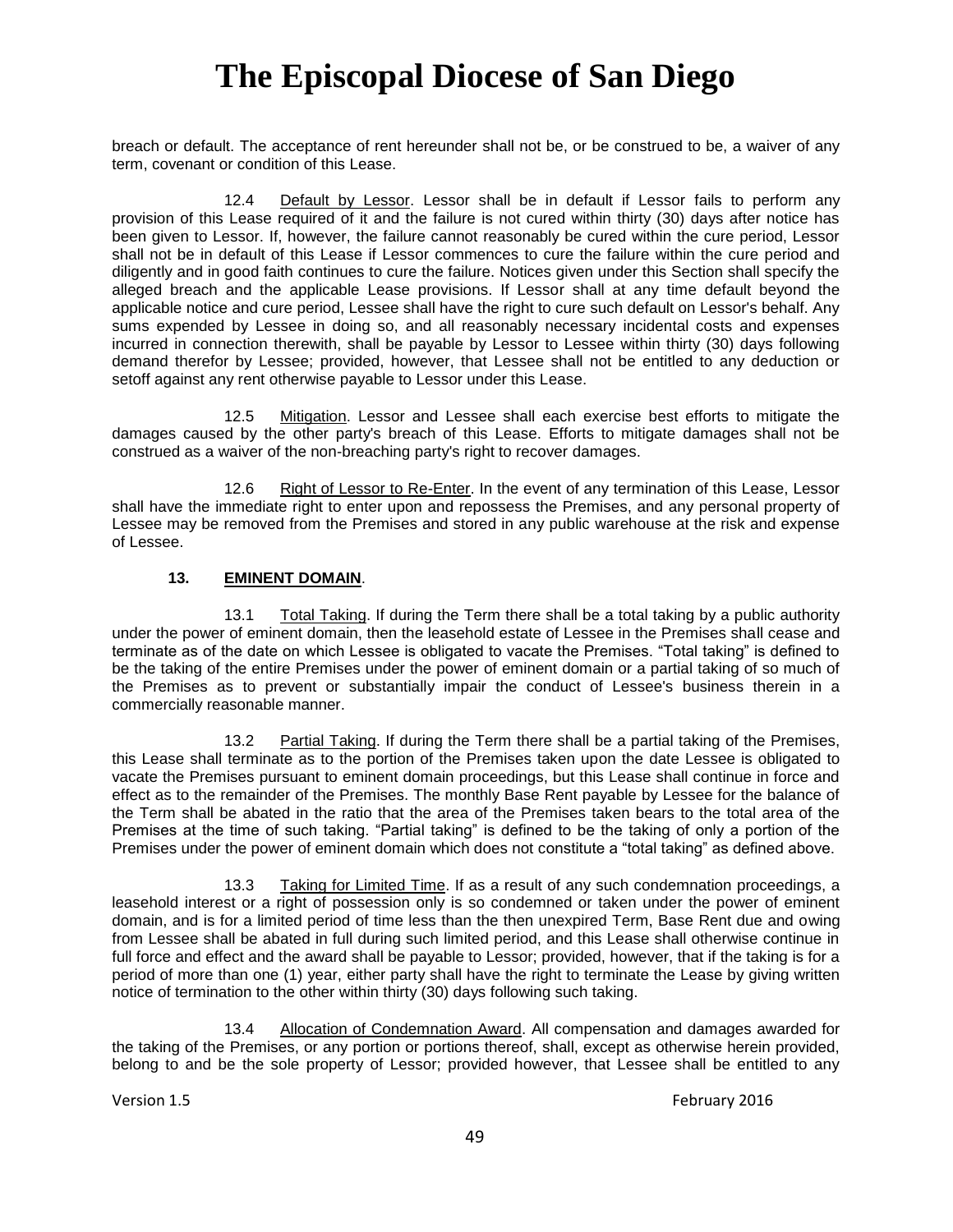award amount expressly allocated to Lessee pursuant to such award, for diminution in value of its leasehold hereunder or for the value of any unexpired Term, together with any award that may be made for the taking of or injury to, or on account of any cost or loss Lessee may sustain in loss of Lessee's business and the removal of Lessee's merchandise, fixtures, equipment and furnishings.

13.5 Effect of Termination. If this Lease is terminated, in whole or in part, pursuant to any of the provisions of this Article, all rentals and other charges payable by Lessee to Lessor hereunder and attributable to the Premises taken, shall be paid up to the date upon which Lessee is obligated to vacate the Premises, and the parties shall thereupon be released from all further liability in relation thereto.

#### **14. SUBORDINATION AND ESTOPPEL**.

14.1 Subordination. Lessee agrees that this Lease shall be subject and subordinate to any mortgage or trust deed that now is, or (at Lessor's election) may hereafter be, placed upon the Premises or upon the real property of which the Premises are a part, and to any and all advances to be made thereunder, and to the interest thereon, and to renewals, replacements and extensions thereof; provided, however, that subordination of this Lease to the lien of any mortgage or deed of trust that is placed on the Premises hereafter shall be contingent upon the mortgagee or beneficiary thereof providing Lessee a non-disturbance, attornment and subordination agreement in form reasonably satisfactory to Lessee. If any mortgagee or beneficiary elects to have this Lease be prior to the lien of its mortgage or deed of trust, then, in such event, upon such mortgagee's or beneficiary's notifying Lessee in writing to that effect and complying with the requirement for delivery of a non-disturbance and attornment agreement, if applicable, this Lease shall be deemed prior to the lien of such mortgage or deed of trust, whether this Lease is dated or recorded prior to or subsequent to the date of such mortgage or trust deed, and in such event, upon any foreclosure of such mortgage or trust deed, the mortgagee or beneficiary shall be bound by all of the terms of this Lease. Subject to the foregoing, Lessee shall, upon written demand of Lessor, execute such instruments as may be required at any time, and from time to time, to subordinate the rights and interests of Lessee under this Lease to the lien of any mortgage or deed of trust at any time placed upon the Premises or upon the real property of which the Premises are a part. In the event of the foreclosure of any mortgage or trust deed to which this Lease is subordinated, the right of Lessee to continue to occupy the Premises, pursuant to the terms of this Lease, shall not be disturbed so long as Lessee is not in default hereunder.

14.2 Estoppel Certificate. Lessee shall execute and deliver to Lessor, within ten (10) days after receipt of Lessor's request, any estoppel certificate or other statement to be furnished to, and relied upon by, any prospective purchaser of or any lender against the Premises. Such estoppel certificate shall acknowledge and certify each of the following matters, to the extent each may be true: that the Lease is in effect and not subject to any rental offsets, claims or defenses to its enforcement; the commencement and termination dates of the Term; that Lessee is paying rent on a current basis; that the Lease constitutes the entire agreement between Lessee and Lessor relating to the Premises; that Lessee has accepted the Premises and is in possession thereof; that the Lease has not be modified, altered or amended except in specified respects by specified instruments; and that Lessee has no notice of any prior assignment, hypothecation or pledge of rents or the Lease.

#### **15. HAZARDOUS MATERIALS**.

15.1 Compliance With Laws. Each party shall at all times and in all respects comply with all federal, state and local laws, ordinances and regulations ("Hazardous Materials Laws") relating to industrial hygiene, environmental protection or the use, analysis, generation, manufacture, storage, disposal or transportation of any oil, flammable explosives, asbestos, urea formaldehyde, radioactive materials or waste, or other hazardous, toxic, contaminated or polluting materials, substances or wastes,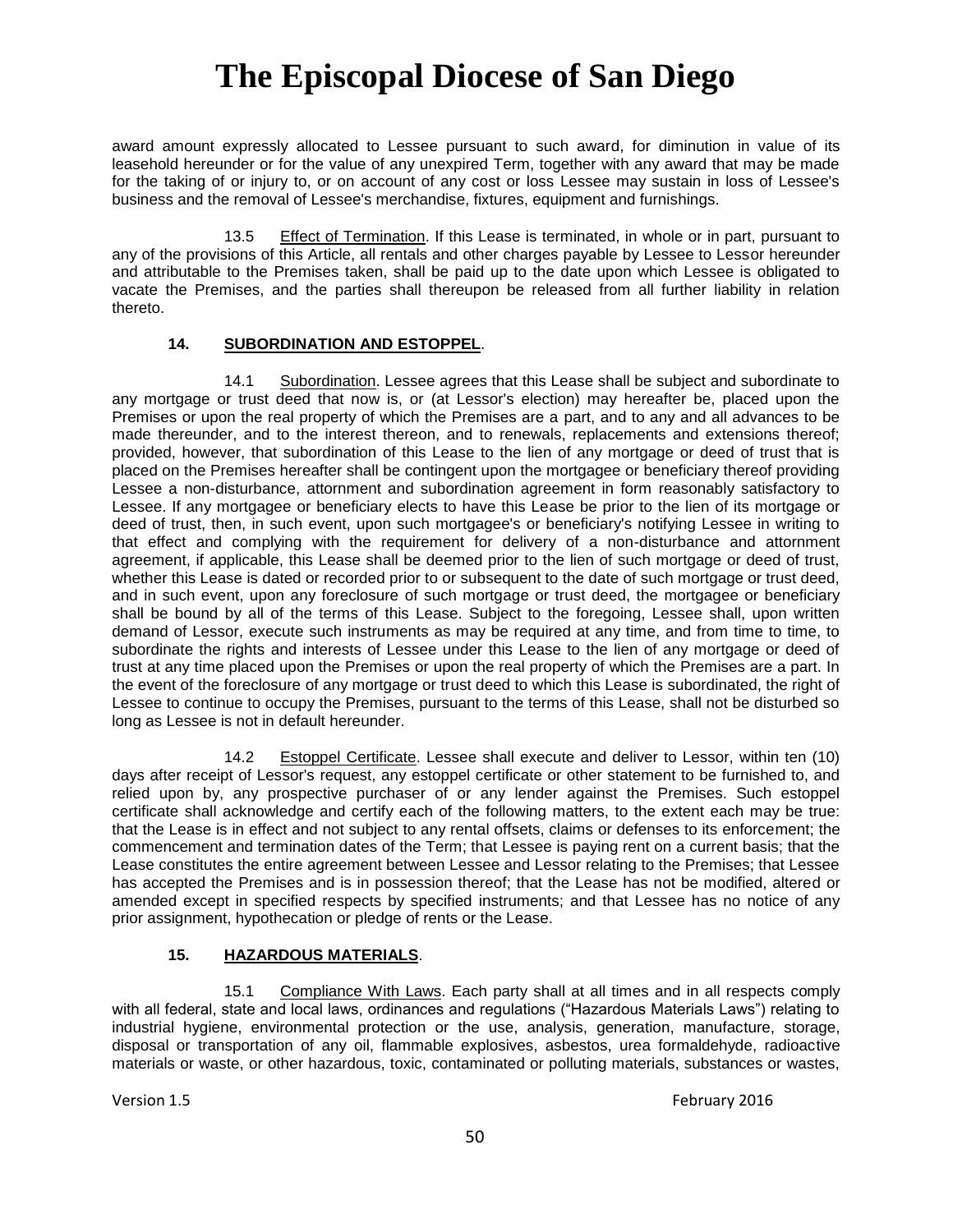including, without limitation, any "hazardous substances," "hazardous wastes," "hazardous materials" or "toxic substances" under any such laws, ordinances or regulations (collectively, "Hazardous Materials").

15.2 Permits and Licenses. Lessee shall not store, use, manufacture, process, distribute, treat, transport, handle, emit, discharge, release or threaten release into the environment, or dispose of any Hazardous Materials on or around the Premises (or allow any of the foregoing) without Lessor's written consent. If Lessor's consent is obtained, Lessee shall at its own expense procure, maintain in effect and comply with all conditions of any and all permits, licenses and other governmental and regulatory approvals required for Lessee's use of the Premises, including, without limitation, discharge of (appropriately treated) materials or wastes into or through any sanitary sewer serving the Premises.

15.3 Notice to Other Party. Each party shall immediately notify the other party in writing of: (a) any enforcement, cleanup, removal or other governmental or regulatory action instituted, completed or threatened pursuant to any Hazardous Materials Laws; (b) any claim made or threatened by any person against the notifying party or the Premises relating to damage, contribution, cost recovery compensation, loss or injury resulting from or claimed to result from any Hazardous Materials; and (c) any reports made to any environmental agency arising out of or in connection with any Hazardous Materials in or removed from the Premises, including any complaints, notices, warnings or asserted violations in connection therewith.

15.4 Indemnity. Each party shall indemnify, defend (by counsel reasonably acceptable to the other party), protect, and hold the other party, and each of the other party's employees, agents, attorneys, successors and assigns, free and harmless from and against any and all claims, liabilities, penalties, forfeitures, losses or expenses (including attorneys' fees) or death of or injury to any person or damage to any property whatsoever, arising from or caused in whole or in part, directly or indirectly, by that party's use, analysis, storage, transportation, disposal, release, threatened release, discharge or generation of Hazardous Materials to, in, on, under, about or from the Premises, or that party's failure to comply with any Hazardous Materials Law.

#### **16. GENERAL PROTECTIVE PROVISIONS**.

16.1 Holding Over. Lessee agrees that upon the expiration or termination of this Lease, including any period of month-to-month tenancy pursuant to Section 2 above, Lessee shall immediately and peaceably to yield up and surrender the Premises; notice to quit or vacate is hereby expressly waived. Lessee shall be liable to Lessor for any and all damages incurred by Lessor as the result of any failure by Lessee, timely, to surrender possession of the Premises as required herein. If Lessee should hold over after the expiration of the Term for any cause, such holding over shall be deemed a tenancy at sufferance or, at the sole discretion of Lessor, a tenancy from month-to-month only, in which event such month-to-month tenancy shall be upon the same terms, conditions and provisions set forth in this Lease, including the Base Rent in effect as of the expiration of the Term.

16.2 No Merger. The voluntary or other surrender of this Lease by Lessee, or mutual cancellation thereof, shall not work a merger and shall, at the option of Lessor, terminate all or any existing subleases or subtenancies, or may, at the option of Lessor, operate as an assignment to Lessor of any or all such subleases or subtenancies.

16.3 No Recordation. Neither Lessor nor Lessee shall record this Lease or a short form memorandum hereof without the prior written consent of the other party.

16.4 Entry by Lessor. Lessor shall be entitled, at all reasonable times and upon reasonable notice, to go on the Premises for the purpose of inspecting the Premises, or for the purpose of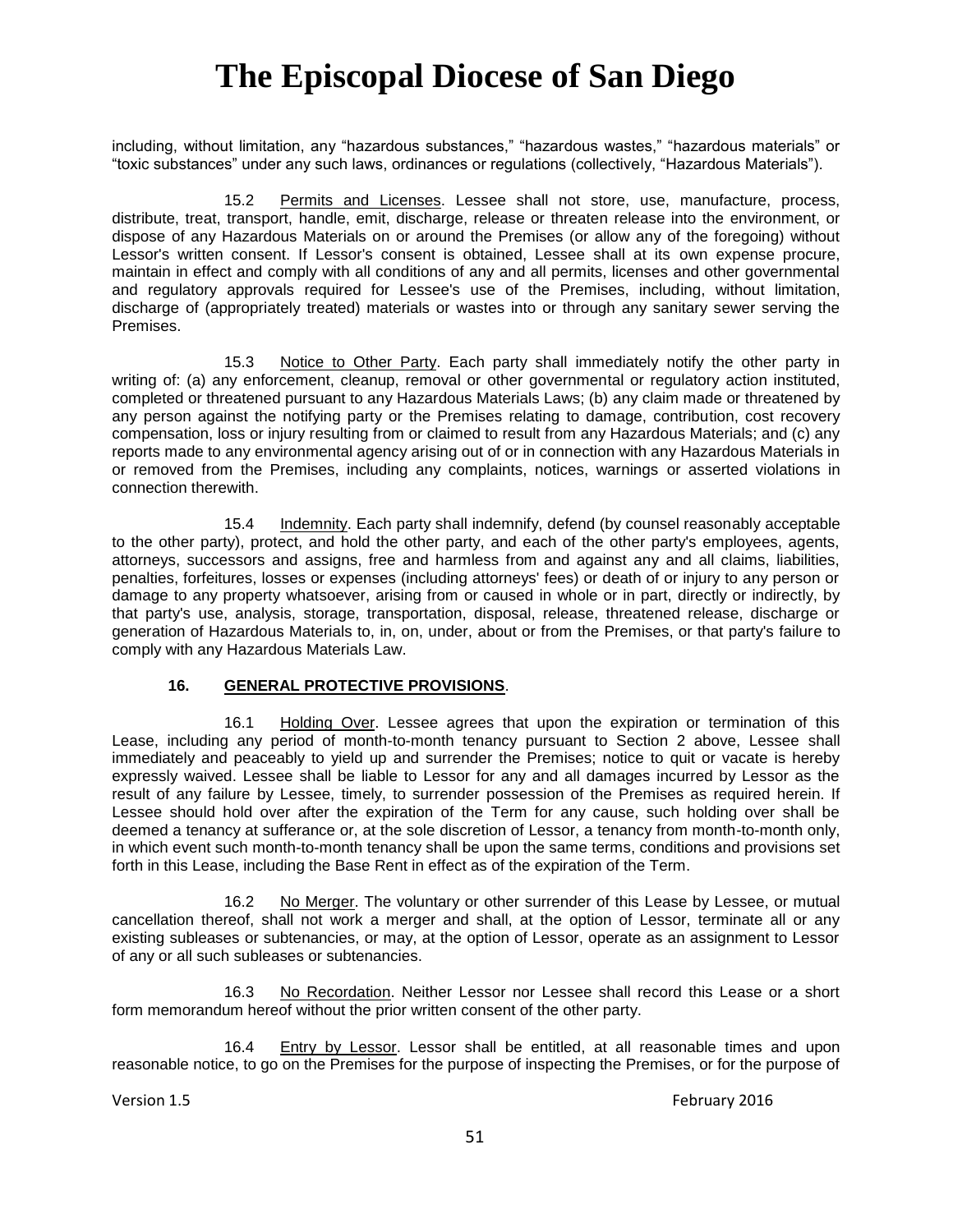inspecting the performance by Lessee of the terms and conditions of this Lease, or for the purpose of posting and keeping posted thereon notices of non-responsibility for any construction, alteration or repair thereof, as required or permitted by any law or ordinance.

16.5 Quitclaim. At the expiration or earlier termination of this Lease, Lessee shall execute, acknowledge and deliver to Lessor, within five (5) days after written demand from Lessor to Lessee, any quitclaim deed or other document reasonably required by any reputable title company to remove the cloud of this Lease from the Premises.

#### **17. MISCELLANEOUS PROVISIONS**.

17.1 Arbitration. Any disputes which arise between Lessor and Lessee under this Lease with respect to any of its provisions shall be subject to final, binding arbitration upon written request by either party in accordance with this Section; provided, however, that in no event shall Lessor be required to arbitrate any such dispute that can fairly be made the subject of an action by Lessor to recover possession of the Premises from Lessee pursuant to the unlawful detainer provisions of California law. Any such dispute will be submitted before the American Arbitration Association ("AAA") within thirty (30) days after the requesting party gives notice in accordance with the AAA's Commercial Arbitration Rules as modified by this Section; a decision will be issued within thirty (30) days after the close of the record; and judgment upon the award may be entered in any court having jurisdiction over the judgment. The substantive law of California shall be applied by the arbitrator, and this requirement will be deemed jurisdictional. This arbitration provision shall be deemed self-executing. If either party fails to appear at any properly noticed arbitration proceeding, an award may be entered against such party notwithstanding such failure to appear. Nothing herein shall restrict or limit Lessor's access to the remedy of unlawful detainer in the event of Lessee's failure to pay any installment of rent or perform any covenant when and as required hereunder. If the parties disagree on the choice for an arbitrator, the parties shall jointly request the AAA to furnish a list of five available attorneys, businessmen, or both, experienced generally in commercial matters. After receipt of such list and an opportunity to consider the names, each party may designate in writing to the AAA not more than two names to be eliminated from the selection process. If more than one name remains after such eliminations are made, the selection of the arbitrator shall be made by lot from the remaining names. If either party makes demand upon the other for arbitration, the arbitration shall be conducted at the AAA offices in San Diego, California. The parties may mutually agree to another location. The expenses, wages and other compensation of any witnesses called before the arbitrator shall be borne by the party calling the witnesses. Other expenses incurred, including wages of participants, and preparation of briefs and data to be presented to the arbitrator, shall be borne separately by the respective parties. The fee for the arbitration, the arbitrator's fees and expenses and the cost of any hearing room shall be borne by Lessor and Lessee equally.

17.2 Conditions and Covenants. All of the provisions of this Lease shall be deemed as running with the land, and construed to be "conditions" as well as "covenants" as though the words specifically expressing or imparting covenants and conditions were used in each separate provision.

17.3 No Waiver. No failure by either Lessor or Lessee to insist upon the strict performance by the other of any covenant, agreement, term or condition of this Lease or to exercise any right or remedy consequent upon a breach thereof, shall constitute a waiver of any such breach or of such covenant, agreement, term or condition. No waiver of any breach shall affect or alter this Lease, but each and every covenant, condition, agreement and term of this Lease shall continue in full force and effect with respect to any other then existing or subsequent breach.

17.4 Time of Essence. Time is of the essence of this Lease and of each provision.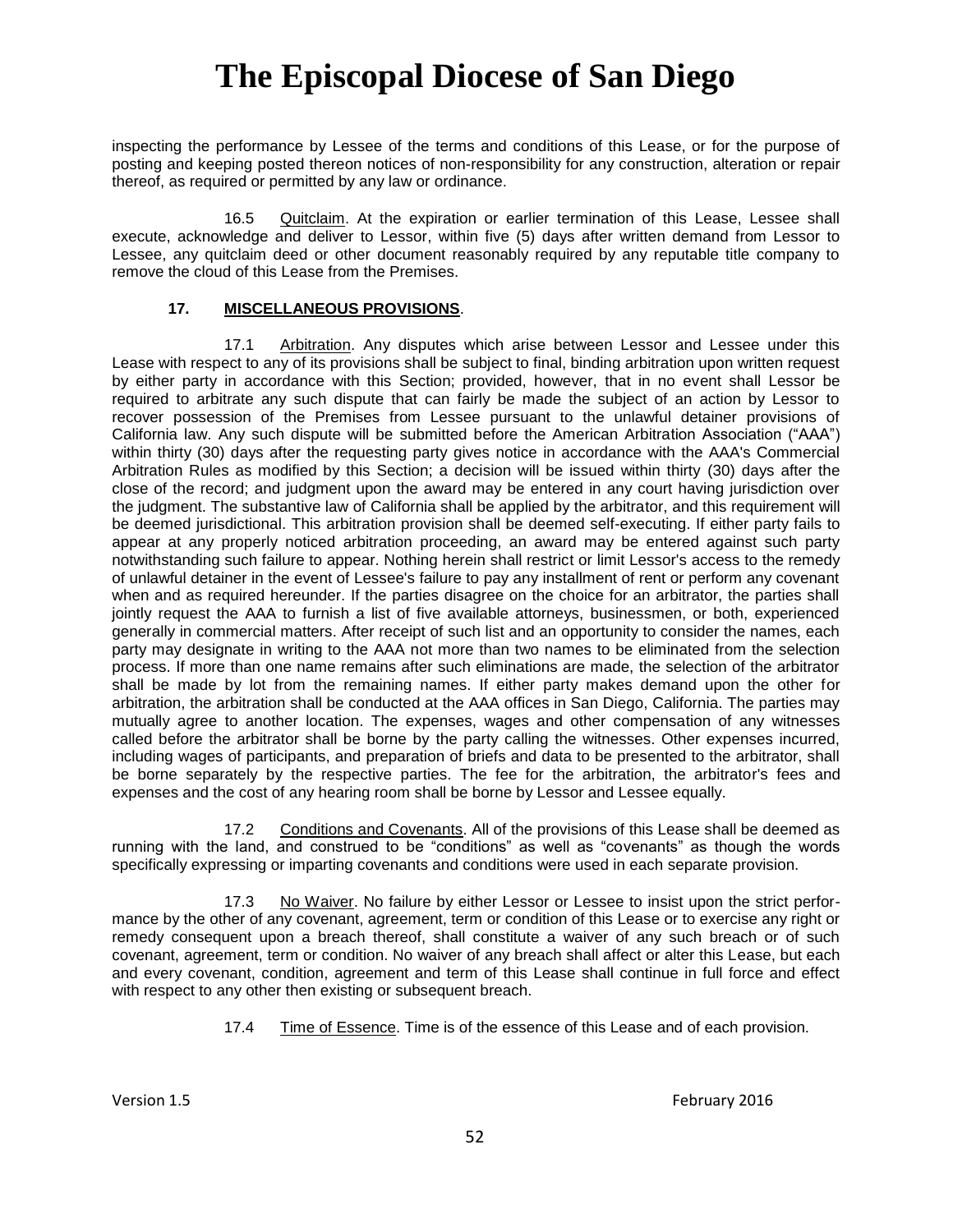17.5 Inurement. Each and all of the covenants, conditions and restrictions in this Lease shall inure to the benefit of and shall be binding upon the successors in interest of Lessor, the authorized encumbrancers, assignees, transferees, subtenants, licensees and other successors in interest of Lessee.

17.6 Brokers. Each of the parties represents and warrants that it has dealt with no brokers or agents, and that there are and will be no claims for brokers' commissions or finder's fees in connection with the execution of this Lease, for which the other party is or would be liable. Each party agrees to indemnify and hold the other party harmless from any cost, liability and expense (including attorneys' fees) which the other party may incur as the result of the untruth or invalidity of the foregoing representation and warranty. Lessee shall indemnify and hold Lessor harmless from any cost, liability and expense (including attorneys' fees) which Lessor may incur as the result of any actual or alleged claim that Lessor is or may be obligated to pay any commission in connection with any assignment or sublease of all or any part of the Premises.

17.7 Attorneys' Fees. In case suit shall be brought for any unlawful detainer of the Premises, for the recovery of any rent due on the provisions of the Lease, because of the breach or alleged breach of any other covenant herein contained on the part of either party to be kept or performed, or for declaratory relief, the prevailing party shall recover from the non-prevailing party all costs and expenses incurred therein, including reasonable attorneys' fees and attorneys' fees and expenses incurred in enforcing any judgment.

17.8 Notices. All rents or other sums, notices, demands or requests from one party to another may be personally delivered, sent by overnight express delivery service or sent by certified mail, postage prepaid, to the addresses stated in this section. Notices shall be deemed received upon actual delivery to the addressee with respect to personal or express service delivery and three (3) days after deposit in the mails with respect to mailing. Each party shall have the right, from time to time, to designate a different address by notice given in conformity with this Section to the other party; provided, however, that each address for notice must include a street address and not merely a post office box. All notices, demands or requests from Lessee to Lessor shall be given to Lessor addressed to both of the following addresses:

All notices, demands or requests from Lessor to Lessee shall be given to Lessee addressed as follows:

17.9 Counterparts. This Lease may be executed by the parties in several counterparts, each of which shall be deemed to be an original copy.

17.10 No Partnership. This Lease shall not be construed to constitute any form of partnership or joint venture between Lessor and Lessee.

#### 17.11 Construction.

(a) Section titles or captions contained in this Lease are inserted as a matter of convenience and for reference and in no way define, limit, extend or describe the scope of this Lease or any provision hereof.

(b) Unless defined otherwise, the words used in this Lease shall be construed according to their plain meaning in the English language. The language used in this Lease shall not be interpreted strictly for or against either party. The word "including" is used in a non-exclusive sense. The word "law" includes federal, state and local constitutions, statutes, orders, writs, injunctions, decrees, ordinances, requirements, laws, rules and regulations. The word "termination" is used in an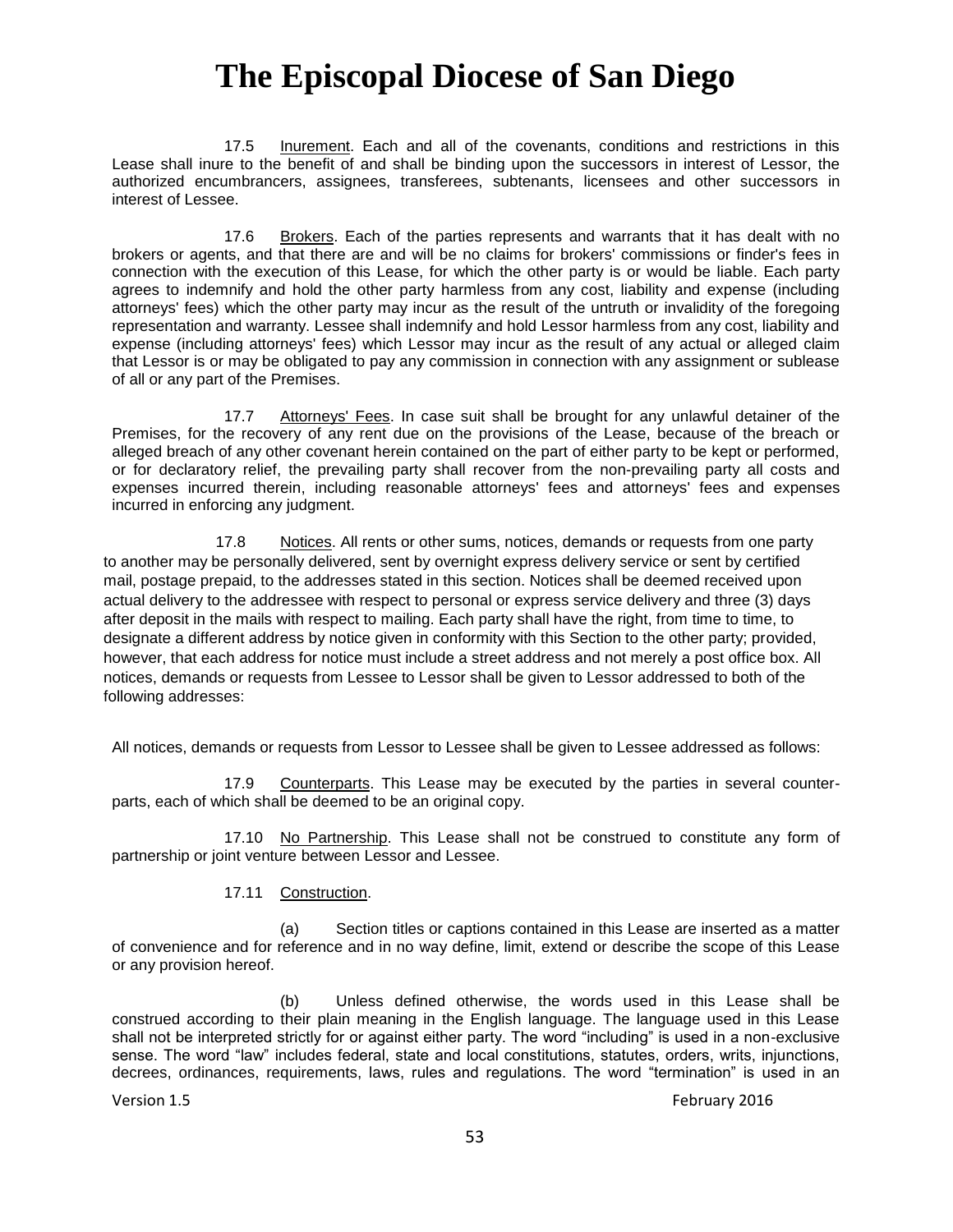all-inclusive sense, that is, it includes the concepts of the expiration of this Lease by lapse of time, rescission and ending by reason of default. The word "transfer" is used in an all-inclusive sense, that is, it includes each and every manner of disposing of any interest in or rights, privileges or obligations under any part of this Lease, including any sale, gift or assignment. The word "notice" means notices, requests, demands and other communications, and includes all payments to be made and all materials to be submitted for review or approval and all approvals or disapprovals. The term "rent" means Base Rent and all other sums required to be paid by Lessee pursuant to the terms of this Lease. The term "representative" means officers, directors, partners, employees, agents and authorized contractors of a party when acting in such capacity.

(c) If any provision of this Lease is capable of two constructions, one of which would render the provision void and the other of which would render the provision valid, then the provision shall have the meaning that renders it valid.

(d) The singular includes the plural and vice-versa, and the masculine includes the feminine and neuter, whenever the context so requires.

(e) No provision in this Lease is to be interpreted for or against either party because that party or his legal representative drafted such provision.

17.12 Applicable Law. The laws of the State of California shall govern the validity, performance and enforcement of this Lease. This Lease shall be deemed made and entered into in San Diego County.

17.3 Entire Agreement. This Lease constitutes the entire agreement between the parties hereto pertaining to the subject matter hereof, fully supersedes any and all prior understandings, representations, warranties and agreements between the parties hereto, or any of them, pertaining to the subject matter hereof, and may be modified only by written agreement, signed by all of the parties hereto.

17.14 Binding Power. Each person executing this Lease warrants and represents that he or she is duly authorized to execute this Lease on behalf of Lessor or Lessee.

**IN WITNESS WHEREOF,** the undersigned have executed this Lease in duplicate as of the dates specified immediately under their respective signatures.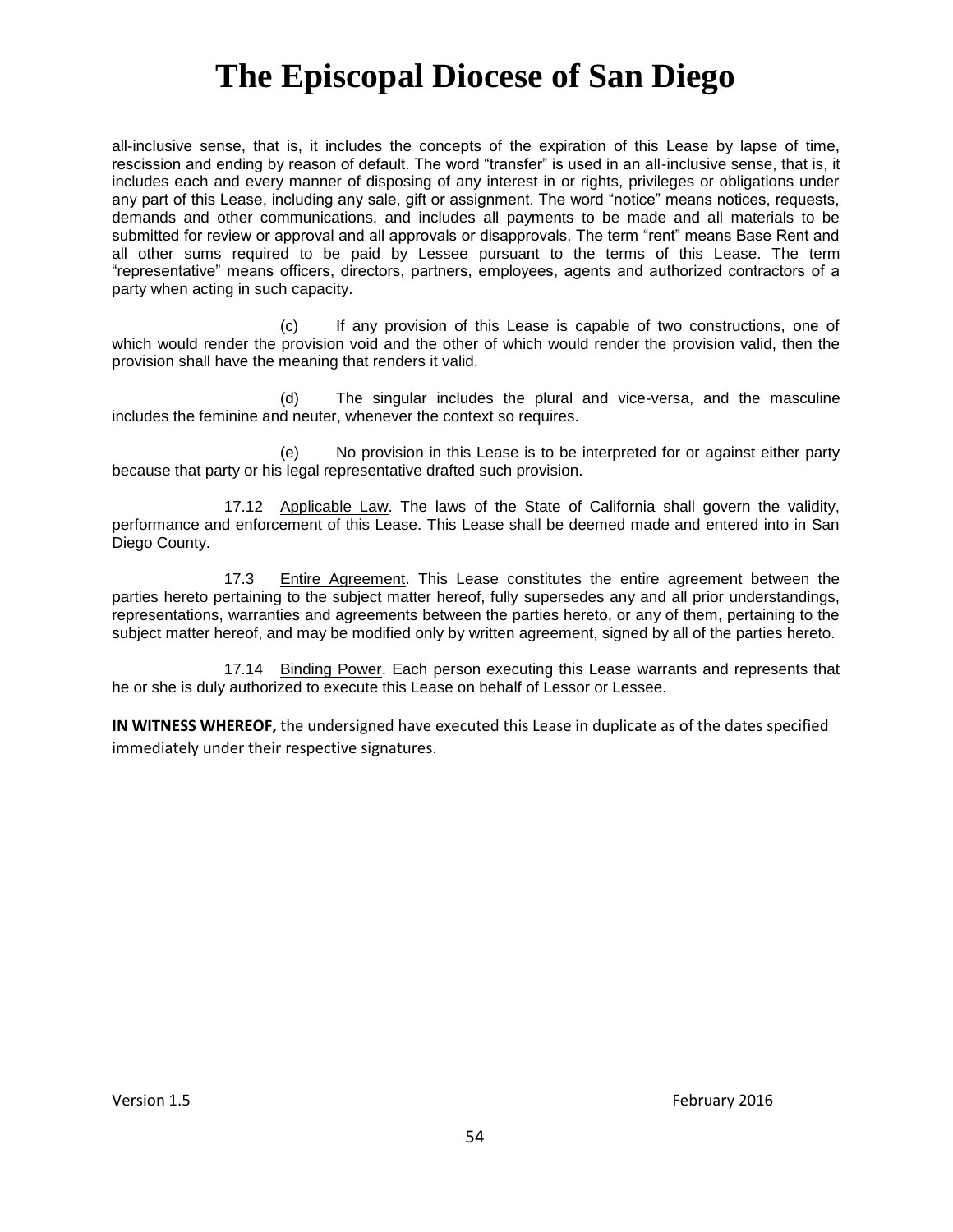| Lessor:    | Lessee:    |
|------------|------------|
| [CHURCH A] | [CHURCH B] |
| By:        | By:        |
| Its:       | Its:       |
| By:        | By:        |
| Its:       | Its:       |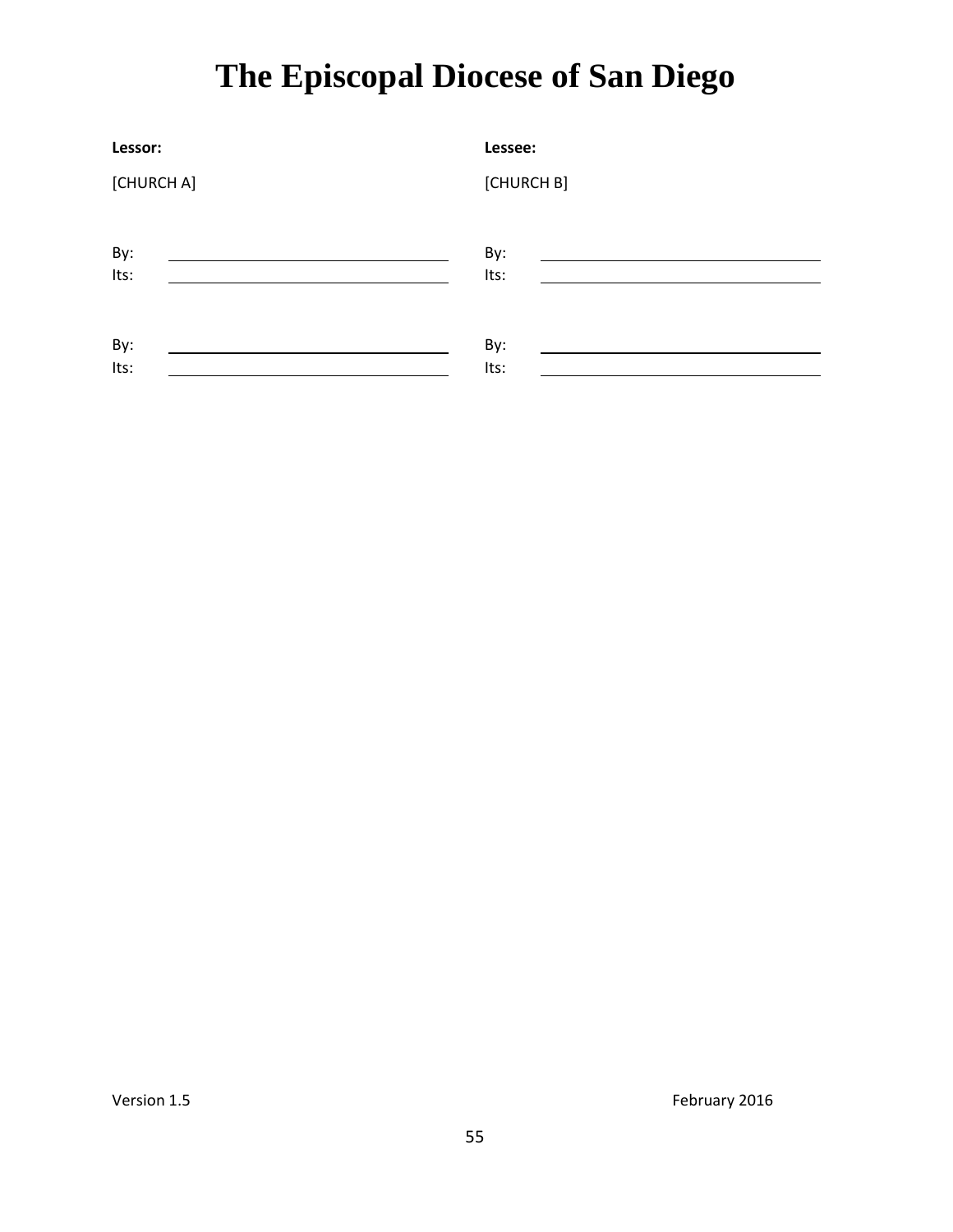**EXHIBIT A DIAGRAM OF PREMISES**

[ATTACH A SITE PLAN, IDENTIFYING THE "CHURCH BUILDING" AND THE "DAY CARE BUILDING" LABELED AS SUCH, AND ALSO IDENTIFYING THE LOCATION OF THE CLASSROOMS LESSEE IS ALLOWED TO USE ON SUNDAYS.]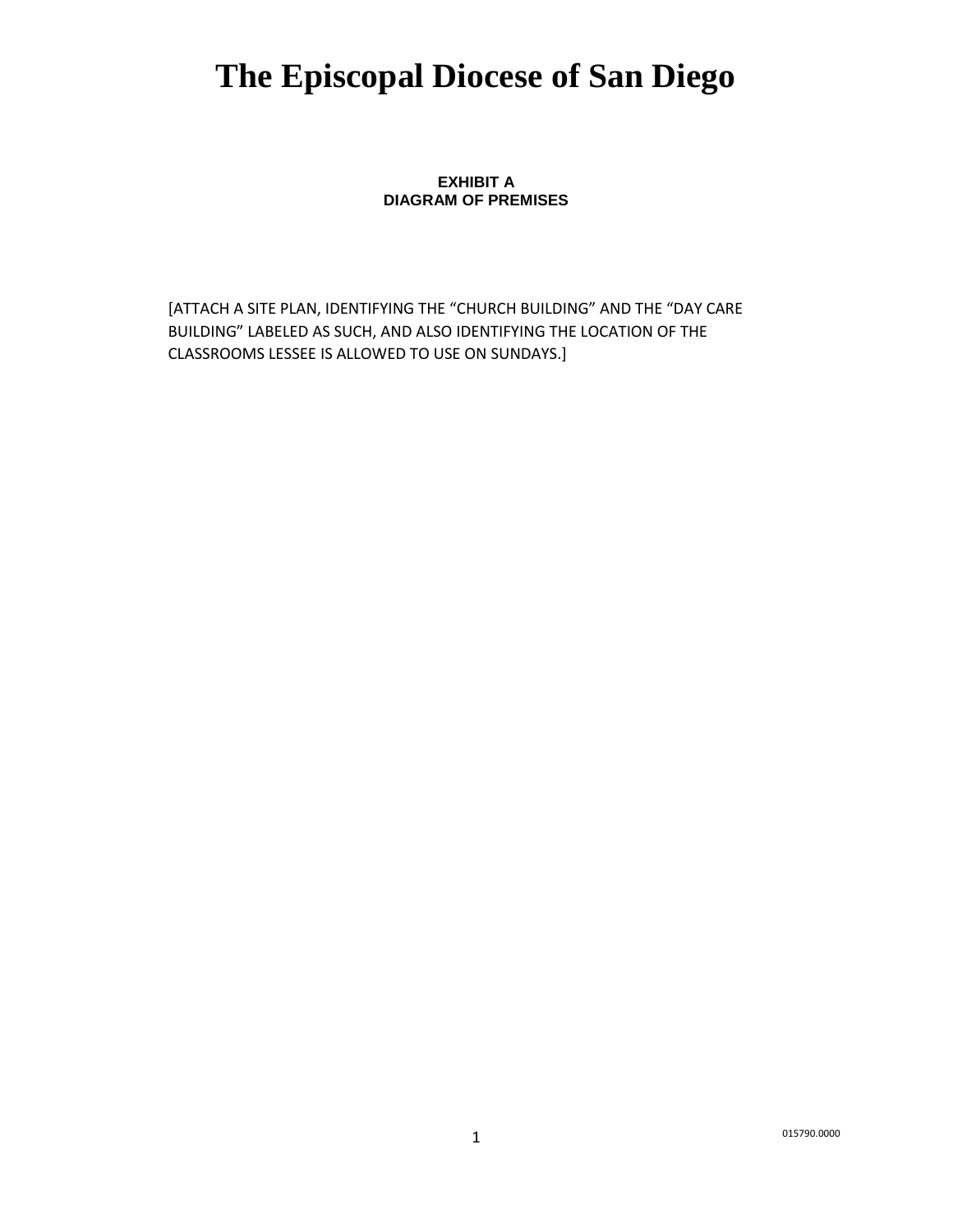#### **EXHIBIT B RULES AND REGULATIONS**

Lessee and its employees, agents, licensees and visitors shall at all times observe faithfully, and comply strictly with, the Rules and Regulations set forth on this Exhibit B. Lessor may from time to time reasonably amend, delete or modify existing rules and regulations, or adopt reasonable new rules and regulations for the use, safety, cleanliness and care of the Premises and the Property, and the comfort, quiet and convenience of occupants of the Property. Modifications or additions to the Rules and Regulations shall be effective upon notice to Lessee from Lessor. In the event of any breach of any rules or regulations or any amendments or additions to such Rules and Regulations, Lessor shall have all remedies which this Lease provides for default by Lessee, and will, in addition, have any remedies available at law or in equity, including the right to enjoin any breach of such Rules and Regulations. Lessor shall not be liable to Lessee for violation of such Rules and Regulations by any other tenant, its employees, agents, visitors or licensees, or any other person. In the event of any conflict between the provisions of this Lease and the Rules and Regulations, the provisions of the Lease shall govern. Lessee shall not be in default until written notice of a violation of one or more of the Rules and Regulations is given to Lessee.

A. There shall be no smoking in the Premises or elsewhere on the Property.

B. The plumbing facilities shall not be used for any purpose other than that for which they are constructed, and no foreign substance of any kind shall be thrown therein, and the expense of any breakage, stoppage or damage resulting from a violation of this provision shall be borne by Lessee who shall, or whose employees, agents and invitees shall, have caused it.

C. Lessee shall not deface wall, ceilings, glass, partitions, floors, doors, wood, paint, stone or metal work of the Premises by marking, nailing, drilling or otherwise defacing.

D. Lessee shall not use, keep or permit to be used or kept, any foul or obnoxious gas or substance in the Premises or permit or suffer the Premises to be used or occupied in any manner offensive or objectionable to Lessor or other occupants of the Property by reason of any noise, odors and/or vibrations.

E. Keys for the Premises shall be provided to Lessee by Lessor and Lessee shall return to Lessor any such keys upon termination of the Lease. Lessee shall not change locks or install other locks on doors of the Premises without providing Lessor with appropriate keys for such locks.

F. Lessee shall not burn any trash or garbage at any time in or about the Property.

G. No waiver of any rule or regulation by Lessor shall be effective unless expressed in writing and signed by Lessor or its authorized agent.

H. Lessee shall abide by any additional rules or regulations which are ordered or requested by any governmental or military authority.